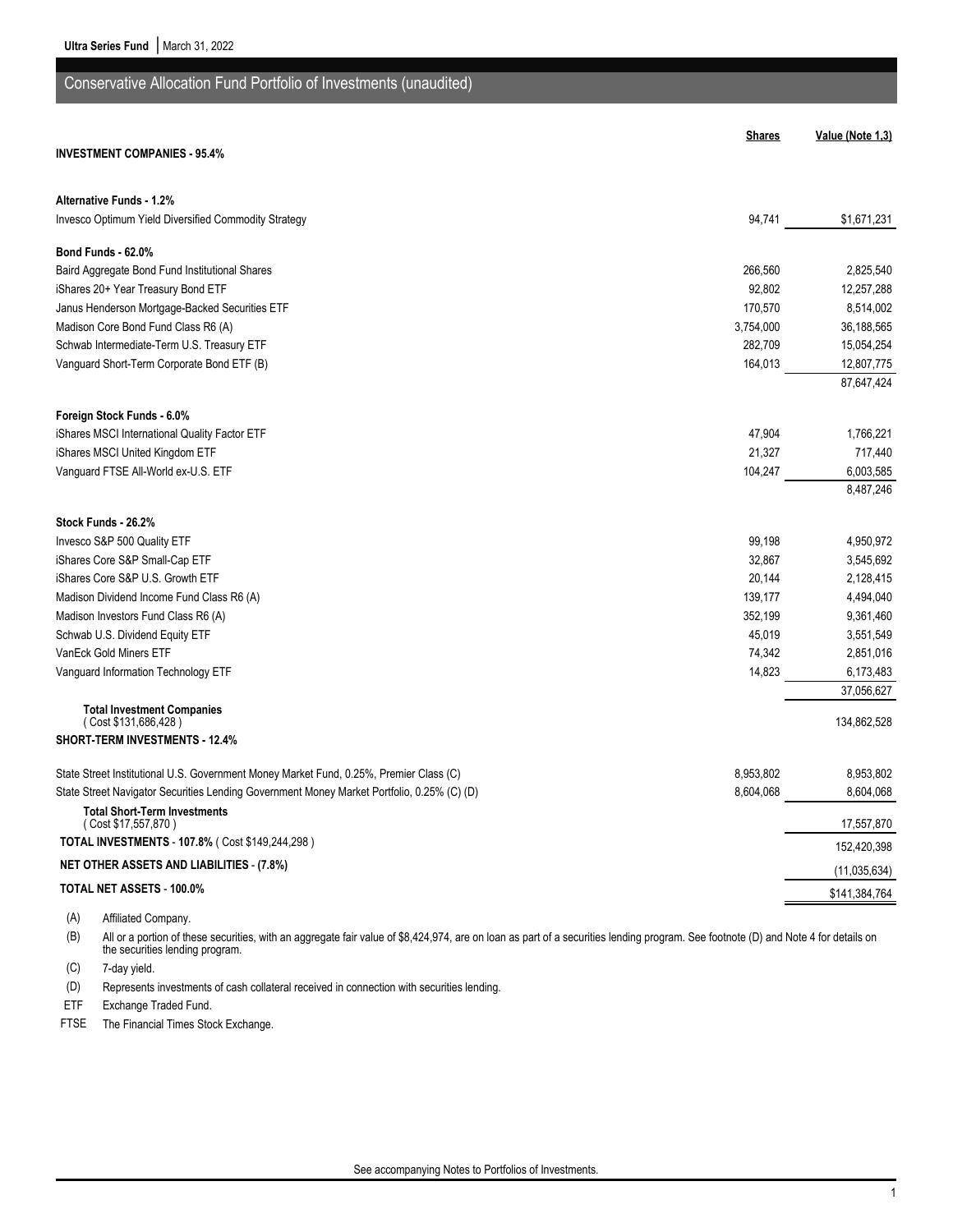| Moderate Allocation Fund Portfolio of Investments (unaudited)                              |               |                  |
|--------------------------------------------------------------------------------------------|---------------|------------------|
|                                                                                            | <b>Shares</b> | Value (Note 1,3) |
| <b>INVESTMENT COMPANIES - 93.8%</b>                                                        |               |                  |
| <b>Alternative Funds - 1.8%</b>                                                            |               |                  |
| Invesco Optimum Yield Diversified Commodity Strategy                                       | 149,771       | \$2,641,960      |
| Bond Funds - 35.3%                                                                         |               |                  |
| iShares 20+ Year Treasury Bond ETF                                                         | 63,739        | 8,418,647        |
| Janus Henderson Mortgage-Backed Securities ETF                                             | 90,439        | 4,514,263        |
| Madison Core Bond Fund Class R6 (A)                                                        | 2,592,997     | 24,996,490       |
| Schwab Intermediate-Term U.S. Treasury ETF                                                 | 141,601       | 7,540,253        |
| Vanguard Short-Term Corporate Bond ETF (B)                                                 | 96,042        | 7,499,920        |
|                                                                                            |               | 52,969,573       |
| Foreign Stock Funds - 10.8%                                                                |               |                  |
| iShares MSCI International Quality Factor ETF                                              | 91,412        | 3,370,360        |
| iShares MSCI United Kingdom ETF (B)                                                        | 44,678        | 1,502,968        |
| Vanguard FTSE All World ex-U.S. ETF                                                        | 195,349       | 11,250,149       |
|                                                                                            |               | 16,123,477       |
| Stock Funds - 45.9%                                                                        |               |                  |
| Invesco S&P 500 Quality ETF                                                                | 150,317       | 7,502,322        |
| iShares Core S&P Small-Cap ETF                                                             | 70,425        | 7,597,449        |
| iShares Core S&P U.S. Growth ETF (B)                                                       | 31,022        | 3,277,785        |
| Madison Dividend Income Fund Class R6 (A)                                                  | 338,305       | 10,923,867       |
| Madison Investors Fund Class R6 (A)                                                        | 637,896       | 16,955,285       |
| Madison Mid Cap Fund Class R6 (A)                                                          | 107,113       | 1,494,230        |
| Schwab U.S. Dividend Equity ETF (B)                                                        | 42,972        | 3,390,061        |
| VanEck Gold Miners ETF                                                                     | 145,798       | 5,591,353        |
| Vanguard Information Technology ETF                                                        | 29,071        | 12,107,490       |
| <b>Total Investment Companies</b>                                                          |               | 68,839,842       |
| (Cost \$127,090,938)                                                                       |               | 140,574,852      |
| <b>SHORT-TERM INVESTMENTS - 12.1%</b>                                                      |               |                  |
| State Street Institutional U.S. Government Money Market Fund, 0.25%, Premier Class (C)     | 8,141,749     | 8,141,749        |
| State Street Navigator Securities Lending Government Money Market Portfolio, 0.25% (C) (D) | 9,894,263     | 9,894,263        |
| <b>Total Short-Term Investments</b><br>(Cost \$18,036,012)                                 |               | 18,036,012       |
| TOTAL INVESTMENTS - 105.9% (Cost \$145,126,950)                                            |               | 158,610,864      |
| <b>NET OTHER ASSETS AND LIABILITIES - (5.9%)</b>                                           |               | (8,769,386)      |
| TOTAL NET ASSETS - 100.0%                                                                  |               | \$149,841,478    |
| (A)<br>Affiliated Company.                                                                 |               |                  |

(B) All or a portion of these securities, with an aggregate fair value of \$9,929,769, are on loan as part of a securities lending program. See footnote (D) and Note 4 for details on the securities lending program.

(C) 7-day yield.

(D) Represents investments of cash collateral received in connection with securities lending.

ETF Exchange Traded Fund.

FTSE The Financial Times Stock Exchange.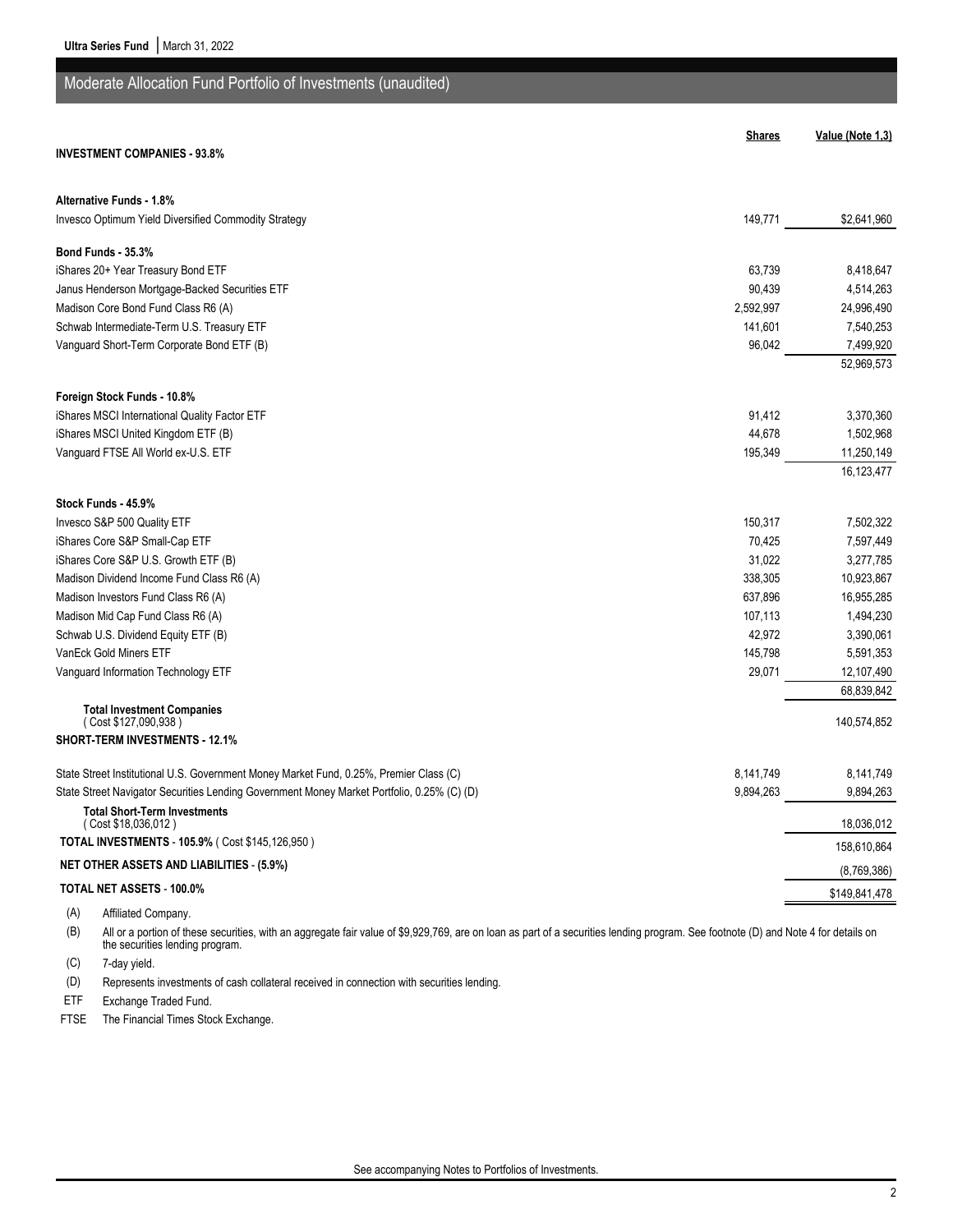| Aggressive Allocation Fund Portfolio of Investments (unaudited)                            |               |                  |
|--------------------------------------------------------------------------------------------|---------------|------------------|
|                                                                                            |               |                  |
| <b>INVESTMENT COMPANIES - 95.4%</b>                                                        | <b>Shares</b> | Value (Note 1,3) |
|                                                                                            |               |                  |
| <b>Alternative Funds - 2.5%</b>                                                            |               |                  |
| Invesco Optimum Yield Diversified Commodity Strategy                                       | 69,381        | \$1,223,881      |
| Bond Funds - 17.3%                                                                         |               |                  |
| iShares 20+ Year Treasury Bond ETF                                                         | 11,403        | 1,506,108        |
| Janus Henderson Mortgage-Backed Securities ETF                                             | 14,973        | 747,378          |
| Madison Core Bond Fund Class R6 (A)                                                        | 372,930       | 3,595,049        |
| Schwab Intermediate-Term U.S. Treasury ETF (B)                                             | 23,443        | 1,248,340        |
| Vanguard Short-Term Corporate Bond ETF (B)                                                 | 19,080        | 1,489,957        |
|                                                                                            |               | 8,586,832        |
| Foreign Stock Funds - 14.6%                                                                |               |                  |
| iShares MSCI International Quality Factor ETF                                              | 45,804        | 1,688,793        |
| iShares MSCI United Kingdom ETF                                                            | 21,684        | 729,450          |
| Vanguard FTSE All World ex-U.S. ETF                                                        | 84,185        | 4,848,214        |
|                                                                                            |               | 7,266,457        |
| Stock Funds - 61.0%                                                                        |               |                  |
| Invesco S&P 500 Quality ETF                                                                | 79,315        | 3,958,612        |
| iShares Core S&P Small-Cap ETF                                                             | 30,830        | 3,325,940        |
| iShares Core S&P U.S. Growth ETF (B)                                                       | 20,027        | 2,116,053        |
| Madison Dividend Income Fund Class R6 (A)                                                  | 145,290       | 4,691,417        |
| Madison Investors Fund Class R6 (A)                                                        | 234,768       | 6,240,123        |
| Madison Mid Cap Fund Class R6 (A)                                                          | 44,774        | 624,596          |
| Schwab U.S. Dividend Equity ETF (B)                                                        | 20,308        | 1,602,098        |
| VanEck Gold Miners ETF                                                                     | 74,022        | 2,838,744        |
| Vanguard Information Technology ETF (B)                                                    | 11,584        | 4,824,504        |
|                                                                                            |               | 30,222,087       |
| <b>Total Investment Companies</b><br>(Cost \$41,626,025)                                   |               | 47,299,257       |
| <b>SHORT-TERM INVESTMENTS - 19.1%</b>                                                      |               |                  |
| State Street Institutional U.S. Government Money Market Fund, 0.25%, Premier Class (C)     | 1,739,192     | 1,739,192        |
| State Street Navigator Securities Lending Government Money Market Portfolio, 0.25% (C) (D) | 7,716,428     | 7,716,428        |
| <b>Total Short-Term Investments</b>                                                        |               |                  |
| (Cost \$9,455,620)<br>TOTAL INVESTMENTS - 114.5% (Cost \$51,081,645)                       |               | 9,455,620        |
| <b>NET OTHER ASSETS AND LIABILITIES - (14.5%)</b>                                          |               | 56,754,877       |
| TOTAL NET ASSETS - 100.0%                                                                  |               | (7, 177, 604)    |
|                                                                                            |               | \$49,577,273     |

(A) Affiliated Company.

(B) All or a portion of these securities, with an aggregate fair value of \$11,427,171, are on loan as part of a securities lending program. See footnote (D) and Note 4 for details on the securities lending program.

(C) 7-day yield.

(D) Represents investments of cash collateral received in connection with securities lending.

ETF Exchange Traded Fund.

FTSE The Financial Times Stock Exchange.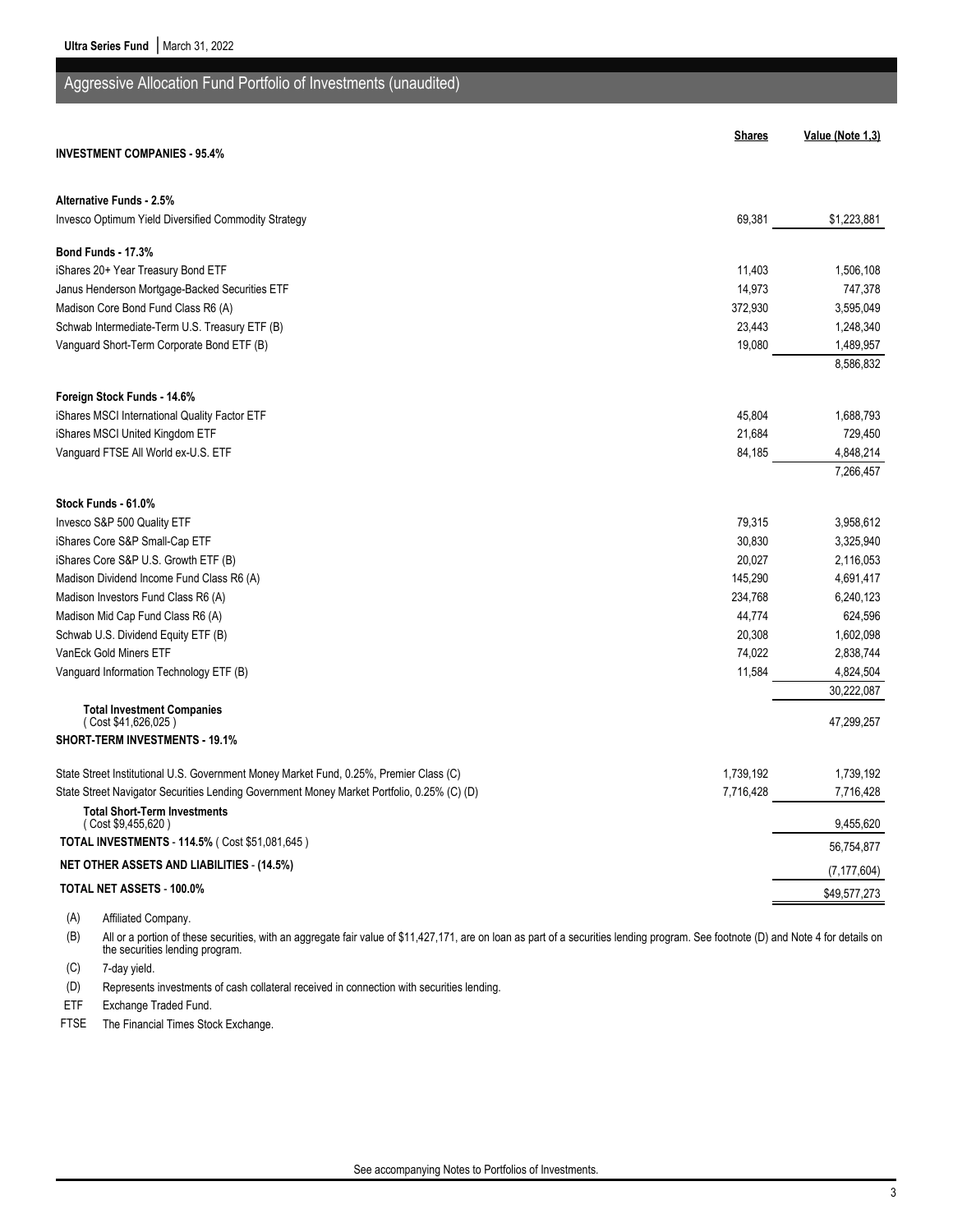|                                                                                         | <b>Par Value</b> | Value (Note 1,3) |
|-----------------------------------------------------------------------------------------|------------------|------------------|
| <b>ASSET BACKED SECURITIES - 3.7%</b>                                                   |                  |                  |
| CCG Receivables Trust, Series 2020-1, Class A2 (A), 0.54%, 12/14/27                     | \$149,280        | \$147,798        |
| Chesapeake Funding II LLC, Series 2018-3A, Class B (A), 3.62%, 1/15/31                  | 100,000          | 100,072          |
| CNH Equipment Trust, Series 2019-A, Class A4, 3.22%, 1/15/26                            | 225,000          | 227,171          |
| Dell Equipment Finance Trust, Series 2019-2, Class A3 (A), 1.91%, 10/22/24              | 105,615          | 105,731          |
| Donlen Fleet Lease Funding LLC, Series 2021-2, Class A2 (A), 0.56%, 12/11/34            | 391,690          | 384,256          |
| Enterprise Fleet Financing LLC, Series 2019-3, Class A2 (A), 2.06%, 5/20/25             | 154,663          | 154,757          |
| JPMorgan Chase Bank NA, Series 2020-2, Class B (A), 0.84%, 2/25/28                      | 119,257          | 117,721          |
| JPMorgan Chase Bank NA, Series 2021-1, Class B (A), 0.875%, 9/25/28                     | 157,544          | 154,772          |
| JPMorgan Chase Bank NA, Series 2021-2, Class B (A), 0.889%, 12/26/28                    | 184,348          | 180,908          |
| JPMorgan Chase Bank NA, Series 2021-3, Class C (A), 0.86%, 2/26/29                      | 340,855          | 330,986          |
| LAD Auto Receivables Trust, Series 2021-1A, Class A (A), 1.3%, 8/17/26                  | 383,086          | 375,406          |
| Santander Consumer Auto Receivables Trust, Series 2020-BA, Class A3 (A), 0.46%, 8/15/24 | 124,963          | 124,558          |
| Santander Revolving Auto Loan Trust, Series 2019-A, Class C (A), 3%, 1/26/32            | 300,000          | 295,093          |
| Synchrony Credit Card Master Note Trust, Series 2018-2, Class C, 3.87%, 5/15/26         | 500,000          | 502,757          |
| Verizon Owner Trust, Series 2020-A, Class B, 1.98%, 7/22/24                             | 250,000          | 249,373          |
| Wheels SPV LLC, Series 2019-1A, Class A3 (A), 2.35%, 5/22/28                            | 200,000          | 200,421          |
| <b>Total Asset Backed Securities</b><br>(Cost \$3,729,594)                              |                  | 3,651,780        |
| <b>COLLATERALIZED MORTGAGE OBLIGATIONS - 4.5%</b>                                       |                  |                  |
| Bunker Hill Loan Depositary Trust, Series 2019-2, Class A1 (A) (B)                      | 128,181          | 127,277          |
| CIM Trust, Series 2021-J2, Class A4 (A) (C) (D)                                         | 323,412          | 310,363          |
| Fannie Mae REMICS, Series 2015-12, Class NI, IO                                         | 746,403          | 66,215           |
| Fannie Mae REMICS, Series 2011-31, Class DB                                             | 157,250          | 158,976          |
| Fannie Mae REMICS, Series 2011-36, Class QB                                             | 235,272          | 241,384          |
| Fannie Mae REMICS, Series 2005-79, Class LT                                             | 226,358          | 246,449          |
| Fannie Mae REMICS, Series 2020-44, Class TI, IO                                         | 2,011,917        | 344,170          |
| Fannie Mae REMICS, Series 2016-21, Class BA                                             | 86,358           | 86,838           |
| Freddie Mac REMICS, Series 4066, Class DI, IO                                           | 782,857          | 38,451           |
| Freddie Mac STACR REMIC Trust, Series 2021-DNA3, Class M1, (SOFR30A + 0.750%) (A) (D)   | 377,294          | 373,764          |
| Freddie Mac STACR REMIC Trust, Series 2021-DNA5, Class M1, (SOFR30A + 0.650%) (A) (D)   | 22,243           | 22,203           |
| GCAT Trust, Series 2021-NQM1, Class A1 (A) (C) (D)                                      | 254,297          | 244,078          |
| Government National Mortgage Association, Series 2015-53, Class IL, IO                  | 103,144          | 1,961            |
| JPMorgan Mortgage Trust, Series 2019-5, Class A3 (A) (C) (D)                            | 30,013           | 30,044           |
| JPMorgan Mortgage Trust, Series 2019-7, Class A3 (A) (C) (D)                            | 79,967           | 79,558           |
| JPMorgan Mortgage Trust, Series 2021-1, Class A3 (A) (C) (D)                            | 346,318          | 321,530          |
| JPMorgan Mortgage Trust, Series 2021-6, Class A4 (A) (C) (D)                            | 421,473          | 404,631          |
| JPMorgan Wealth Management, Series 2020-ATR1, Class A3 (A) (C) (D)                      | 161,626          | 158,008          |
| PSMC Trust, Series 2019-2, Class A1 (A) (C) (D)                                         | 7,719            | 7,708            |
| PSMC Trust, Series 2020-2, Class A2 (A) (C) (D)                                         | 82,318           | 81,732           |
| PSMC Trust, Series 2021-1, Class A11 (A) (C) (D)                                        | 194,693          | 186,188          |
| RCKT Mortgage Trust, Series 2021-6, Class A5 (A) (C) (D)                                | 314,662          | 300,515          |
| Sequoia Mortgage Trust, Series 2013-7, Class A2 (C) (D)                                 | 284,569          | 276,029          |
| Towd Point HE Trust, Series 2021-HE1, Class A1 (A) (C) (D)                              | 247,214          | 242,786          |
| Wells Fargo Mortgage-Backed Securities Trust, Series 2019-2, Class A1 (A) (C) (D)       | 12,912           | 12,910           |
| <b>Total Collateralized Mortgage Obligations</b><br>(Cost \$4,776,138)                  |                  | 4,363,768        |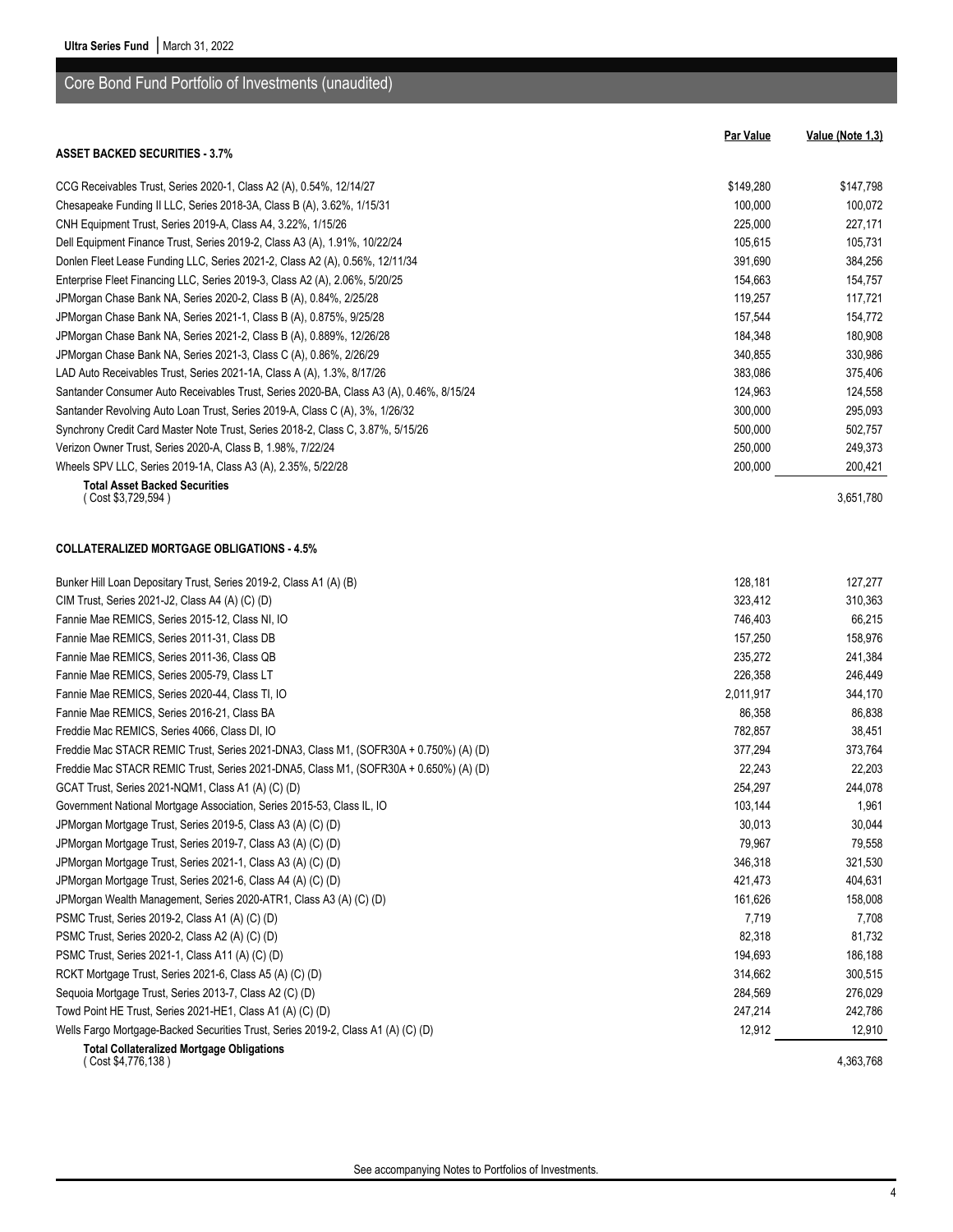Core Bond Fund Portfolio of Investments (unaudited)

| <b>COMMERCIAL MORTGAGE-BACKED SECURITIES - 2.3%</b>                                                        |            |           |
|------------------------------------------------------------------------------------------------------------|------------|-----------|
| Fannie Mae-Aces, Series 2017-M15, Class ATS2 (C) (D), 3.161%, 11/25/27                                     | 236,448    | 237,671   |
| FHLMC Multifamily Structured Pass Through Certificates, Series KJ17, Class A2, 2.982%, 11/25/25            | 211.085    | 210,534   |
| FHLMC Multifamily Structured Pass Through Certificates, Series K059, Class X1, IO (C) (D), 0.308%, 9/25/26 | 11,600,877 | 136.052   |
| FHLMC Multifamily Structured Pass Through Certificates, Series K066, Class A2, 3.117%, 6/25/27             | 650.000    | 661,134   |
| FREMF Mortgage Trust, Series 2015-K721, Class B (A) (C) (D), 3.591%, 11/25/47                              | 500,000    | 502,127   |
| FREMF Mortgage Trust, Series 2015-K44, Class B, (A) (D), 3.67%, 1/25/48                                    | 450,000    | 445,495   |
| GSAMP Trust, Series 2006-S5, Class M5 (D), 7.488% 9/25/36                                                  | 4,940,000  |           |
| <b>Total Commercial Mortgage-Backed Securities</b><br>(Cost \$2,203,300)                                   |            | 2,193,013 |
| <b>CORPORATE NOTES AND BONDS - 36.1%</b>                                                                   |            |           |
| <b>Communication Services - 2.8%</b>                                                                       |            |           |
| AT&T, Inc., 2.25%, 2/1/32                                                                                  | 500,000    | 443,502   |
| CCO Holdings LLC / CCO Holdings Capital Corp. (A), 4.75%, 3/1/30                                           | 200.000    | 191.929   |
| Charter Communications Operating LLC / Charter Communications Operating Capital, 4.908%, 7/23/25           | 400.000    | 415,263   |
| Discovery Communications LLC, 5%, 9/20/37                                                                  | 250,000    | 256,821   |
| Expedia Group, Inc., 3.25%, 2/15/30                                                                        | 350,000    | 333,581   |
| Magallanes, Inc. (A), 5.141%, 3/15/52                                                                      | 175,000    | 179,085   |
| Magallanes, Inc. (A), 5.391%, 3/15/62                                                                      | 75,000     | 77,339    |
| T-Mobile USA, Inc., 2.625%, 4/15/26                                                                        | 225,000    | 215,590   |
| Verizon Communications, Inc., 3.875%, 2/8/29                                                               | 300,000    | 312,135   |
| Verizon Communications, Inc., 4.4%, 11/1/34                                                                | 300,000    | 319,234   |
|                                                                                                            |            | 2,744,479 |
| <b>Consumer Discretionary - 3.3%</b>                                                                       |            |           |
| $7.71.$ $(1)$ $(1)$ $(2)$ $(3)$ $(4)$ $(0)$ $(2)$ $(0)$ $(1)$                                              | 200.000    | 0.50.402  |

| <b>Consumer Staples - 1.7%</b>                                          |         |           |
|-------------------------------------------------------------------------|---------|-----------|
|                                                                         |         | 3,244,866 |
| Walgreens Boots Alliance, Inc., 3.45%, 6/1/26                           | 176,000 | 177,105   |
| Tractor Supply Co., 1.75%, 11/1/30                                      | 200,000 | 171,818   |
| Southwest Airlines Co., 5.25%, 5/4/25                                   | 350,000 | 367,948   |
| QVC, Inc., 4.75%, 2/15/27                                               | 225,000 | 215,437   |
| Picasso Finance Sub, Inc. (A), 6.125%, 6/15/25                          | 135,000 | 137,194   |
| McDonald's Corp., 4.875%, 12/9/45                                       | 400,000 | 445,151   |
| McDonald's Corp., 2.125%, 3/1/30                                        | 250,000 | 227,481   |
| Lowe's Cos., Inc., 4.25%, 4/1/52                                        | 250,000 | 258,740   |
| Lowe's Cos., Inc., 3%, 10/15/50                                         | 500.000 | 425,126   |
| Hilton Domestic Operating Co., Inc. (A), 5.375%, 5/1/25                 | 200,000 | 204,610   |
| Clarios Global LP / Clarios U.S. Finance Co. (A), 6.25%, 5/15/26        | 150,000 | 154,313   |
| American Airlines, Inc. / AAdvantage Loyalty IP Ltd. (A), 5.5%, 4/20/26 | 200,000 | 201,520   |
| 7-Eleven, Inc. (A), 1.8%, 2/10/31                                       | 300,000 | 258,423   |

| Sysco Corp., 5.95%, 4/1/30                       | 199.000 | 230.654 |
|--------------------------------------------------|---------|---------|
| Performance Food Group, Inc. (A), 5.5%, 10/15/27 | 150.000 | 149.437 |
| Mars, Inc. (A), 2.375%, 7/16/40                  | 350,000 | 292.959 |
| Mars, Inc. (A), 3.875%, 4/1/39                   | 350,000 | 354.163 |
| Keurig Dr Pepper, Inc., 3.8%, 5/1/50             | 300.000 | 284.830 |
| Hormel Foods Corp., 1.8%, 6/11/30                | 200.000 | 179.262 |
| General Mills, Inc. (E), 2.875%, 4/15/30         | 200.000 | 192.152 |
|                                                  |         |         |

1,683,457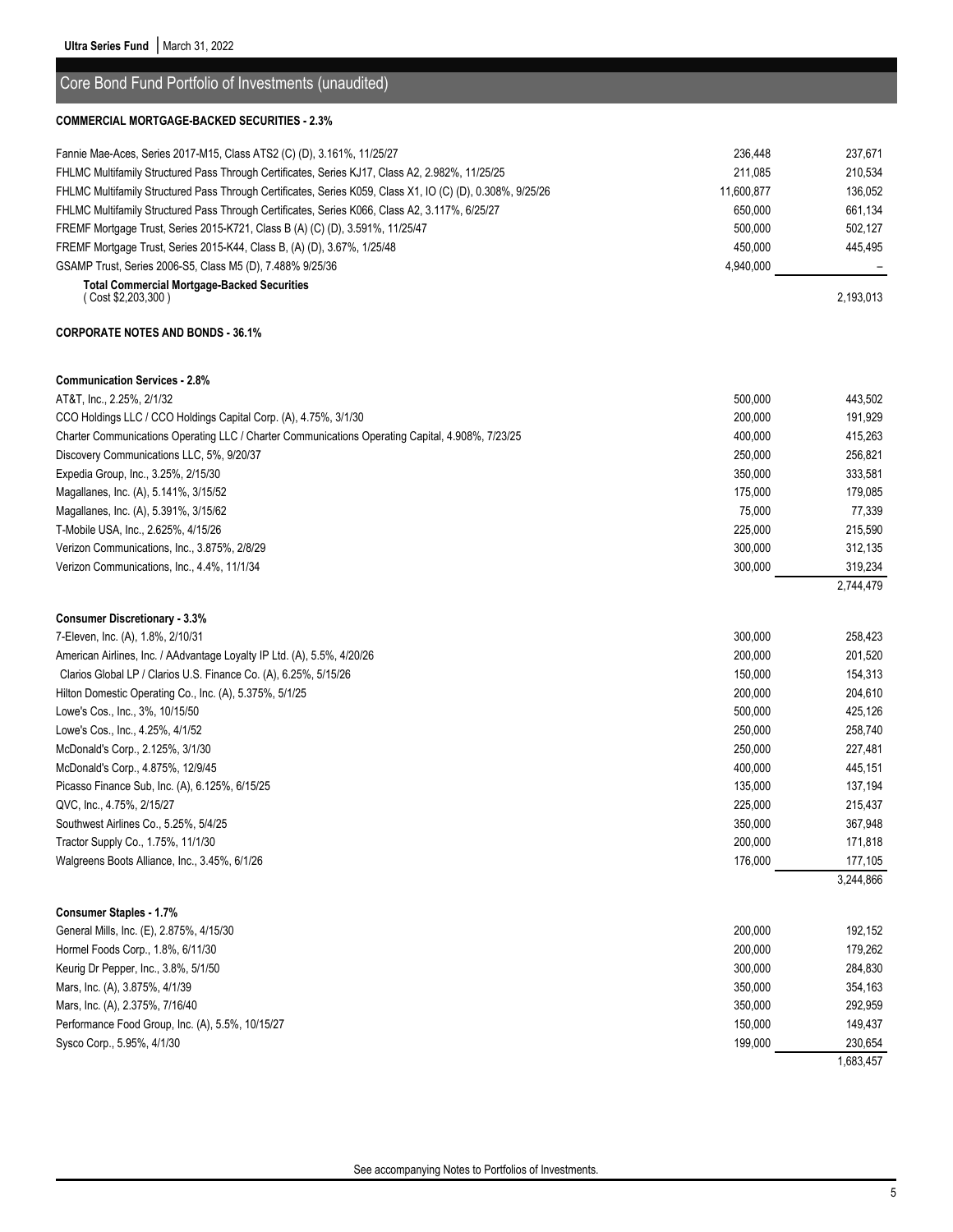## Core Bond Fund Portfolio of Investments (unaudited)

#### **Energy - 4.4%**

| Eastern Gas Transmission & Storage, Inc. (A), 3%, 11/15/29 | 150,000 | 144,444   |
|------------------------------------------------------------|---------|-----------|
| Energy Transfer LP, 5.25%, 4/15/29                         | 300,000 | 320,165   |
| EnLink Midstream Partners LP (E), 5.45%, 6/1/47            | 550,000 | 464,750   |
| Enterprise Products Operating LLC, 3.75%, 2/15/25          | 500,000 | 509,462   |
| Kinder Morgan, Inc., 5.55%, 6/1/45                         | 550,000 | 615,465   |
| Marathon Petroleum Corp., 4.7%, 5/1/25                     | 275,000 | 286,084   |
| MPLX LP, 4.8%, 2/15/29                                     | 250,000 | 266,556   |
| MPLX LP, 2.65%, 8/15/30                                    | 200,000 | 183,230   |
| ONEOK, Inc., 5.85%, 1/15/26                                | 100,000 | 107,595   |
| Phillips 66, 2.15%, 12/15/30                               | 250,000 | 222,086   |
| Pioneer Natural Resources Co., 2.15%, 1/15/31              | 200,000 | 180,262   |
| Sabine Pass Liquefaction LLC, 4.5%, 5/15/30                | 250,000 | 261,473   |
| Sunoco LP / Sunoco Finance Corp., 6%, 4/15/27              | 150,000 | 152,813   |
| Valero Energy Corp., 4%, 6/1/52                            | 100,000 | 93,929    |
| Valero Energy Partners LP, 4.5%, 3/15/28                   | 500,000 | 513,016   |
|                                                            |         | 4,321,330 |

# **Financials - 12.8%**

| Affiliated Managers Group, Inc., 4.25%, 2/15/24                                     | 250,000 | 256,256 |
|-------------------------------------------------------------------------------------|---------|---------|
| Aflac, Inc., 4.75%, 1/15/49                                                         | 400,000 | 456,575 |
| Air Lease Corp., 1.875%, 8/15/26                                                    | 250,000 | 230,072 |
| Ally Financial, Inc., (5 year CMT + 3.868%) (D), 4.7%, 5/15/26                      | 250,000 | 234,064 |
| Bank of America Corp., (5 year CMT + 2.000%) (D), 3.846%, 3/8/37                    | 150,000 | 143,668 |
| Bank of New York Mellon Corp., Series I, (5 year CMT + 2.630%) (D), 3.75%, 12/20/26 | 200,000 | 183,500 |
| Belrose Funding Trust (A), 2.33%, 8/15/30                                           | 200,000 | 175,195 |
| Berkshire Hathaway Finance Corp., 3.85%, 3/15/52                                    | 225,000 | 229,946 |
| BlackRock, Inc., 2.1%, 2/25/32                                                      | 350,000 | 317,249 |
| Capital One Financial Corp. (5 year CMT + 3.157%) (D), 3.95%, 9/1/26                | 250,000 | 231,875 |
| Capital One Financial Corp., (SOFR + 1.790%) (D), 3.273%, 3/1/30                    | 250,000 | 241,574 |
| Cboe Global Markets, Inc., 3.65%, 1/12/27                                           | 365,000 | 371,964 |
| Charles Schwab Corp. (10 year CMT + 3.079%) (D), 4%, 12/1/30                        | 550,000 | 493,966 |
| Citigroup, Inc. (3M USD LIBOR + 1.192%) (D), 4.075%, 4/23/29                        | 300,000 | 306,288 |
| Discover Bank, 3.45%, 7/27/26                                                       | 75,000  | 74,662  |
| Empower Finance LP (A), 3.075%, 9/17/51                                             | 125,000 | 105,776 |
| Fifth Third Bancorp, 2.55%, 5/5/27                                                  | 175,000 | 169,340 |
| GLP Capital LP / GLP Financing, Inc., 3.25%, 1/15/32                                | 200,000 | 181,460 |
| Goldman Sachs BDC, Inc., 2.875%, 1/15/26                                            | 200,000 | 192,660 |
| Goldman Sachs Group, Inc. (SOFR + 0.913%) (D), 1.948%, 10/21/27                     | 400,000 | 372,262 |
| Huntington Bancshares, Inc. (5 year CMT + 1.170%) (A) (D), 2.487%, 8/15/36          | 500,000 | 435,101 |
| Huntington National Bank, 3.55%, 10/6/23                                            | 250,000 | 252,963 |
| Iron Mountain, Inc. (A), 4.5%, 2/15/31                                              | 125,000 | 115,439 |
| Jefferies Group LLC / Jefferies Group Capital Finance, Inc., 2.625%, 10/15/31       | 250,000 | 225,370 |
| JPMorgan Chase & Co., Series II, (SOFR + 2.745%) (D), 4%, 4/1/25                    | 400,000 | 378,000 |
| JPMorgan Chase & Co. (SOFR + 0.695%) (D), 1.04%, 2/4/27                             | 400,000 | 366,971 |
| KKR Group Finance Co. VIII LLC (A), 3.5%, 8/25/50                                   | 250,000 | 217,952 |
| Liberty Mutual Group, Inc. (A), 4.25%, 6/15/23                                      | 166,000 | 168,640 |
| Liberty Mutual Group, Inc. (A), 4.569%, 2/1/29                                      | 400,000 | 424,031 |
| Liberty Mutual Group, Inc. (A), 3.95%, 5/15/60                                      | 150,000 | 136,395 |
| M&T Bank Corp., 3.55%, 7/26/23                                                      | 250,000 | 252,916 |
| MetLife, Inc., (5 year CMT + 3.576%) (D), 3.85%, 9/15/25                            | 350,000 | 345,170 |
| Morgan Stanley (SOFR + 1.990%) (D), 2.188%, 4/28/26                                 | 175,000 | 169,238 |
| Morgan Stanley (SOFR + 0.879%) (D), 1.593%, 5/4/27                                  | 250,000 | 232,567 |
|                                                                                     |         |         |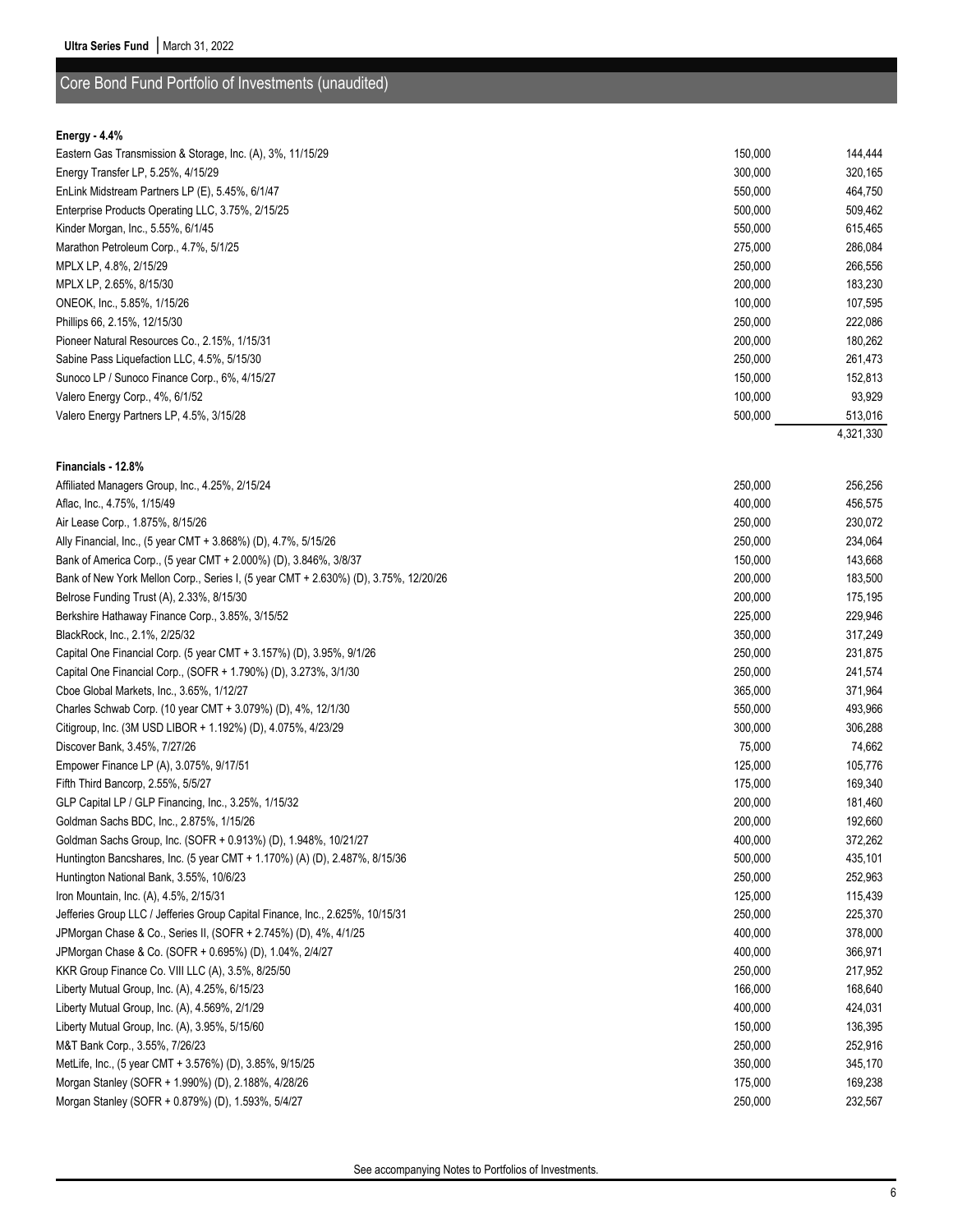| Core Bond Fund Portfolio of Investments (unaudited)                    |         |            |
|------------------------------------------------------------------------|---------|------------|
| Morgan Stanley, (SOFR + 1.020%) (D), 1.928%, 4/28/32                   | 250,000 | 216,117    |
| NASDAQ, Inc., 1.65%, 1/15/31                                           | 200,000 | 168,639    |
| Old Republic International Corp., 3.85%, 6/11/51                       | 250,000 | 231,866    |
| Omega Healthcare Investors, Inc., 3.375%, 2/1/31                       | 225,000 | 206,148    |
| PNC Bank NA, 2.7%, 10/22/29                                            | 125,000 | 120,109    |
| Prudential Financial, Inc. (5 year CMT + 3.035%) (D), 3.7%, 10/1/50    | 250,000 | 229,100    |
| Public Storage, 1.95%, 11/9/28                                         | 125,000 | 115,622    |
| Regions Financial Corp., 1.8%, 8/12/28                                 | 495,000 | 442,778    |
| SBA Communications Corp., 3.875%, 2/15/27                              | 250,000 | 243,495    |
| State Street Corp. (SOFR + 1.490%) (D), 3.031%, 11/1/34                | 125,000 | 119,570    |
| STORE Capital Corp., 4.5%, 3/15/28                                     | 200,000 | 205,370    |
| Teachers Insurance & Annuity Association of America (A), 3.3%, 5/15/50 | 300,000 | 265,449    |
| Truist Bank, 2.25%, 3/11/30                                            | 325,000 | 297,941    |
| Truist Financial Corp., (SOFR + 0.609%) (D), 1.267%, 3/2/27            | 300,000 | 278,147    |
| Wells Fargo & Co., (SOFR + 2.100%) (D), 2.393%, 6/2/28                 | 250,000 | 236,771    |
| Western Union Co., 2.85%, 1/10/25                                      | 125,000 | 123,688    |
| Weyerhaeuser Co., 3.375%, 3/9/33                                       | 250,000 | 243,522    |
|                                                                        |         | 12,433,437 |
|                                                                        |         |            |
| Health Care - 2.1%                                                     |         |            |
| Baxter International, Inc. (A), 2.272%, 12/1/28                        | 300,000 | 278,473    |
| Centene Corp., 2.45%, 7/15/28                                          | 300,000 | 274,110    |
| Cigna Corp., 4.375%, 10/15/28                                          | 50,000  | 52,690     |
| Cigna Corp., 4.9%, 12/15/48                                            | 200,000 | 223,995    |
| CVS Health Corp., 5.125%, 7/20/45                                      | 250,000 | 282,488    |
| Health Care Service Corp. A Mutual Legal Reserve Co. (A), 2.2%, 6/1/30 | 250,000 | 227,182    |
| Viatris, Inc., 2.7%, 6/22/30                                           | 400,000 | 351,872    |
| Zoetis, Inc., 3%, 9/12/27                                              | 300,000 | 299,285    |
|                                                                        |         | 1,990,095  |
|                                                                        |         |            |
| Industrials - 4.0%                                                     |         |            |
| Ball Corp., 4.875%, 3/15/26                                            | 250,000 | 260,461    |
| Block, Inc. (A), 2.75%, 6/1/26                                         | 300,000 | 283,566    |
| Boeing Co., 3.625%, 2/1/31                                             | 200,000 | 194,696    |
| Boeing Co., 5.805%, 5/1/50                                             | 350,000 | 403,967    |
| Carlisle Cos., Inc., 3.5%, 12/1/24                                     | 200,000 | 201,840    |
| Carrier Global Corp., 3.577%, 4/5/50                                   | 150,000 | 137,182    |
| Otis Worldwide Corp., 2.565%, 2/15/30                                  | 300,000 | 280,414    |
| Quanta Services, Inc., 2.9%, 10/1/30                                   | 250,000 | 231,335    |
| Spirit AeroSystems, Inc. (A), 5.5%, 1/15/25                            | 175,000 | 175,438    |
| TD SYNNEX Corp. (A), 1.75%, 8/9/26                                     | 500,000 | 458,554    |
| TD SYNNEX Corp. (A), 2.65%, 8/9/31                                     | 200,000 | 171,774    |
| Textron, Inc., 2.45%, 3/15/31                                          | 250,000 | 226,372    |
| TransDigm, Inc. (A), 6.25%, 3/15/26                                    | 200,000 | 205,625    |
| Vulcan Materials Co., 3.5%, 6/1/30                                     | 250,000 | 247,984    |
| WRKCo, Inc., 3.9%, 6/1/28                                              | 450,000 | 451,805    |
|                                                                        |         | 3,931,013  |
| Information Technology - 2.7%                                          |         |            |
| Broadcom, Inc. (A), 3.187%, 11/15/36                                   | 12,000  | 10,525     |
| Citrix Systems, Inc., 4.5%, 12/1/27                                    | 105,000 | 107,467    |
| Dell International LLC / EMC Corp., 8.35%, 7/15/46                     | 62,000  | 90,570     |
| Dell International LLC / EMC Corp. (A), 3.45%, 12/15/51                | 275,000 | 223,800    |
| Fiserv, Inc., 3.5%, 7/1/29                                             | 200,000 | 196,893    |
|                                                                        |         |            |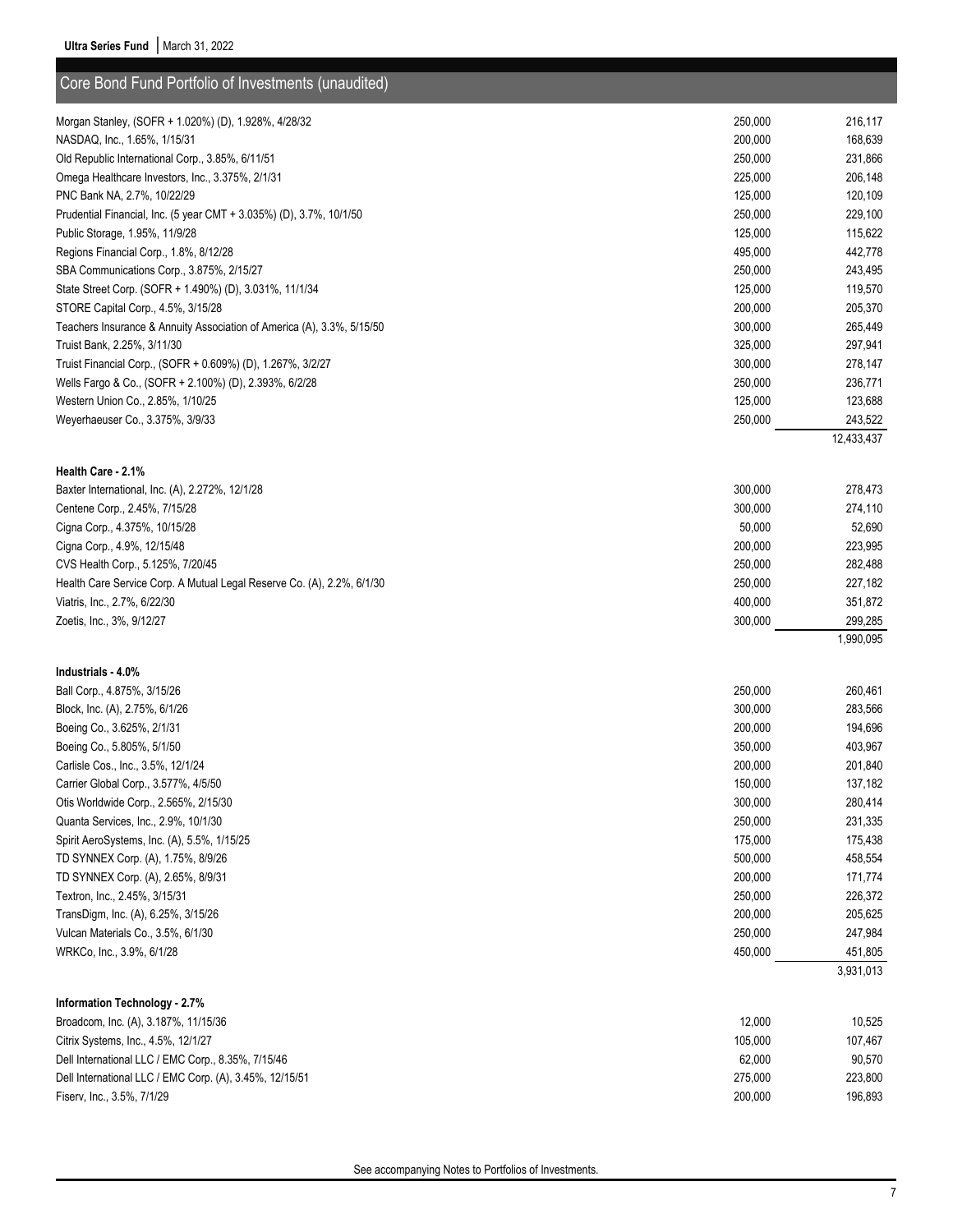| Core Bond Fund Portfolio of Investments (unaudited)                                  |           |            |
|--------------------------------------------------------------------------------------|-----------|------------|
| Gartner, Inc. (A), 4.5%, 7/1/28                                                      | 150,000   | 149,969    |
| HP, Inc., 2.65%, 6/17/31                                                             | 400,000   | 357,933    |
| Intuit, Inc., 1.65%, 7/15/30                                                         | 250,000   | 220,603    |
| Lam Research Corp., 1.9%, 6/15/30                                                    | 350,000   | 317,225    |
| Marvell Technology, Inc., 4.2%, 6/22/23                                              | 400,000   | 406,599    |
| Oracle Corp., 3.95%, 3/25/51                                                         | 400,000   | 349,502    |
| VMware, Inc., 2.2%, 8/15/31                                                          | 250,000   | 220,141    |
|                                                                                      |           | 2,651,227  |
| Materials - 0.9%                                                                     |           |            |
| Arconic Corp. (A), 6%, 5/15/25                                                       | 150,000   | 153,000    |
| DuPont de Nemours, Inc., 4.725%, 11/15/28                                            | 300,000   | 322,083    |
| LYB International Finance III LLC, 3.625%, 4/1/51                                    | 400,000   | 361,713    |
|                                                                                      |           | 836,796    |
| Utilities - 1.4%                                                                     |           |            |
| AES Corp., 1.375%, 1/15/26                                                           | 450,000   | 414,299    |
| Berkshire Hathaway Energy Co., 1.65%, 5/15/31                                        | 200,000   | 174,189    |
| Duke Energy Corp., 3.75%, 9/1/46                                                     | 400,000   | 376,778    |
| Interstate Power & Light Co., 3.5%, 9/30/49                                          | 225,000   | 204,343    |
| Wisconsin Electric Power Co., 1.7%, 6/15/28                                          | 250,000   | 226,313    |
|                                                                                      |           | 1,395,922  |
| <b>Total Corporate Notes and Bonds</b><br>(Cost \$36,631,438)                        |           | 35,232,622 |
| <b>FOREIGN CORPORATE BONDS - 2.7%</b>                                                |           |            |
| <b>Communication Services - 0.5%</b>                                                 |           |            |
| Alibaba Group Holding Ltd., 2.125%, 2/9/31                                           | 250,000   | 217,292    |
| Vodafone Group PLC, 5%, 5/30/38                                                      | 250,000   | 272,604    |
|                                                                                      |           | 489,896    |
| <b>Consumer Discretionary - 0.2%</b>                                                 |           |            |
| Carnival Corp. (A), 5.75%, 3/1/27                                                    | 150,000   | 142,901    |
| Financials - 1.3%                                                                    |           |            |
| AerCap Ireland Capital DAC / AerCap Global Aviation Trust, 1.75%, 1/30/26            | 300,000   | 274,610    |
| AerCap Ireland Capital DAC / AerCap Global Aviation Trust, 4.625%, 10/15/27          | 200,000   | 203,798    |
| Avolon Holdings Funding Ltd. (A), 2.125%, 2/21/26                                    | 300,000   | 274,240    |
| Royal Bank of Canada, 1.15%, 6/10/25                                                 | 375,000   | 354,330    |
| UBS Group AG (5 year CMT + 3.313%) (A) (D), 4.375%, 2/10/31                          | 200,000   | 180,500    |
|                                                                                      |           | 1,287,478  |
| Health Care - 0.7%                                                                   |           |            |
| Royalty Pharma PLC, 2.2%, 9/2/30                                                     | 200,000   | 174,883    |
| Royalty Pharma PLC, 3.55%, 9/2/50                                                    | 250,000   | 207,341    |
| STERIS Irish FinCo UnLtd Co., 3.75%, 3/15/51                                         | 350,000   | 325,416    |
| <b>Total Foreign Corporate Bonds</b>                                                 |           | 707,640    |
| (Cost \$2,797,920)                                                                   |           | 2,627,915  |
| <b>LONG TERM MUNICIPAL BONDS - 2.1%</b>                                              |           |            |
| General - 2.1%                                                                       |           |            |
| Metropolitan Transportation Authority Revenue, 6.548%, 11/15/31                      | 1,000,000 | 1,170,092  |
| Washington County Hillsboro School District #1J, General Obligation, 4.355%, 6/30/34 | 800,000   | 835,591    |
|                                                                                      |           | 2,005,683  |
| <b>Total Long Term Municipal Bonds</b>                                               |           |            |
| (Cost \$2,037,228)                                                                   |           | 2,005,683  |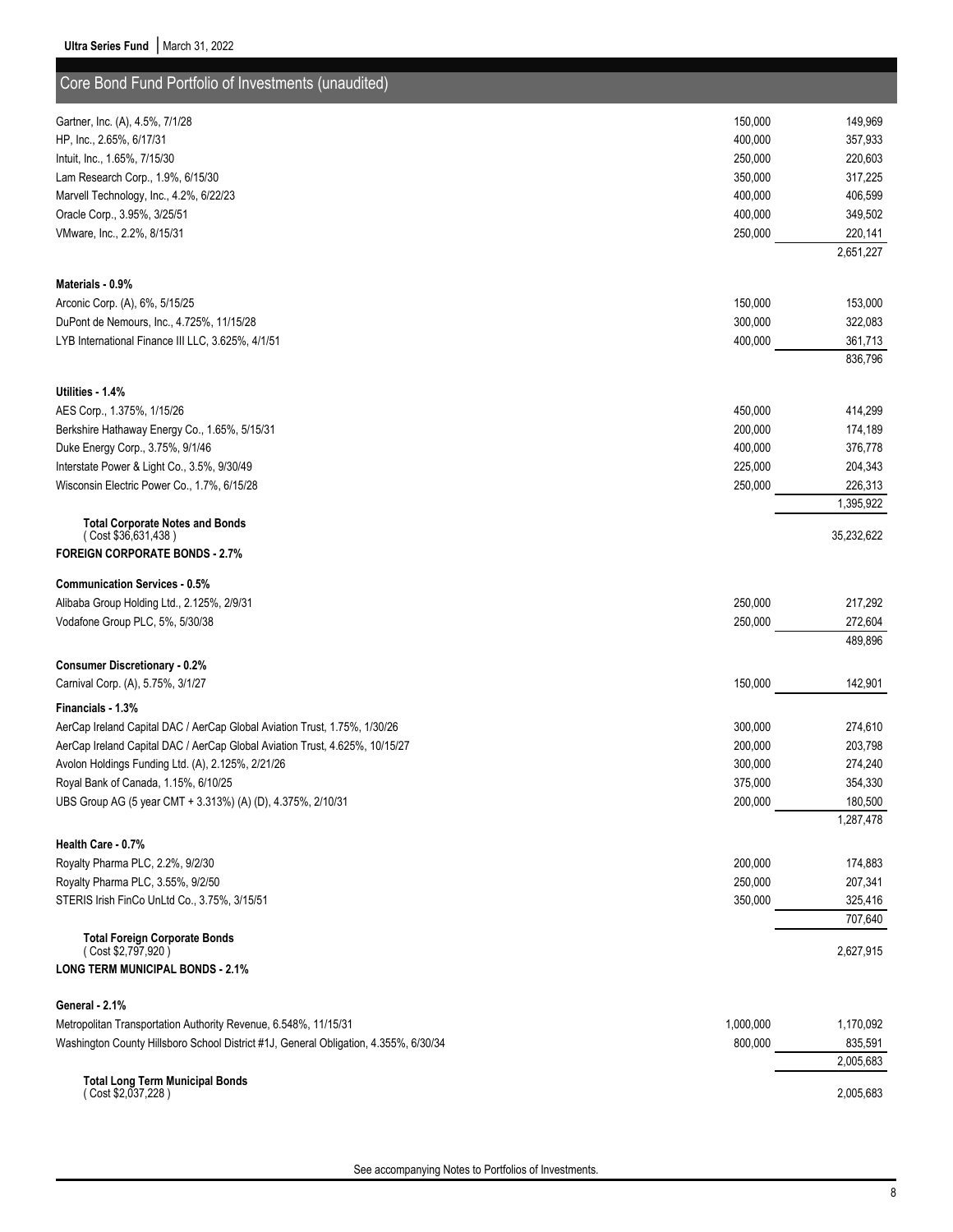## Core Bond Fund Portfolio of Investments (unaudited)

#### **MORTGAGE BACKED SECURITIES - 17.0%**

| Fannie Mae - 10.6%          |         |                       |
|-----------------------------|---------|-----------------------|
| 3%, 9/1/30 Pool # 890696    | 467,656 | 472,641               |
| 3%, 12/1/30 Pool # AL8924   | 192,346 | 193,952               |
| 7%, 11/1/31 Pool # 607515   | 14,032  | 15,001                |
| 3.5%, 12/1/31 Pool # MA0919 | 50,052  | 50,723                |
| 6.5%, 3/1/32 Pool # 631377  | 17,598  | 18,897                |
| 7%, 5/1/32 Pool # 644591    | 5,167   | 5,307                 |
| 6.5%, 6/1/32 Pool # 545691  | 116,537 | 127,076               |
| 3.5%, 8/1/32 Pool # MA3098  | 56,146  | 57,692                |
| 5.5%, 11/1/33 Pool # 555880 | 154,400 | 167,579               |
| 4%, 2/1/35 Pool # MA2177    | 531,816 | 554,068               |
| 5%, 8/1/35 Pool # 829670    | 179,192 | 192,144               |
| 5%, 9/1/35 Pool # 835699    | 221,084 | 235,097               |
| 5%, 9/1/35 Pool # 820347    | 273,537 | 296,676               |
| 3.5%, 12/1/35 Pool # MA2473 | 294,084 | 297,994               |
| 5%, 12/1/35 Pool #850561    | 66,349  | 71,621                |
| 4%, 6/1/36 Pool # AL8618    | 140,757 | 146,231               |
| 5.5%, 10/1/36 Pool #901723  | 74,181  | 78,985                |
| 6.5%, 10/1/36 Pool #894118  | 228,026 | 245,936               |
| 6%, 11/1/36 Pool #902510    | 230,577 | 257,412               |
| 6%, 10/1/37 Pool # 947563   | 238,563 | 266,414               |
| 6.5%, 8/1/38 Pool # 987711  | 286,507 | 321,844               |
| 3%, 11/1/39 Pool # MA3831   | 61,351  | 60,670                |
| 4%, 1/1/41 Pool # AB2080    | 521,301 | 545,845               |
| 2.5%, 5/1/41 Pool # MA4334  | 454,685 | 440,112               |
| 4.5%, 7/1/41 Pool # AB3274  | 218,812 | 233,065               |
| 5.5%, 7/1/41 Pool # AL6588  | 470,396 | 515,058               |
| 4%, 9/1/41 Pool # AJ1406    | 257,707 | 269,140               |
| 3.5%, 6/1/42 Pool # AO4136  | 525,676 | 535,702               |
| 4%, 6/1/42 Pool # MA1087    | 146,688 | 153,619               |
| 3.5%, 8/1/42 Pool # AP2133  | 243,415 | 248,057               |
| 3.5%, 9/1/42 Pool # AB6228  | 471,972 | 481,749               |
| 4%, 10/1/42 Pool # AP7363   | 356,805 | 373,090               |
| 3.5%, 3/1/43 Pool # AT0310  | 329,882 | 336,733               |
| 4%, 1/1/45 Pool # AS4257    | 72,545  | 75,764                |
| 4.5%, 2/1/45 Pool # MA2193  | 270,427 | 286,685               |
| 3.5%, 11/1/45 Pool # BA4907 | 156,936 | 159,601               |
| 3.5%, 12/1/45 Pool # AS6309 | 121,974 | 124,344               |
| 4.5%, 10/1/46 Pool # MA2783 | 32,463  | 34,113                |
| 4%, 12/1/46 Pool # BD2379   | 111,408 | 115,181               |
| 3%, 1/1/47 Pool # BE0108    | 257,757 | 256,426               |
| 2.5%, 12/1/47 Pool # FM3165 | 526,219 | 506,045               |
| 4%, 7/1/48 Pool # MA3415    | 138,243 | 141,514               |
| 4%, 11/1/50 Pool # FM5530   | 359,917 | 368,080<br>10,333,883 |
|                             |         |                       |
| Freddie Mac - 6.4%          |         |                       |
| 4.5%, 2/1/25 Pool # J11722  | 34,630  | 35,774                |
| 4.5%, 5/1/25 Pool # J12247  | 69,184  | 71,664                |
| 8%, 6/1/30 Pool # C01005    | 6,564   | 7,291                 |

7%, 3/1/31 Pool # C48129 33,333 33,643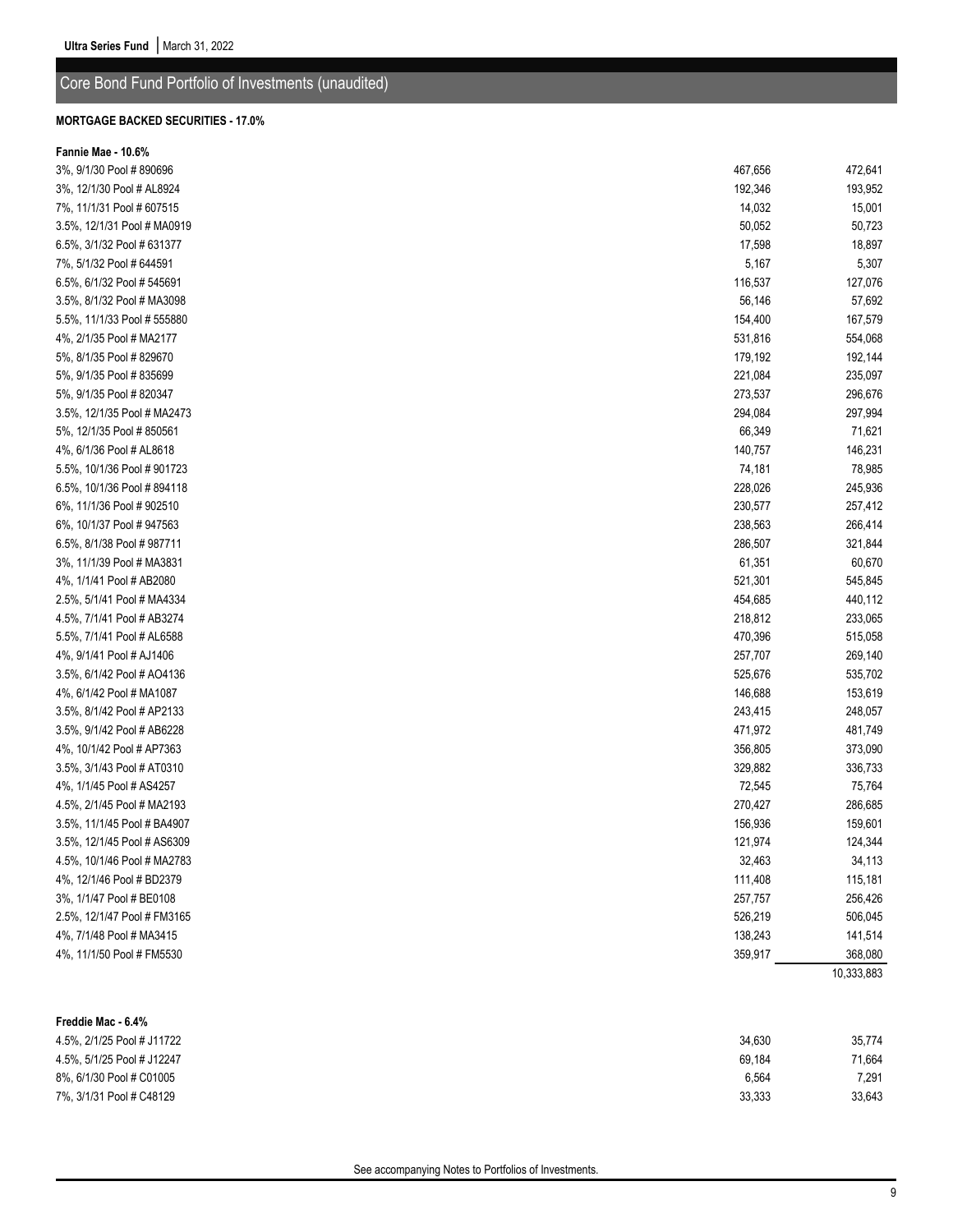| Core Bond Fund Portfolio of Investments (unaudited) |         |           |
|-----------------------------------------------------|---------|-----------|
| 2.5%, 2/1/32 Pool # ZS8641                          | 124,348 | 123,108   |
| 5.5%, 11/1/34 Pool # A28282                         | 226,118 | 242,467   |
| 2.5%, 6/1/35 Pool # RC1421                          | 209,006 | 207,030   |
| 5.5%, 1/1/37 Pool # G04593                          | 98,161  | 107,554   |
| 2%, 3/1/41 Pool # RB5105                            | 439,206 | 412,364   |
| 4%, 10/1/41 Pool # Q04092                           | 255,775 | 267,369   |
| 3%, 9/1/42 Pool # C04233                            | 677,033 | 677,610   |
| 3%, 4/1/43 Pool # V80026                            | 848,261 | 848,461   |
| 3%, 4/1/43 Pool # V80025                            | 856,718 | 853,194   |
| 3.5%, 8/1/44 Pool # Q27927                          | 242,016 | 247,208   |
| 3%, 7/1/45 Pool # G08653                            | 283,958 | 283,065   |
| 3.5%, 8/1/45 Pool # Q35614                          | 389,089 | 396,443   |
| 3%, 10/1/46 Pool # G60722                           | 448,174 | 446,161   |
| 4%, 3/1/47 Pool # Q46801                            | 130,922 | 135,082   |
| 3.5%, 12/1/47 Pool # Q52955                         | 165,016 | 167,439   |
| 2.5%, 4/1/48 Pool # QA2240                          | 420,980 | 404,868   |
| 3%, 7/1/49 Pool # QA1033                            | 234,627 | 230,678   |
|                                                     |         | 6,198,473 |

| Ginnie Mae - 0.0%                                              |        |            |
|----------------------------------------------------------------|--------|------------|
| 6.5%, 2/20/29 Pool # 2714                                      | 21.986 | 23.680     |
| 6.5%, 4/20/31 Pool #3068                                       | 15.848 | 17.270     |
|                                                                |        | 40.950     |
| <b>Total Mortgage Backed Securities</b><br>(Cost \$16,682,634) |        | 16,573,306 |

### **U.S. GOVERNMENT AND AGENCY OBLIGATIONS - 29.2%**

#### **U.S. Treasury Bonds - 9.9%**

| 6.625%, 2/15/27                                                           | 2,000,000 | 2,380,000  |
|---------------------------------------------------------------------------|-----------|------------|
| 4.500%, 5/15/38                                                           | 2,000,000 | 2,565,547  |
| 3.750%, 8/15/41                                                           | 750,000   | 882,832    |
| 3.000%, 5/15/45                                                           | 750,000   | 798,633    |
| 2.500%, 5/15/46                                                           | 500,000   | 490,859    |
| 3.375%, 11/15/48                                                          | 500,000   | 585,898    |
| 1.250%, 5/15/50                                                           | 1,500,000 | 1,121,016  |
| 1.875%, 2/15/51                                                           | 1,000,000 | 874,219    |
|                                                                           |           | 9,699,004  |
| U.S. Treasury Notes - 19.3%                                               |           |            |
| 2.250%, 11/15/25                                                          | 3,000,000 | 2,972,930  |
| 0.375%, 1/31/26                                                           | 1,750,000 | 1,614,580  |
| 1.500%, 8/15/26                                                           | 2,750,000 | 2,638,926  |
| 2.375%, 5/15/27                                                           | 2,000,000 | 1,993,750  |
| 2.875%, 5/15/28                                                           | 3,000,000 | 3,073,359  |
| 2.625%, 2/15/29                                                           | 2,250,000 | 2,279,619  |
| 0.625%, 8/15/30                                                           | 2,250,000 | 1,956,006  |
| 1.375%, 11/15/31                                                          | 2,500,000 | 2,294,922  |
|                                                                           |           | 18,824,092 |
| <b>Total U.S. Government and Agency Obligations</b><br>Cost \$28,601,616) |           | 28,523,096 |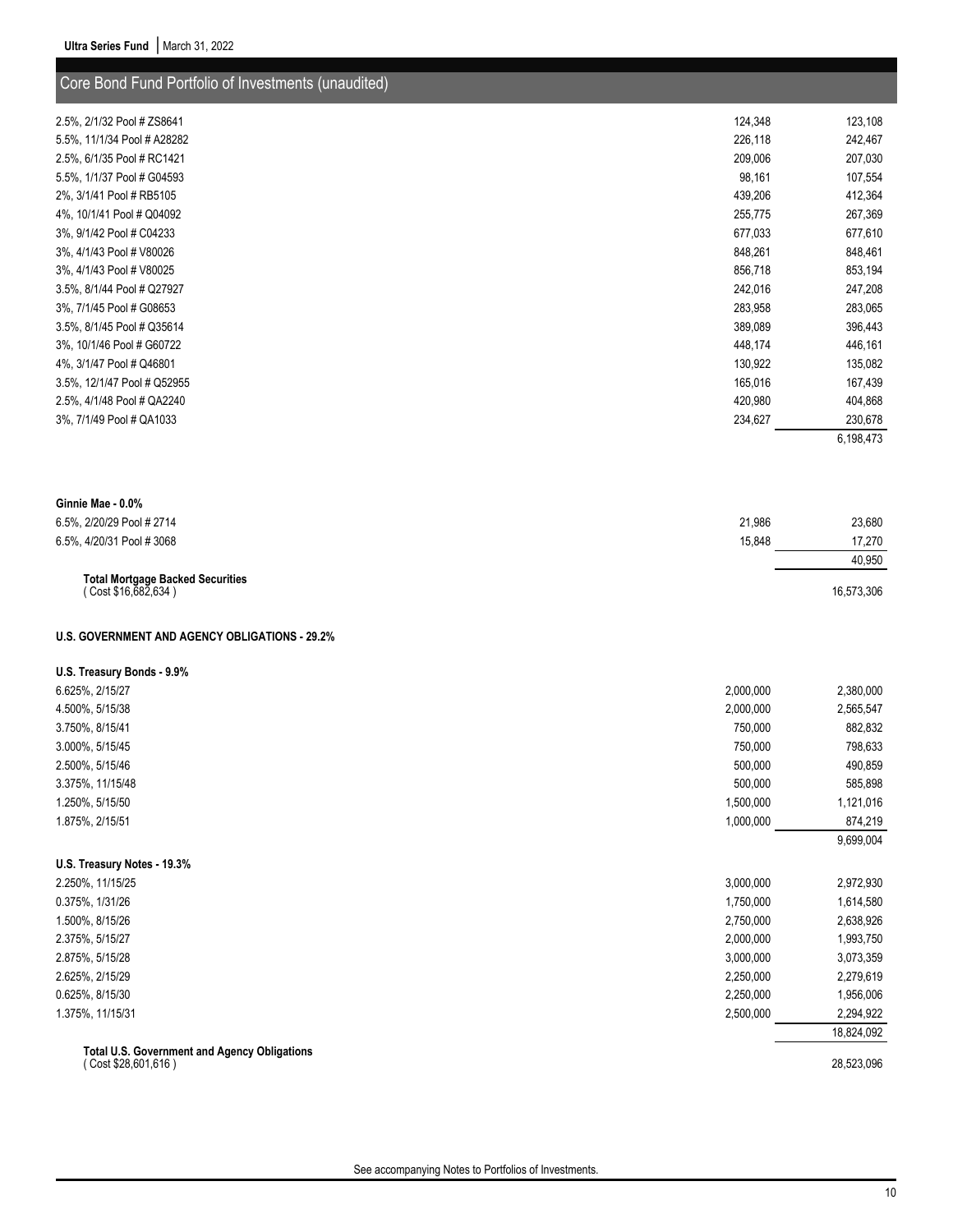sold only to dealers in that program or other "qualified institutional buyers."

(G) Represents investments of cash collateral received in connection with securities lending.

(B) Stepped rate security. Rate shown is as of March 31, 2022.

Core Bond Fund Portfolio of Investments (unaudited)

details on the securities lending program.

FHLMC Federal Home Loan Mortgage Corp or Freddie Mac

REMIC Real Estate Mortgage Investment Conduit. LIBOR London Interbank Offered Rate. LLC Limited Liability Company. PLC Public Limited Company.

REMIC Real Estate Mortgage Investment Conduit. SOFR Secured Overnight Financing Rate STACR Structured Agency Credit Risk. USD United States Dollar

(F) 7-day yield.

CMT Constant Maturity Treasury. DAC Designated Activity Company.

FREMF Freddie Mac Multifamily. IO Interest Only.

PLC Public Limited Company.

(D) Floating rate or variable rate note. Rate shown is as of March 31, 2022.

|     | <b>OUTC</b> DUTU F UITU F UITIUITU UF IITVUSTITUM (UITUUGILUU)                                                                                                 |               |              |
|-----|----------------------------------------------------------------------------------------------------------------------------------------------------------------|---------------|--------------|
|     | <b>SHORT-TERM INVESTMENTS - 3.5%</b>                                                                                                                           | <b>Shares</b> |              |
|     |                                                                                                                                                                |               |              |
|     | State Street Institutional U.S. Government Money Market Fund, 0.25%, Premier Class (F)                                                                         | 709.857       | 709.857      |
|     | State Street Navigator Securities Lending Government Money Market Portfolio, 0.25% (F) (G)                                                                     | 2,725,190     | 2,725,190    |
|     | <b>Total Short-Term Investments</b><br>(Cost \$3,435,047)                                                                                                      |               | 3,435,047    |
|     | <b>TOTAL INVESTMENTS - 101.1% (Cost \$100.894.915)</b>                                                                                                         |               | 98,606,230   |
|     | <b>NET OTHER ASSETS AND LIABILITIES - (1.1%)</b>                                                                                                               |               | (1,055,044)  |
|     | TOTAL NET ASSETS - 100.0%                                                                                                                                      |               | \$97,551,186 |
| (A) | Security sold within terms of a private placement memorandum exempt from registration under section 144A of the Securities Act of 1933, as amended, and may be |               |              |

(C) Coupon rate may change based on changes of the underlying collateral or prepayments of principal. The coupon rate shown represents the rate at period end.

(E) All or a portion of these securities, with an aggregate fair value of \$2,674,747, are on loan as part of a securities lending program. See footnote (G) and Note 4 for

See accompanying Notes to Portfolios of Investments.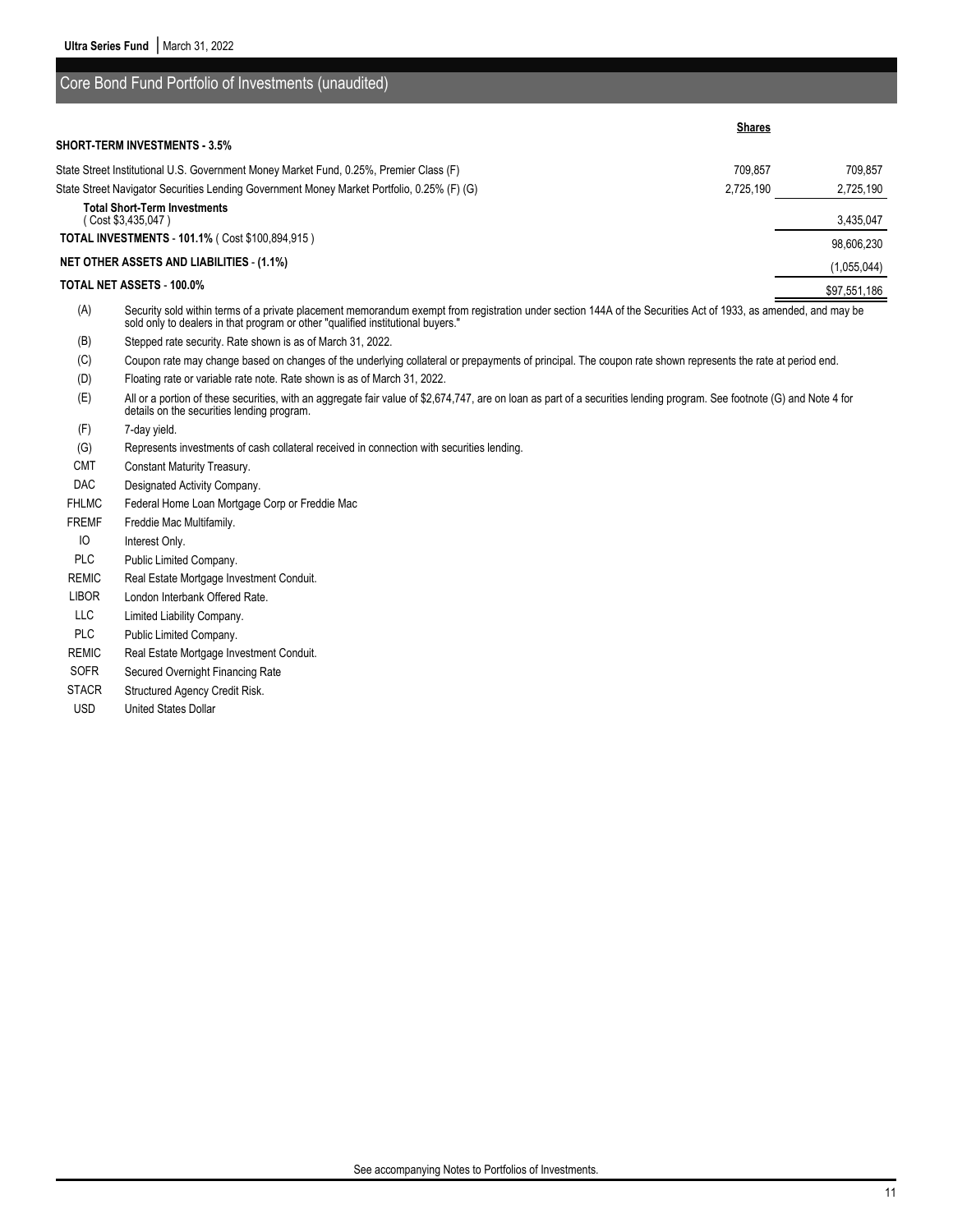| High Income Fund Portfolio of Investments (unaudited)                         |           |                  |
|-------------------------------------------------------------------------------|-----------|------------------|
|                                                                               |           |                  |
|                                                                               | Par Value | Value (Note 1,3) |
| <b>CORPORATE NOTES AND BONDS - 84.6%</b>                                      |           |                  |
| <b>Communication Services - 14.0%</b>                                         |           |                  |
| Advantage Sales & Marketing, Inc. (A), 6.5%, 11/15/28                         | \$150,000 | \$141,965        |
| Cars.com, Inc. (A), 6.375%, 11/1/28                                           | 150,000   | 148,930          |
| CCO Holdings LLC / CCO Holdings Capital Corp. (A), 4.75%, 3/1/30              | 145,000   | 139,149          |
| Diamond Sports Group LLC / Diamond Sports Finance Co., 5.375%, 8/15/26        | 125,000   | 48,438           |
| Frontier Communications Holdings LLC (A), 5%, 5/1/28                          | 225,000   | 216,000          |
| Hughes Satellite Systems Corp., 5.25%, 8/1/26                                 | 225,000   | 228,937          |
| Lamar Media Corp., 4.875%, 1/15/29                                            | 180,000   | 178,650          |
| Level 3 Financing, Inc. (A), 4.25%, 7/1/28                                    | 180,000   | 165,241          |
| Millennium Escrow Corp. (A), 6.625%, 8/1/26                                   | 225,000   | 213,624          |
| Netflix, Inc., 6.375%, 5/15/29                                                | 100,000   | 113,078          |
| Outfront Media Capital LLC / Outfront Media Capital Corp. (A), 4.25%, 1/15/29 | 125,000   | 116,281          |
| Sprint Corp., 7.125%, 6/15/24                                                 | 275,000   | 294,951          |
| Viasat, Inc. (A) (B), 6.5%, 7/15/28                                           | 150,000   | 144,000          |
|                                                                               |           | 2,149,244        |
| <b>Consumer Discretionary - 12.9%</b>                                         |           |                  |
| American Airlines, Inc. / AAdvantage Loyalty IP Ltd. (A), 5.5%, 4/20/26       | 300,000   | 302,280          |
| Delta Air Lines, Inc., 7.375%, 1/15/26                                        | 125,000   | 135,748          |
| Genting New York LLC / GENNY Capital, Inc. (A) (B), 3.3%, 2/15/26             | 200,000   | 189,388          |
| Murphy Oil USA, Inc., 5.625%, 5/1/27                                          | 400,000   | 406,500          |
| Picasso Finance Sub, Inc. (A), 6.125%, 6/15/25                                | 175,000   | 177,844          |
| QVC, Inc., 4.375%, 9/1/28                                                     | 160,000   | 145,980          |
| Scientific Games International, Inc. (A), 5%, 10/15/25                        | 275,000   | 281,875          |
| United Airlines, Inc. (A), 4.375%, 4/15/26                                    | 125,000   | 123,047          |
| Vail Resorts, Inc. (A), 6.25%, 5/15/25                                        | 200,000   | 206,576          |
|                                                                               |           | 1,969,238        |
| <b>Consumer Staples - 6.2%</b>                                                |           |                  |
| B&G Foods, Inc. (B), 5.25%, 9/15/27                                           | 220,000   | 209,550          |
| Edgewell Personal Care Co. (A), 5.5%, 6/1/28                                  | 125,000   | 124,786          |
| Lamb Weston Holdings, Inc. (A), 4.875%, 5/15/28                               | 125,000   | 125,000          |
| Lamb Weston Holdings, Inc. (A), 4.125%, 1/31/30                               | 100,000   | 93,383           |
| Performance Food Group, Inc. (A), 5.5%, 10/15/27                              | 215,000   | 214,194          |
| U.S. Foods, Inc. (A), 6.25%, 4/15/25                                          | 175,000   | 179,812          |
|                                                                               |           | 946,725          |
| <b>Energy - 3.4%</b>                                                          |           |                  |
| Berry Petroleum Co. LLC (A), 7%, 2/15/26                                      | 125,000   | 123,438          |
| Buckeye Partners LP (A), 4.125%, 3/1/25                                       | 150,000   | 147,750          |
| Sunoco LP / Sunoco Finance Corp., 6%, 4/15/27                                 | 150,000   | 152,812          |
| Sunoco LP / Sunoco Finance Corp. (A), 4.5%, 4/30/30                           | 110,000   | 101,512          |
|                                                                               |           | 525,512          |
| Financials - 23.4%                                                            |           |                  |
| Alliance Data Systems Corp. (A), 4.75%, 12/15/24                              | 500,000   | 491,570          |
| Credit Acceptance Corp. (A), 5.125%, 12/31/24                                 | 200,000   | 200,718          |
| Diversified Healthcare Trust, 9.75%, 6/15/25                                  | 150,000   | 157,875          |
| Enact Holdings, Inc. (A), 6.5%, 8/15/25                                       | 250,000   | 257,912          |

Home Point Capital, Inc. (A) (B), 5%, 2/1/26 130,000 130,000 130,000 130,000 130,000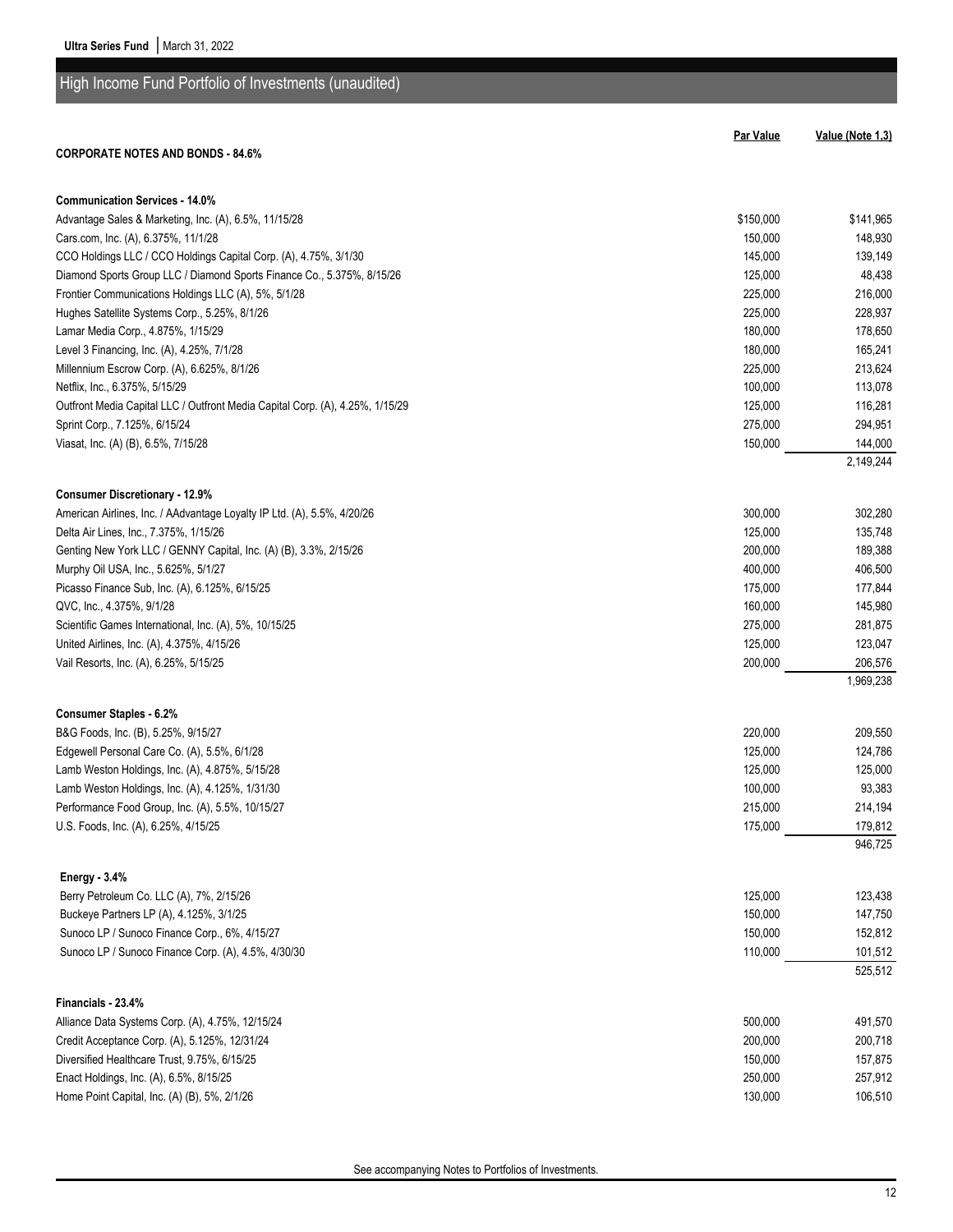| High Income Fund Portfolio of Investments (unaudited)                     |         |                    |
|---------------------------------------------------------------------------|---------|--------------------|
| Iron Mountain, Inc. (A) (B), 4.875%, 9/15/27                              | 250,000 | 247,263            |
| Iron Mountain, Inc. (A), 5.25%, 7/15/30                                   | 135,000 | 132,300            |
| Jefferies Finance LLC / JFIN Co-Issuer Corp. (A), 5%, 8/15/28             | 200,000 | 191,496            |
| LPL Holdings, Inc. (A), 4%, 3/15/29                                       | 100,000 | 94,898             |
| MGIC Investment Corp., 5.25%, 8/15/28                                     | 200,000 | 197,582            |
| MPT Operating Partnership LP / MPT Finance Corp., 5%, 10/15/27            | 400,000 | 406,750            |
| MPT Operating Partnership LP / MPT Finance Corp., 3.5%, 3/15/31           | 150,000 | 139,307            |
| NFP Corp. (A), 6.875%, 8/15/28                                            | 125,000 | 119,063            |
| OneMain Finance Corp., 3.875%, 9/15/28                                    | 195,000 | 176,473            |
| RHP Hotel Properties LP / RHP Finance Corp. (A), 4.5%, 2/15/29            | 115,000 | 108,100            |
| RLJ Lodging Trust LP (A), 3.75%, 7/1/26                                   | 150,000 | 142,500            |
| Rocket Mortgage LLC / Rocket Mortgage Co-Issuer, Inc. (A), 3.875%, 3/1/31 | 200,000 | 180,000            |
| SBA Communications Corp., 3.875%, 2/15/27                                 | 235,000 | 228,885            |
|                                                                           |         | 3,579,202          |
| <b>Health Care - 3.6%</b>                                                 |         |                    |
| AdaptHealth LLC (A), 4.625%, 8/1/29                                       | 50,000  | 45,250             |
| HCA, Inc., 5.875%, 2/15/26                                                | 250,000 | 264,375            |
| Legacy LifePoint Health LLC (A), 6.75%, 4/15/25                           | 150,000 | 154,500            |
| Mozart Debt Merger Sub, Inc. (A), 3.875%, 4/1/29                          | 90,000  | 83,138<br>547,263  |
|                                                                           |         |                    |
| Industrials - 16.6%                                                       |         |                    |
| ADT Security Corp., 4.125%, 6/15/23                                       | 225,000 | 227,450            |
| Brink's Co. (A), 5.5%, 7/15/25                                            | 125,000 | 125,979            |
| Energizer Holdings, Inc. (A), 4.75%, 6/15/28                              | 190,000 | 172,738            |
| EnerSys (A), 4.375%, 12/15/27                                             | 125,000 | 119,688            |
| Madison IAQ LLC (A) (B), 4.125%, 6/30/28                                  | 200,000 | 184,500            |
| Roller Bearing Co. of America, Inc. (A), 4.375%, 10/15/29                 | 90,000  | 83,925             |
| RR Donnelley & Sons Co. (A), 6.125%, 11/1/26                              | 300,000 | 307,500            |
| Sealed Air Corp. (A), 5.125%, 12/1/24                                     | 300,000 | 311,419            |
| Spirit AeroSystems, Inc. (A), 5.5%, 1/15/25                               | 250,000 | 250,625            |
| Spirit AeroSystems, Inc. (A), 7.5%, 4/15/25                               | 250,000 | 259,014            |
| TransDigm, Inc. (A), 6.25%, 3/15/26                                       | 275,000 | 282,734            |
| Waste Pro USA, Inc. (A), 5.5%, 2/15/26                                    | 225,000 | 210,375            |
|                                                                           |         | 2,535,947          |
| Information Technology - 2.0%                                             |         |                    |
| Pitney Bowes, Inc. (A) (B), 6.875%, 3/15/27                               | 210,000 | 197,400            |
| Playtika Holding Corp. (A), 4.25%, 3/15/29                                | 110,000 | 101,475<br>298,875 |
|                                                                           |         |                    |
| Materials - 1.1%                                                          |         |                    |
| Arconic Corp. (A), 6.125%, 2/15/28                                        | 175,000 | 175,589            |
| Utilities - 1.4%                                                          |         |                    |
| AmeriGas Partners LP / AmeriGas Finance Corp., 5.875%, 8/20/26            | 100,000 | 99,914             |
| Calpine Corp. (A), 3.75%, 3/1/31                                          | 135,000 | 120,850            |
|                                                                           |         | 220,764            |
| <b>Total Corporate Notes and Bonds</b><br>(Cost \$13,377,282)             |         | 12,948,359         |
| <b>FOREIGN CORPORATE BONDS - 8.6%</b>                                     |         |                    |
| <b>Communication Service - 0.6%</b>                                       |         |                    |
| Telesat Canada / Telesat LLC (A), 6.5%, 10/15/27                          | 175,000 | 87,195             |
|                                                                           |         |                    |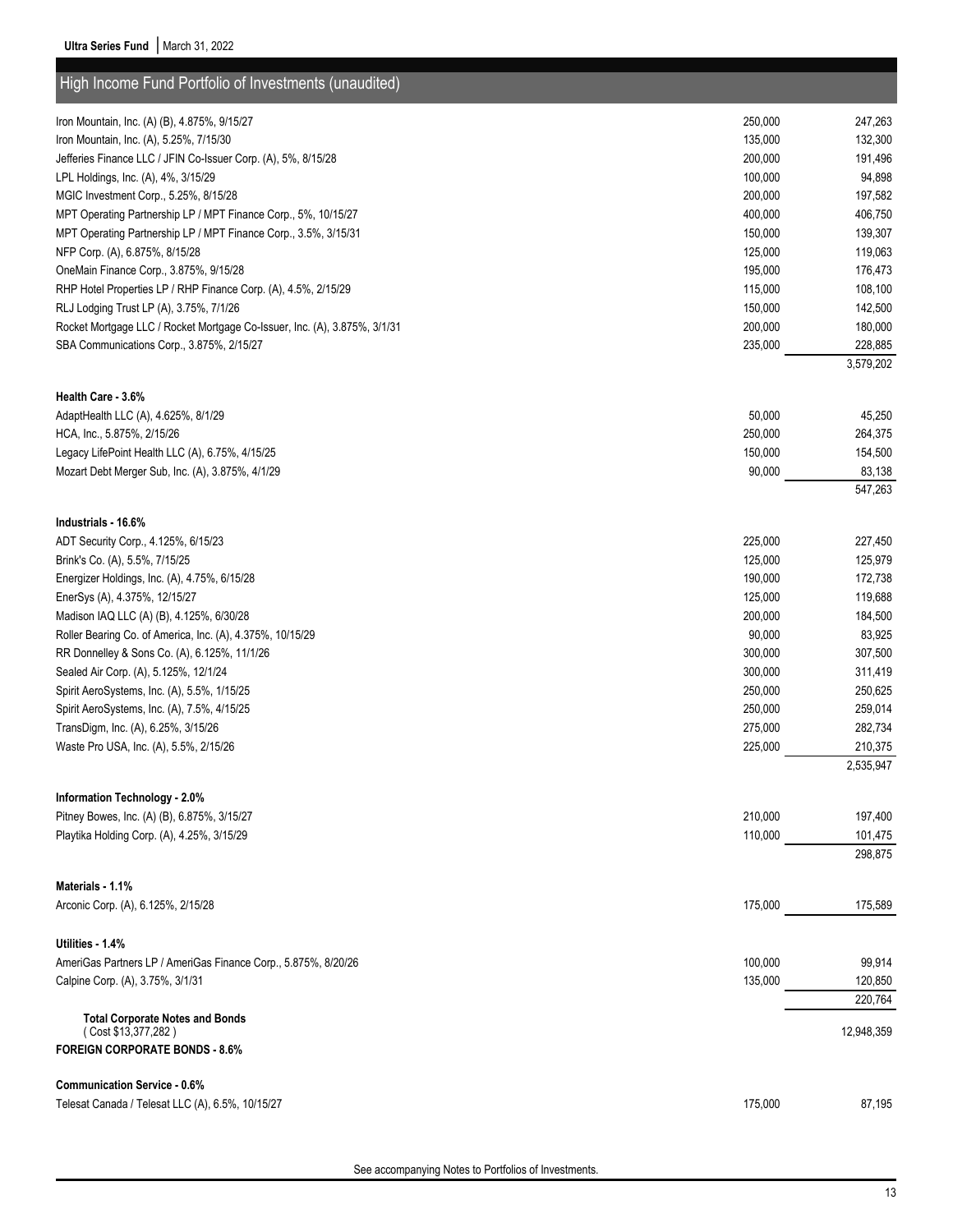High Income Fund Portfolio of Investments (unaudited)

| <b>Consumer Discretionary - 5.4%</b>                                                                                                                                            |               |              |
|---------------------------------------------------------------------------------------------------------------------------------------------------------------------------------|---------------|--------------|
| Carnival Corp. (A), 5.75%, 3/1/27                                                                                                                                               | 200,000       | 190,534      |
| Hawaiian Brand Intellectual Property Ltd. / HawaiianMiles Loyalty Ltd. (A), 5.75%, 1/20/26                                                                                      | 175,000       | 175,100      |
| International Game Technology PLC (A), 4.125%, 4/15/26                                                                                                                          | 250,000       | 246,721      |
| Royal Caribbean Cruises Ltd. (A), 9.125%, 6/15/23                                                                                                                               | 200,000       | 208,250      |
|                                                                                                                                                                                 |               | 820.605      |
| Health Care - 2.6%                                                                                                                                                              |               |              |
| Mallinckrodt International Finance SA / Mallinckrodt CB LLC (A) (C), 10%, 4/15/25                                                                                               | 425,000       | 401,625      |
| <b>Total Foreign Corporate Bonds</b><br>(Cost \$1,463,518)                                                                                                                      |               | 1,309,425    |
|                                                                                                                                                                                 |               |              |
|                                                                                                                                                                                 | <b>Shares</b> |              |
| <b>EXCHANGE TRADED FUNDS - 3.2%</b>                                                                                                                                             |               |              |
|                                                                                                                                                                                 |               |              |
| Bond Funds - 3.2%                                                                                                                                                               |               |              |
| iShares iBoxx High Yield Corporate Bond ETF (B)                                                                                                                                 | 5,900         | 485,511      |
| <b>Total Exchange Traded Funds</b><br>(Cost \$508,729)                                                                                                                          |               | 485,511      |
| <b>SHORT-TERM INVESTMENTS - 13.5%</b>                                                                                                                                           |               |              |
| State Street Institutional U.S. Government Money Market Fund, 0.25%, Premier Class (D)                                                                                          | 371,526       | 371,526      |
| State Street Navigator Securities Lending Government Money Market Portfolio, 0.25% (D) (E)                                                                                      | 1,697,199     | 1,697,199    |
| <b>Total Short-Term Investments</b><br>(Cost \$2,068,725)                                                                                                                       |               | 2,068,725    |
| TOTAL INVESTMENTS - 109.9% ( Cost \$17,418,254)                                                                                                                                 |               | 16,812,020   |
| <b>NET OTHER ASSETS AND LIABILITIES - (9.9%)</b>                                                                                                                                |               | (1,512,594)  |
| TOTAL NET ASSETS - 100.0%                                                                                                                                                       |               | \$15,299,426 |
| Security sold within terms of a private placement memorandum exempt from registration under section 144A of the Securities Act of 1933, as amended, and may be sold only<br>(A) |               |              |

to dealers in that program or other "qualified institutional buyers."

(B) All or a portion of these securities, with an aggregate fair value of \$1,662,746, are on loan as part of a securities lending program. See footnote (E) and Note 4 for details on the securities lending program.

(C) In default. Issuer is bankrupt.

(D) 7-day yield.

(E) Represents investments of cash collateral received in connection with securities lending.

ETF Exchange Traded Fund.

LLC Limited Limited Company.

PLC Public Limited Company.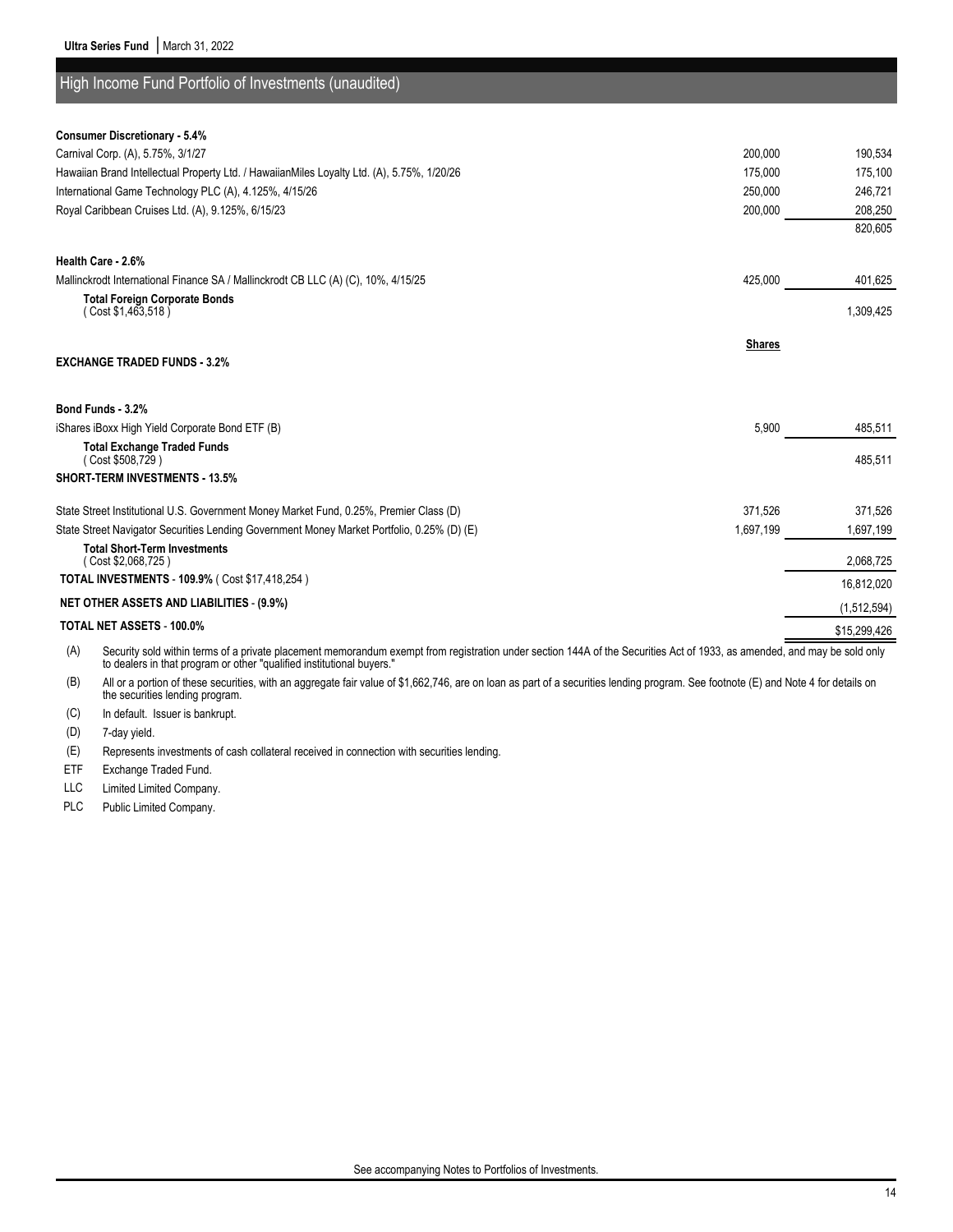| Diversified Income Fund Portfolio of Investments (unaudited) |                  |                        |
|--------------------------------------------------------------|------------------|------------------------|
|                                                              |                  |                        |
| <b>COMMON STOCKS - 68.7%</b>                                 | <b>Shares</b>    | Value (Note 1,3)       |
|                                                              |                  |                        |
| <b>Communication Services - 3.9%</b>                         |                  |                        |
| Comcast Corp., Class A                                       | 98,300           | \$4,602,406            |
| Verizon Communications, Inc.                                 | 77,900           | 3,968,226              |
|                                                              |                  | 8,570,632              |
| <b>Consumer Discretionary - 5.3%</b>                         |                  |                        |
| Home Depot, Inc.                                             | 15,973           | 4,781,198              |
| McDonald's Corp.                                             | 20,150           | 4,982,692              |
| Starbucks Corp.                                              | 23,300           | 2,119,601              |
|                                                              |                  | 11,883,491             |
| Consumer Staples - 7.2%                                      |                  |                        |
| Archer-Daniels-Midland Co.                                   | 45,950           | 4,147,447              |
| Coca-Cola Co.                                                | 39,700           | 2,461,400              |
| Colgate-Palmolive Co.                                        | 26,000           | 1,971,580              |
| PepsiCo, Inc.                                                | 24,950           | 4,176,131              |
| Procter & Gamble Co.                                         | 20,750           | 3,170,600              |
|                                                              |                  | 15,927,158             |
| Energy - 4.1%                                                |                  |                        |
| Baker Hughes Co.                                             | 138,100          | 5,028,221              |
| EOG Resources, Inc.                                          | 33,600           | 4,006,128              |
|                                                              |                  | 9,034,349              |
| Financials - 13.5%                                           |                  |                        |
| Aflac, Inc.                                                  | 68,300           | 4,397,837              |
| BlackRock, Inc.                                              | 4,675            | 3,572,495              |
| CME Group, Inc.                                              | 21,300           | 5,066,418              |
| JPMorgan Chase & Co.                                         | 26,500           | 3,612,480              |
| Northern Trust Corp.                                         | 39,600           | 4,611,420              |
| Travelers Cos., Inc.                                         | 35,800           | 6,541,734              |
| U.S. Bancorp                                                 | 39,100           | 2,078,165              |
|                                                              |                  | 29,880,549             |
| Health Care - 13.2%                                          |                  |                        |
| AmerisourceBergen Corp.                                      | 25,200           | 3,898,692              |
| Bristol-Myers Squibb Co.                                     | 84,300           | 6,156,429              |
| CVS Health Corp.                                             | 59,450           | 6,016,934              |
| Johnson & Johnson<br>Medtronic PLC                           | 30,200<br>36,000 | 5,352,346              |
| Pfizer, Inc.                                                 | 74,100           | 3,994,200<br>3,836,157 |
|                                                              |                  | 29,254,758             |
|                                                              |                  |                        |
| Industrials - 7.6%<br>Emerson Electric Co.                   | 26,300           | 2,578,715              |
| Fastenal Co.                                                 | 55,900           | 3,320,460              |
| Honeywell International, Inc.                                | 19,500           | 3,794,310              |
| PACCAR, Inc.                                                 | 46,200           | 4,068,834              |
| Union Pacific Corp.                                          | 11,250           | 3,073,613              |
|                                                              |                  | 16,835,932             |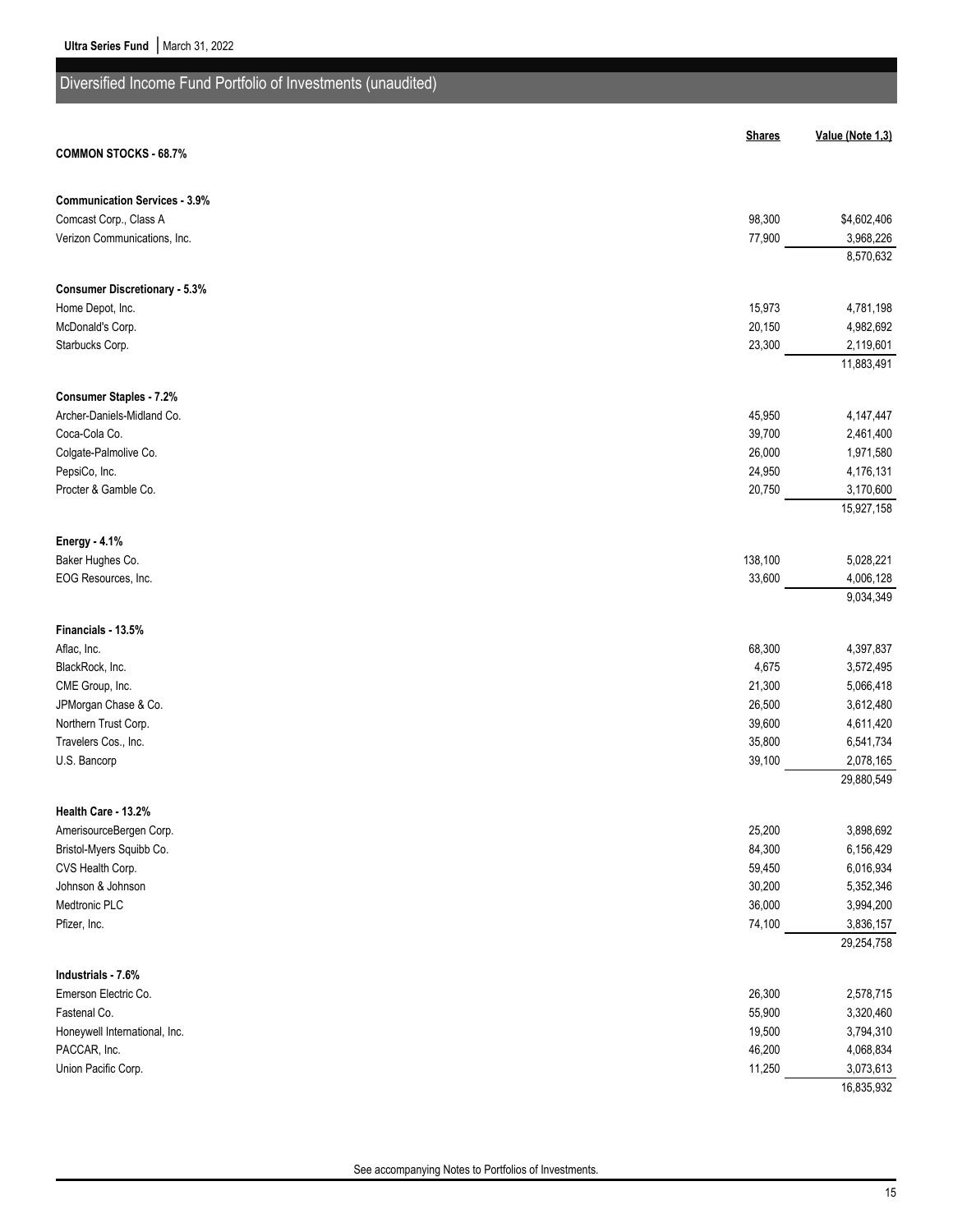### Diversified Income Fund Portfolio of Investments (unaudited)

#### **Information Technology - 8.5%**

| Analog Devices, Inc.                                                                    | 10,000  | 1,651,800   |
|-----------------------------------------------------------------------------------------|---------|-------------|
| Automatic Data Processing, Inc.                                                         | 8,450   | 1,922,713   |
| Cisco Systems, Inc.                                                                     | 92,400  | 5,152,224   |
| Oracle Corp.                                                                            | 26,900  | 2,225,437   |
| Paychex, Inc.                                                                           | 26,300  | 3,589,161   |
| Texas Instruments, Inc.                                                                 | 23,050  | 4,229,214   |
|                                                                                         |         | 18,770,549  |
| Materials - 1.7%                                                                        |         |             |
| Nucor Corp.                                                                             | 25,400  | 3,775,710   |
|                                                                                         |         |             |
| Real Estate - 1.2%                                                                      |         |             |
| American Tower Corp., REIT                                                              | 11,000  | 2,763,420   |
|                                                                                         |         |             |
| Utilities - 2.5%                                                                        |         |             |
| Dominion Energy, Inc.                                                                   | 66,600  | 5,659,002   |
| <b>Total Common Stocks</b><br>( Cost \$95,330,795 )                                     |         | 152,355,550 |
|                                                                                         |         |             |
| <b>ASSET BACKED SECURITIES - 0.9%</b>                                                   |         |             |
| CCG Receivables Trust, Series 2020-1, Class A2 (A), 0.54%, 12/14/27                     | 49,760  | 49,266      |
| Chesapeake Funding II LLC, Series 2018-3A, Class B (A), 3.62%, 1/15/31                  | 100,000 | 100,072     |
| CNH Equipment Trust, Series 2019-A, Class A4, 3.22%, 1/15/26                            | 130,000 | 131,255     |
| Dell Equipment Finance Trust, Series 2019-2, Class A3 (A), 1.91%, 10/22/24              | 90,527  | 90,627      |
| Donlen Fleet Lease Funding LLC, Series 2021-2, Class A2 (A), 0.56%, 12/11/34            | 174,084 | 170,780     |
| Enterprise Fleet Financing LLC, Series 2019-3, Class A2 (A), 2.06%, 5/20/25             | 154,663 | 154,757     |
| JPMorgan Chase Bank NA, Series 2020-2, Class B (A), 0.84%, 2/25/28                      | 119,257 | 117,721     |
| JPMorgan Chase Bank NA, Series 2021-1, Class B (A), 0.875%, 9/25/28                     | 157,544 | 154,772     |
| JPMorgan Chase Bank NA, Series 2021-2, Class B (A), 0.889%, 12/26/28                    | 184,348 | 180,909     |
| JPMorgan Chase Bank NA, Series 2021-3, Class C (A), 0.86%, 2/26/29                      | 215,875 | 209,624     |
| LAD Auto Receivables Trust, Series 2021-1A, Class A (A), 1.3%, 8/17/26                  | 191,543 | 187,703     |
| Santander Consumer Auto Receivables Trust, Series 2020-BA, Class A3 (A), 0.46%, 8/15/24 | 124,963 | 124,558     |
| Santander Revolving Auto Loan Trust, Series 2019-A, Class C (A), 3%, 1/26/32            | 200,000 | 196,729     |
| Synchrony Credit Card Master Note Trust, Series 2018-2, Class C, 3.87%, 5/15/26         | 100,000 | 100,551     |
| Verizon Owner Trust, Series 2020-A, Class B, 1.98%, 7/22/24                             | 150,000 | 149,624     |
| Wheels SPV LLC, Series 2019-1A, Class A2 (A), 2.3%, 5/22/28                             | 4,119   | 4,121       |
| <b>Total Asset Backed Securities</b><br>(Cost \$2,158,236)                              |         | 2,123,069   |

#### **COLLATERALIZED MORTGAGE OBLIGATIONS - 1.6%**

| CIM Trust, Series 2021-J2, Class A4 (A) (B) (C), 2.5%, 4/25/51                                          | 152.194   | 146.053 |
|---------------------------------------------------------------------------------------------------------|-----------|---------|
| Fannie Mae REMICS, Series 2011-31, Class DB, 3.5%, 4/25/31                                              | 146.767   | 148.378 |
| Fannie Mae REMICS, Series 2011-36, Class QB, 4%, 5/25/31                                                | 226.331   | 232.212 |
| Fannie Mae REMICS, Series 2005-79, Class LT, 5.5%, 9/25/35                                              | 206.552   | 224.885 |
| Fannie Mae REMICS, Series 2020-44, Class TI, IO, 5.5%, 12/25/35                                         | 1.023.607 | 175.104 |
| Fannie Mae REMICS, Series 2016-21, Class BA, 3%, 3/25/42                                                | 51.815    | 52.103  |
| Flagstar Mortgage Trust, Series 2021-9INV, Class A1 (A) (B) (C), 2.5%, 9/25/41                          | 185.430   | 178.931 |
| Freddie Mac REMICS, Series 4037, Class B, 3%, 4/15/27                                                   | 301.228   | 301.672 |
| Freddie Mac STACR REMIC Trust, Series 2021-DNA3, Class M1, (SOFR30A + 0.750%) (A) (C), 0.849%, 10/25/33 | 207.511   | 205.570 |
|                                                                                                         |           |         |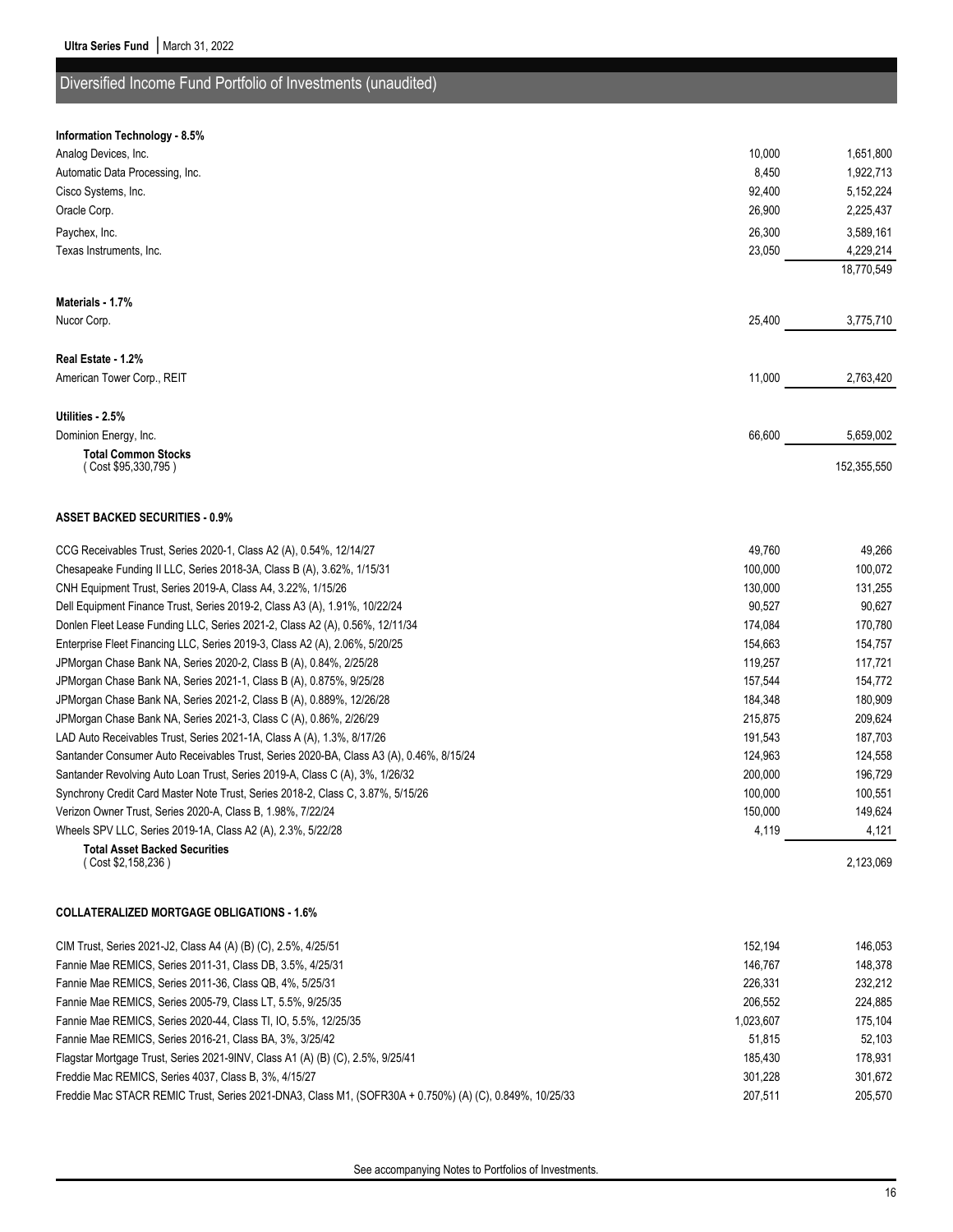| Diversified Income Fund Portfolio of Investments (unaudited)                                           |           |           |
|--------------------------------------------------------------------------------------------------------|-----------|-----------|
| Freddie Mac STACR REMIC Trust, Series 2021-DNA5, Class M1, (SOFR30A + 0.650%) (A) (C), 0.749%, 1/25/34 | 13,346    | 13,322    |
| GS Mortgage-Backed Securities Corp. Trust, Series 2020-PJ6, Class A2 (A) (B) (C), 2.5%, 5/25/51        | 182,110   | 168,962   |
| JPMorgan Mortgage Trust, Series 2019-7, Class A3 (A) (B) (C), 3.5%, 2/25/50                            | 50,888    | 50,628    |
| JPMorgan Mortgage Trust, Series 2021-1, Class A3 (A) (B) (C), 2.5%, 6/25/51                            | 311,686   | 289,377   |
| JPMorgan Mortgage Trust, Series 2021-3, Class A3 (A) (B) (C), 2.5%, 7/25/51                            | 114,477   | 106,056   |
| JPMorgan Mortgage Trust, Series 2021-6, Class A4 (A) (B) (C), 2.5%, 10/25/51                           | 210,737   | 202,315   |
| JPMorgan Wealth Management, Series 2020-ATR1, Class A3 (A) (B) (C), 3%, 2/25/50                        | 48,488    | 47,402    |
| PSMC Trust, Series 2019-2, Class A1 (A) (B) (C), 3.5%, 10/25/49                                        | 4,631     | 4,625     |
| PSMC Trust, Series 2021-1, Class A11 (A) (B) (C), 2.5%, 3/25/51                                        | 116,816   | 111,713   |
| RCKT Mortgage Trust, Series 2021-6, Class A5 (A) (B) (C), 2.5%, 12/25/51                               | 314,662   | 300,515   |
| RCKT Mortgage Trust, Series 2022-1, Class A5 (A) (B) (C), 2.5%, 1/25/52                                | 296,172   | 280,930   |
| Sequoia Mortgage Trust, Series 2013-7, Class A2 (B) (C), 3%, 6/25/43                                   | 159,636   | 154,845   |
| Towd Point HE Trust, Series 2021-HE1, Class A1 (A) (B) (C), 0.918%, 2/25/63                            | 123,607   | 121,393   |
| <b>Total Collateralized Mortgage Obligations</b><br>(Cost \$3,643,408)                                 |           | 3,516,991 |
| <b>COMMERCIAL MORTGAGE-BACKED SECURITIES - 0.5%</b>                                                    |           |           |
| FHLMC Multifamily Structured Pass Through Certificates, Series KJ17, Class A2, 2.982%, 11/25/25        | 140,723   | 140,356   |
| FHLMC Multifamily Structured Pass Through Certificates, Series K066, Class A2, 3.117%, 6/25/27         | 300,000   | 305,138   |
| FREMF Mortgage Trust, Series 2015-K721, Class B (A) (B) (C), 3.591%, 11/25/47                          | 400,000   | 401,702   |
| FREMF Mortgage Trust, Series 2015-K44, Class B, (A) (B) (C), 3.67%, 1/25/48                            | 300,000   | 296,997   |
| GSAMP Trust, Series 2006-S5, Class M5 (C), 7.488% 9/25/36                                              | 2,190,000 |           |
| <b>Total Commercial Mortgage-Backed Securities</b>                                                     |           |           |
| (Cost \$1,156,801)<br><b>CORPORATE NOTES AND BONDS - 10.2%</b>                                         |           | 1,144,193 |
|                                                                                                        |           |           |
| <b>Communication Services - 1.4%</b>                                                                   |           |           |
| Amazon.com, Inc., 1.65%, 5/12/28                                                                       | 400,000   | 373,154   |
| AT&T, Inc., 2.25%, 2/1/32                                                                              | 200,000   | 177,401   |
| AT&T, Inc., 4.75%, 5/15/46                                                                             | 500,000   | 542,786   |
| Charter Communications Operating LLC / Charter Communications Operating Capital, 4.908%, 7/23/25       | 300,000   | 311,447   |
| Comcast Corp., 4.15%, 10/15/28                                                                         | 275,000   | 289,245   |
| Discovery Communications LLC, 5%, 9/20/37                                                              | 300,000   | 308,185   |
| eBay, Inc., 1.9%, 3/11/25                                                                              | 50,000    | 48,377    |
| eBay, Inc., 2.6%, 5/10/31                                                                              | 250,000   | 229,710   |
| Expedia Group, Inc., 3.25%, 2/15/30                                                                    | 250,000   | 238,272   |
| Magallanes, Inc. (A), 5.141%, 3/15/52                                                                  | 75,000    | 76,751    |
| Magallanes, Inc. (A), 5.391%, 3/15/62                                                                  | 50,000    | 51,560    |
| T-Mobile USA, Inc. (D), 2.625%, 4/15/26                                                                | 100,000   | 95,818    |
| Verizon Communications, Inc., 4.329%, 9/21/28                                                          | 309,000   | 326,558   |
|                                                                                                        |           | 3,069,264 |
| <b>Consumer Discretionary - 0.6%</b>                                                                   |           |           |
| 7-Eleven, Inc. (A), 1.8%, 2/10/31                                                                      | 125,000   | 107,676   |
| Hilton Domestic Operating Co., Inc. (A), 5.375%, 5/1/25                                                | 100,000   | 102,305   |
| Lowe's Cos., Inc., 3%, 10/15/50                                                                        | 300,000   | 255,076   |
| Lowe's Cos., Inc., 4.25%, 4/1/52                                                                       | 125,000   | 129,370   |
| McDonald's Corp., 2.125%, 3/1/30                                                                       | 100,000   | 90,992    |
|                                                                                                        |           |           |
| Picasso Finance Sub, Inc. (A), 6.125%, 6/15/25                                                         | 90,000    | 91,463    |
| Southwest Airlines Co., 5.25%, 5/4/25                                                                  | 75,000    | 78,846    |
| Southwest Airlines Co., 5.125%, 6/15/27                                                                | 300,000   | 321,177   |
| Tractor Supply Co., 1.75%, 11/1/30                                                                     | 125,000   | 107,386   |
| Walgreens Boots Alliance, Inc., 3.45%, 6/1/26                                                          | 123,000   | 123,772   |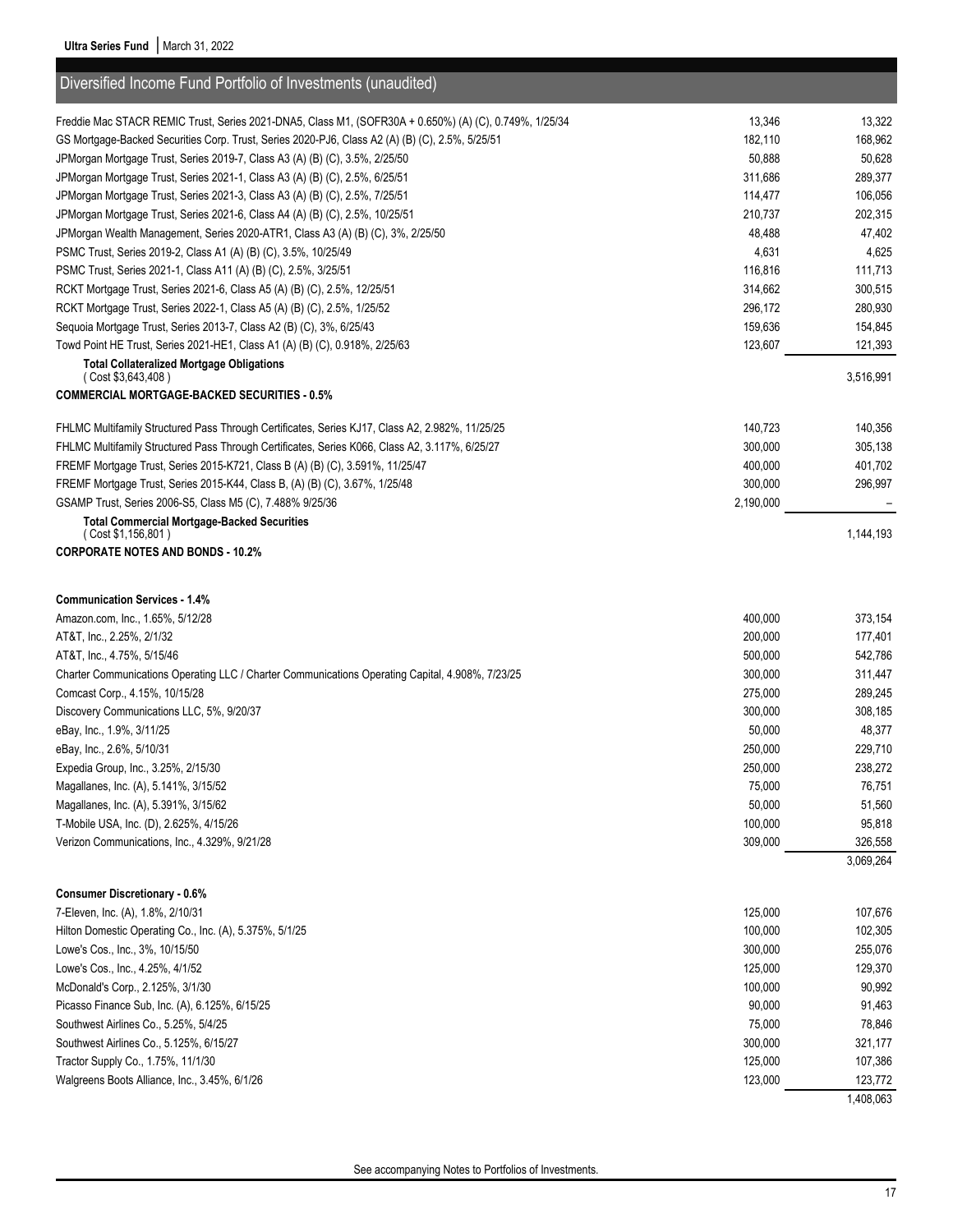### Diversified Income Fund Portfolio of Investments (unaudited)

| Conagra Brands, Inc., 0.5%, 8/11/23                                                 | 250,000 | 242,125   |
|-------------------------------------------------------------------------------------|---------|-----------|
| Hormel Foods Corp., 1.8%, 6/11/30                                                   | 75,000  | 67,223    |
| Keurig Dr Pepper, Inc., 3.8%, 5/1/50                                                | 100,000 | 94,943    |
| Mars, Inc. (A), 3.875%, 4/1/39                                                      | 150,000 | 151,784   |
| Mars, Inc. (A), 2.375%, 7/16/40                                                     | 250,000 | 209,256   |
| Performance Food Group, Inc. (A), 5.5%, 10/15/27                                    | 50,000  | 49,813    |
| Sysco Corp., 5.95%, 4/1/30                                                          | 83,000  | 96,203    |
|                                                                                     |         | 911,347   |
|                                                                                     |         |           |
| <b>Energy - 1.7%</b>                                                                |         |           |
| Energy Transfer LP, 5.25%, 4/15/29                                                  | 100,000 | 106,722   |
| Enterprise Products Operating LLC, 3.75%, 2/15/25                                   | 250,000 | 254,731   |
| Exxon Mobil Corp., 4.114%, 3/1/46                                                   | 375,000 | 404,548   |
| Kinder Morgan, Inc., 5.55%, 6/1/45                                                  | 250,000 | 279,757   |
| Marathon Petroleum Corp., 4.7%, 5/1/25                                              | 125,000 | 130,038   |
| MPLX LP, 4.8%, 2/15/29                                                              | 150,000 | 159,934   |
| MPLX LP, 2.65%, 8/15/30                                                             | 100,000 | 91,615    |
| Phillips 66, 2.15%, 12/15/30                                                        | 250,000 | 222,087   |
| Phillips 66, 4.65%, 11/15/34                                                        | 500,000 | 533,691   |
| Pioneer Natural Resources Co., 2.15%, 1/15/31                                       | 125,000 | 112,664   |
| Sabine Pass Liquefaction LLC, 4.5%, 5/15/30                                         | 100,000 | 104,589   |
| Schlumberger Holdings Corp. (A), 4%, 12/21/25                                       | 26,000  | 26,456    |
| Schlumberger Holdings Corp. (A), 3.9%, 5/17/28                                      | 390,000 | 394,674   |
| Valero Energy Corp., 6.625%, 6/15/37                                                | 500,000 | 616,059   |
| Valero Energy Corp., 4%, 6/1/52                                                     | 75,000  | 70,446    |
| Valero Energy Partners LP, 4.5%, 3/15/28                                            | 350,000 | 359,111   |
|                                                                                     |         | 3,867,122 |
| Financials - 2.9%                                                                   |         |           |
| Air Lease Corp., 1.875%, 8/15/26                                                    | 150,000 | 138,043   |
| Bank of America Corp (SOFR + 0.910%) (C), 1.658%, 3/11/27                           | 200,000 | 186,664   |
| Bank of America Corp. (SOFR + 1.060%) (C), 2.087%, 6/14/29                          | 100,000 | 91,515    |
| Bank of America Corp., (5 year CMT + 2.000%) (C), 3.846%, 3/8/37                    | 100,000 | 95,778    |
| Bank of New York Mellon Corp., Series I, (5 year CMT + 2.630%) (C), 3.75%, 12/20/26 | 200,000 | 183,500   |
| Belrose Funding Trust (A), 2.33%, 8/15/30                                           | 100,000 | 87,597    |
| Berkshire Hathaway Finance Corp., 3.85%, 3/15/52                                    | 125,000 | 127,748   |
| BlackRock, Inc., 2.1%, 2/25/32                                                      | 100,000 | 90,643    |
| Brixmor Operating Partnership LP, 3.65%, 6/15/24                                    | 100,000 | 100,799   |
| Capital One Financial Corp. (5 year CMT + 3.157%) (C) (D), 3.95%, 9/1/26            | 100,000 | 92,750    |
| Capital One Financial Corp., (SOFR + 1.790%) (C), 3.273%, 3/1/30                    | 100,000 | 96,630    |
| Cboe Global Markets, Inc., 3.65%, 1/12/27                                           | 300,000 | 305,724   |
| Charles Schwab Corp. (10 year CMT + 3.079%) (C), 4%, 12/1/30                        | 175,000 | 157,171   |
| Empower Finance LP (A), 3.075%, 9/17/51                                             | 75,000  | 63,466    |
| Fifth Third Bancorp (D), 2.55%, 5/5/27                                              | 125,000 | 120,957   |
| GLP Capital LP / GLP Financing, Inc., 3.25%, 1/15/32                                | 100,000 | 90,730    |
| Goldman Sachs BDC, Inc. (D), 2.875%, 1/15/26                                        | 100,000 | 96,330    |
| Goldman Sachs Group, Inc. (SOFR + 0.913%) (C), 1.948%, 10/21/27                     | 250,000 | 232,663   |
| Healthpeak Properties, Inc., 3.25%, 7/15/26                                         | 100,000 | 99,975    |
| Huntington Bancshares, Inc. (5 year CMT + 1.170%) (A) (C), 2.487%, 8/15/36          | 300,000 | 261,061   |
| Iron Mountain, Inc. (A), 4.5%, 2/15/31                                              | 100,000 | 92,351    |
|                                                                                     | 175,000 | 157,759   |
| Jefferies Group LLC / Jefferies Group Capital Finance, Inc., 2.625%, 10/15/31       |         |           |

JPMorgan Chase & Co., Series II, (SOFR + 2.745%) (C) (D), 4%, 4/1/25 350,000 350,000 330,750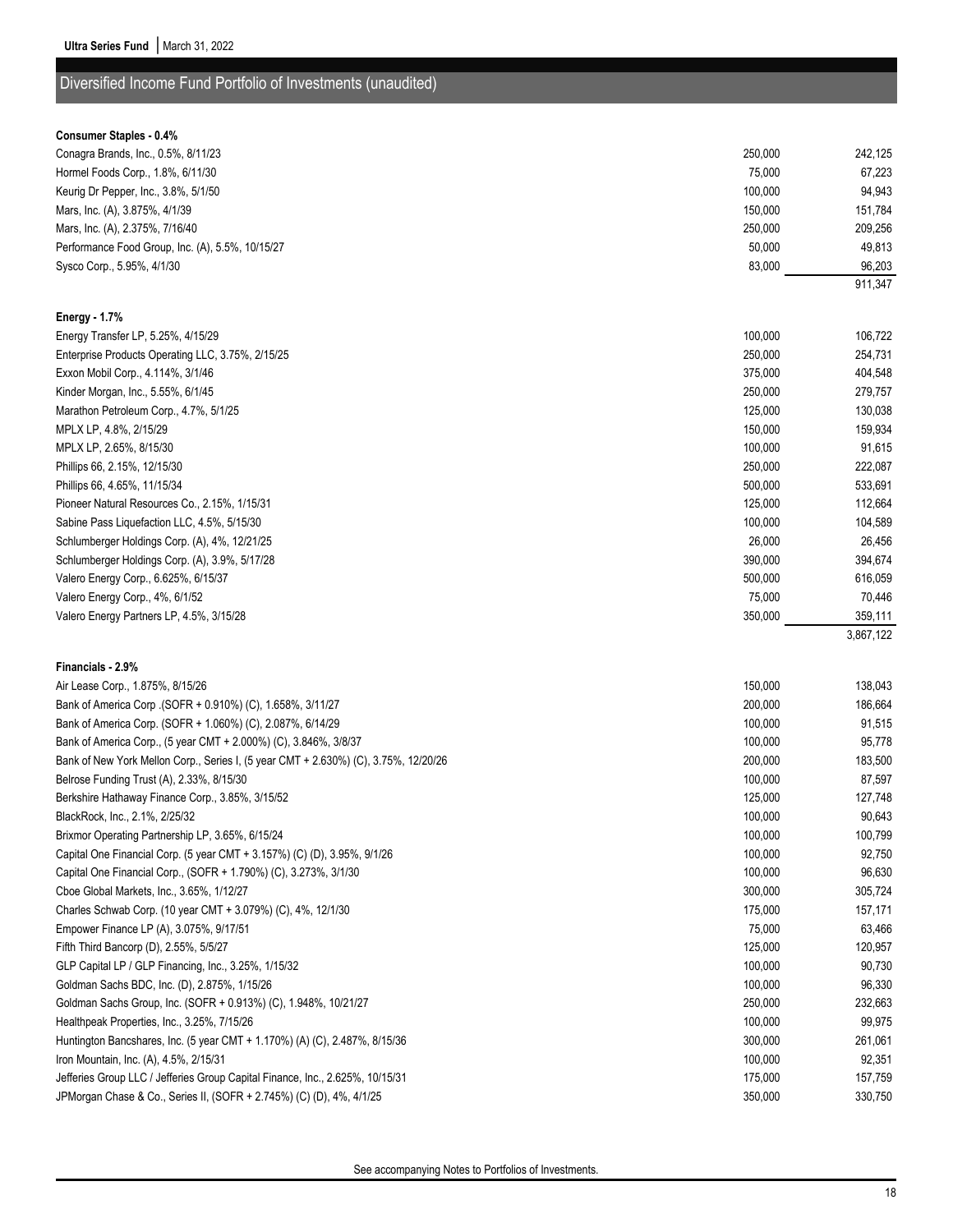| Diversified Income Fund Portfolio of Investments (unaudited)                           |                    |                   |
|----------------------------------------------------------------------------------------|--------------------|-------------------|
| JPMorgan Chase & Co. (SOFR + 0.695%) (C), 1.04%, 2/4/27                                | 250,000            | 229,357           |
| KKR Group Finance Co. VIII LLC (A), 3.5%, 8/25/50                                      | 125,000            | 108,976           |
| Liberty Mutual Group, Inc. (A), 3.95%, 5/15/60                                         | 50,000             | 45,465            |
| Morgan Stanley, 3.875%, 1/27/26                                                        | 200,000            | 204,040           |
| Morgan Stanley, (SOFR + 0.879%) (C), 1.593%, 5/4/27                                    | 150,000            | 139,540           |
| Morgan Stanley, (SOFR + 1.020%) (C), 1.928%, 4/28/32                                   | 500,000            | 432,233           |
| NASDAQ, Inc., 1.65%, 1/15/31                                                           | 400,000            | 337,279           |
| Omega Healthcare Investors, Inc., 3.375%, 2/1/31                                       | 200,000            | 183,243           |
| Prudential Financial, Inc. (5 year CMT + 3.035%) (C), 3.7%, 10/1/50                    | 125,000            | 114,550           |
| STORE Capital Corp., 4.5%, 3/15/28                                                     | 200,000            | 205,370           |
| Synchrony Financial, 3.7%, 8/4/26                                                      | 250,000            | 248,975           |
| Teachers Insurance & Annuity Association of America (A), 3.3%, 5/15/50                 | 100,000            | 88,483            |
| Truist Bank, 2.25%, 3/11/30                                                            | 50,000             | 45,837            |
| Truist Financial Corp., (SOFR + 0.609%) (C), 1.267%, 3/2/27                            | 200,000            | 185,431           |
| Wells Fargo & Co., (SOFR + 2.100%) (C), 2.393%, 6/2/28                                 | 175,000            | 165,740           |
| Welltower, Inc., 2.05%, 1/15/29                                                        | 150,000            | 136,741           |
| Western Union Co., 2.85%, 1/10/25                                                      | 200,000            | 197,900           |
| Weyerhaeuser Co., 3.375%, 3/9/33                                                       | 100,000            | 97,409            |
|                                                                                        |                    | 6,467,173         |
|                                                                                        |                    |                   |
| Health Care - 1.0%                                                                     |                    |                   |
| Anthem, Inc., 2.375%, 1/15/25                                                          | 200,000<br>300,000 | 197,356           |
| Baxter International, Inc. (A), 2.272%, 12/1/28<br>Cigna Corp., 4.375%, 10/15/28       | 50,000             | 278,473<br>52,690 |
| Cigna Corp., 4.9%, 12/15/48                                                            | 100,000            | 111,997           |
| CVS Health Corp., 5.125%, 7/20/45                                                      | 400,000            | 451,981           |
| Health Care Service Corp. A Mutual Legal Reserve Co. (A), 2.2%, 6/1/30                 | 75,000             | 68,155            |
| PerkinElmer, Inc., 0.55%, 9/15/23                                                      | 325,000            | 315,754           |
| UnitedHealth Group, Inc., 3.7%, 8/15/49                                                | 150,000            | 152,130           |
| Viatris, Inc., 2.7%, 6/22/30                                                           | 200,000            | 175,936           |
| Zoetis, Inc., 3%, 9/12/27                                                              | 225,000            | 224,464           |
| Zoetis, Inc., 3%, 5/15/50                                                              | 175,000            | 154,975           |
|                                                                                        |                    | 2,183,911         |
|                                                                                        |                    |                   |
| Industrials - 0.9%                                                                     |                    |                   |
| Ashtead Capital, Inc. (A), 2.45%, 8/12/31                                              | 275.000            | 241,654           |
| Block, Inc. (A), 2.75%, 6/1/26                                                         | 200,000            | 189,044           |
| Boeing Co., 2.196%, 2/4/26                                                             | 150,000            | 141,973           |
| Boeing Co., 3.625%, 2/1/31                                                             | 125,000            | 121,685           |
| Boeing Co., 5.805%, 5/1/50                                                             | 75,000             | 86,564            |
| Martin Marietta Materials, Inc., 3.2%, 7/15/51<br>Quanta Services, Inc., 2.9%, 10/1/30 | 300,000<br>150,000 | 256,190           |
| TD SYNNEX Corp. (A), 2.65%, 8/9/31                                                     |                    | 138,801           |
|                                                                                        | 50,000<br>150,000  | 42,943<br>135,823 |
| Textron, Inc. (D), 2.45%, 3/15/31<br>TransDigm, Inc. (A), 6.25%, 3/15/26               | 100,000            | 102,813           |
| Vulcan Materials Co., 3.5%, 6/1/30                                                     | 175,000            | 173,589           |
| WRKCo, Inc., 3.9%, 6/1/28                                                              | 175,000            | 175,702           |
| WRKCo, Inc., 3%, 6/15/33                                                               | 100,000            | 93,411            |
|                                                                                        |                    | 1,900,192         |
|                                                                                        |                    |                   |
| Information Technology - 0.7%                                                          |                    |                   |
| Broadcom, Inc. (A), 3.187%, 11/15/36                                                   | 5,000              | 4,385             |
| Citrix Systems, Inc., 4.5%, 12/1/27                                                    | 85,000             | 86,997            |
| Dell International LLC / EMC Corp., 8.35%, 7/15/46                                     | 44,000             | 64,275            |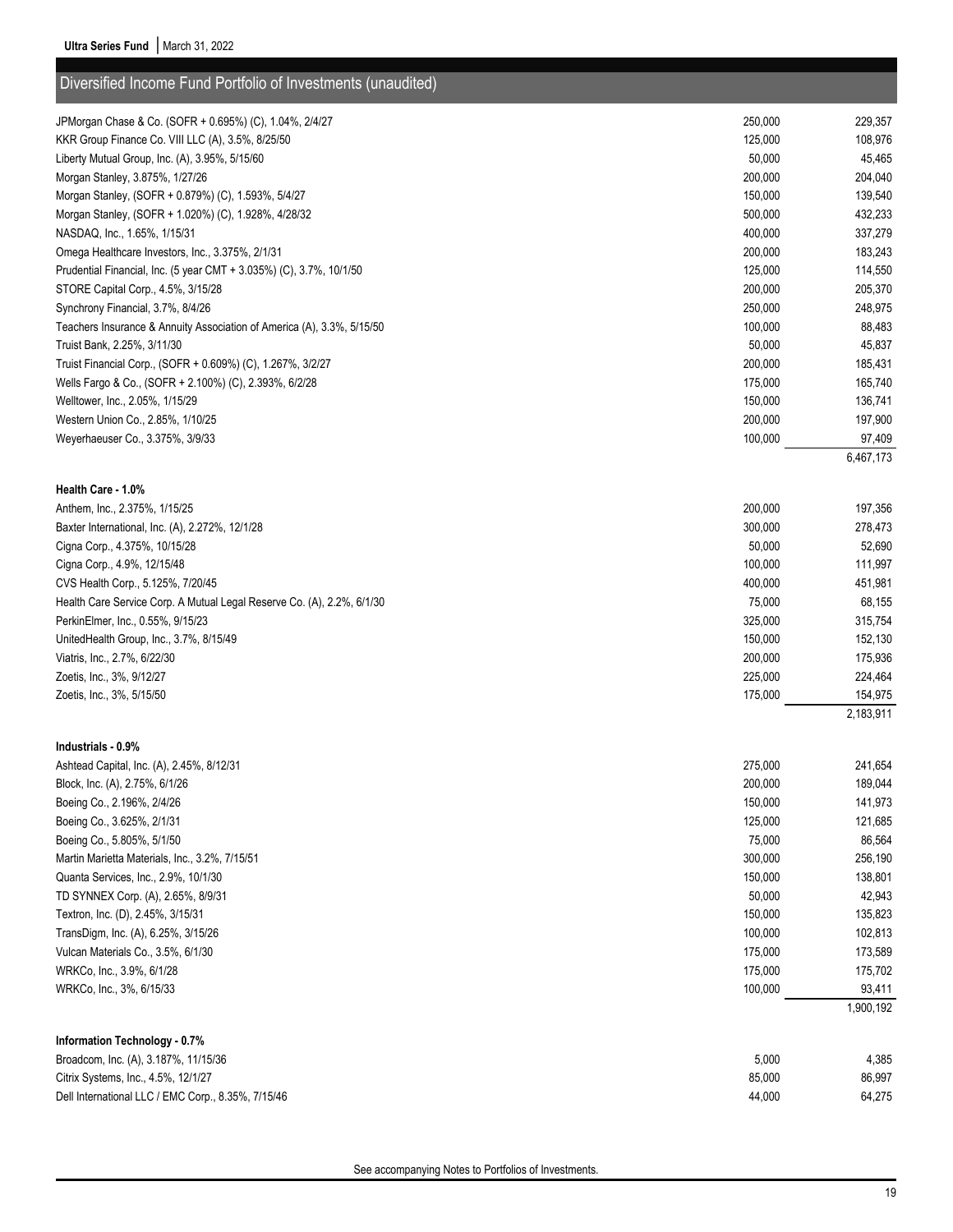| Diversified Income Fund Portfolio of Investments (unaudited)                    |           |            |
|---------------------------------------------------------------------------------|-----------|------------|
| Dell International LLC / EMC Corp. (A), 3.45%, 12/15/51                         | 200,000   | 162,764    |
| Gartner, Inc. (A), 4.5%, 7/1/28                                                 | 100,000   | 99,979     |
| HP, Inc., 2.65%, 6/17/31                                                        | 300,000   | 268,450    |
| Intel Corp., 3.734%, 12/8/47                                                    | 435,000   | 434,231    |
| Intuit, Inc., 1.65%, 7/15/30                                                    | 100,000   | 88,241     |
| Oracle Corp., 3.95%, 3/25/51                                                    | 200,000   | 174,751    |
| salesforce.com, Inc., 2.9%, 7/15/51                                             | 150,000   | 133,105    |
|                                                                                 |           | 1,517,178  |
| Materials - 0.3%                                                                |           |            |
| DuPont de Nemours, Inc., 4.725%, 11/15/28                                       | 295,000   | 316,716    |
| El du Pont de Nemours and Co., 1.7%, 7/15/25                                    | 50,000    | 47,964     |
| International Flavors & Fragrances, Inc. (A), 1.832%, 10/15/27                  | 250,000   | 227,629    |
|                                                                                 |           | 592,309    |
|                                                                                 |           |            |
| Utilities - 0.3%                                                                |           |            |
| AES Corp., 1.375%, 1/15/26                                                      | 250,000   | 230,166    |
| Berkshire Hathaway Energy Co., 1.65%, 5/15/31                                   | 125,000   | 108,868    |
| Florida Power & Light Co., 2.875%, 12/4/51                                      | 150,000   | 134,387    |
| Interstate Power & Light Co., 3.5%, 9/30/49                                     | 150,000   | 136,229    |
| Wisconsin Electric Power Co., 1.7%, 6/15/28                                     | 100,000   | 90,525     |
|                                                                                 |           | 700,175    |
| <b>Total Corporate Notes and Bonds</b><br>(Cost \$23,276,109)                   |           | 22,616,734 |
| <b>FOREIGN CORPORATE BONDS - 0.6%</b>                                           |           |            |
|                                                                                 |           |            |
| <b>Communication Service - 0.1%</b>                                             |           |            |
| Thomson Reuters Corp. (D), 4.3%, 11/23/23                                       | 200,000   | 204,256    |
|                                                                                 |           |            |
| Financials - 0.3%                                                               |           |            |
| AerCap Ireland Capital DAC / AerCap Global Aviation Trust, 1.75%, 1/30/26       | 200,000   | 183,073    |
| AerCap Ireland Capital DAC / AerCap Global Aviation Trust (D), 4.625%, 10/15/27 | 150,000   | 152,849    |
| Avolon Holdings Funding Ltd. (A), 2.125%, 2/21/26                               | 200,000   | 182,827    |
| UBS Group AG (5 year CMT + 3.313%) (A) (C), 4.375%, 2/10/31                     | 200,000   | 180,500    |
|                                                                                 |           | 699,249    |
| Health Care - 0.2%                                                              |           |            |
| Royalty Pharma PLC, 2.2%, 9/2/30                                                | 200,000   | 174,882    |
| Royalty Pharma PLC, 3.55%, 9/2/50                                               | 200,000   | 165,873    |
|                                                                                 |           | 340,755    |
| <b>Total Foreign Corporate Bonds</b>                                            |           |            |
| (Cost \$1,331,136)                                                              |           | 1,244,260  |
| <b>LONG TERM MUNICIPAL BONDS - 0.5%</b>                                         |           |            |
| Metropolitan Transportation Authority Revenue, 6.548%, 11/15/31                 | 1,000,000 | 1,170,092  |
| University of Massachusetts Building Authority Revenue, 6.573%, 5/1/39          | 70,000    | 70,225     |
| <b>Total Long Term Municipal Bonds</b>                                          |           |            |
| (Cost \$1,288,406)                                                              |           | 1,240,317  |
| <b>MORTGAGE BACKED SECURITIES - 4.4%</b>                                        |           |            |
|                                                                                 |           |            |
| Fannie Mae - 2.8%                                                               |           |            |
| 3%, 9/1/30 Pool # 890696                                                        | 221,521   | 223,883    |
| 3%, 12/1/30 Pool # AL8924                                                       | 153,877   | 155,161    |
| 7%, 11/1/31 Pool # 607515                                                       | 14,032    | 15,001     |
| 3.5%, 12/1/31 Pool # MA0919                                                     | 62,565    | 63,404     |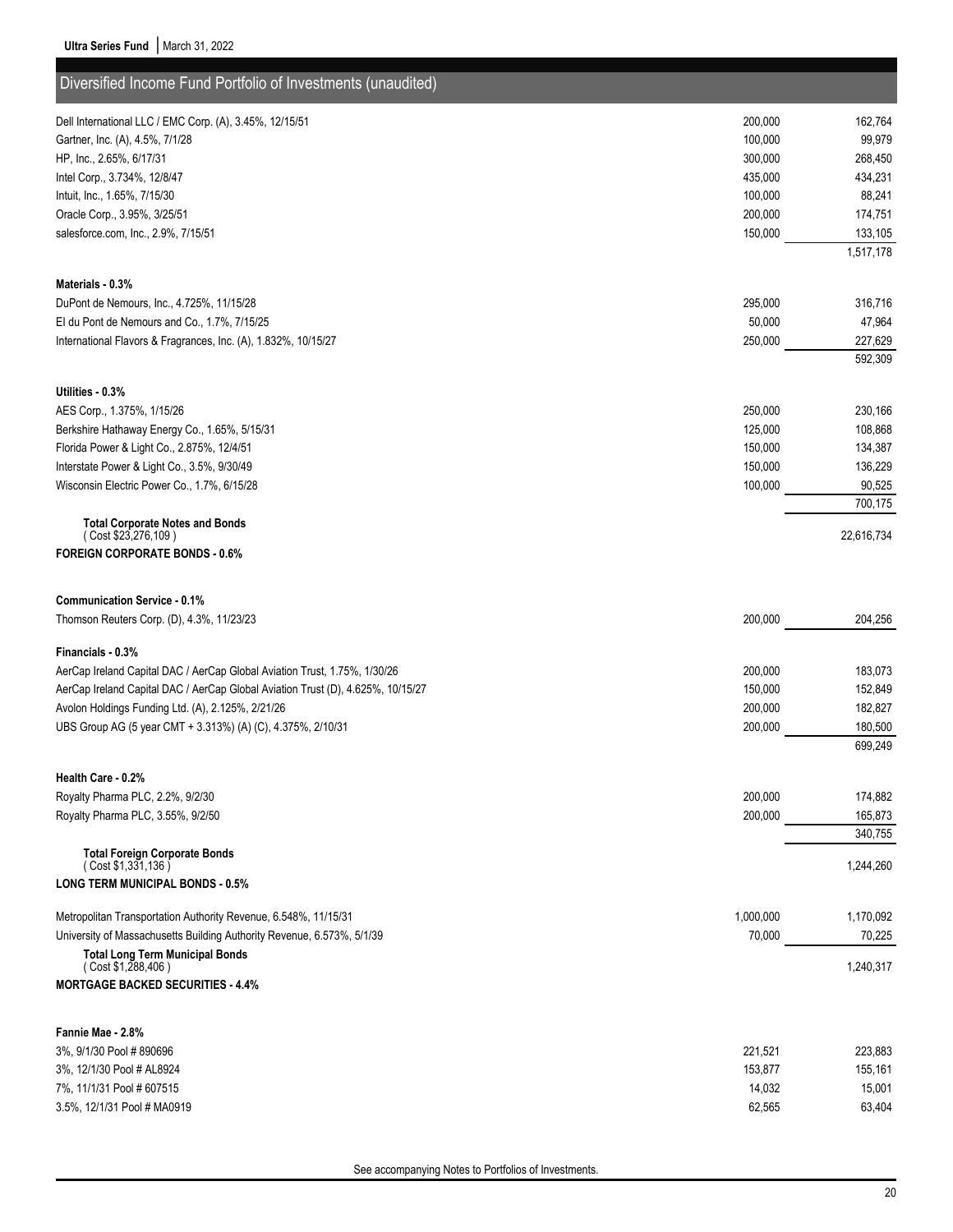| Diversified Income Fund Portfolio of Investments (unaudited) |                   |                   |
|--------------------------------------------------------------|-------------------|-------------------|
| 7%, 5/1/32 Pool # 644591                                     | 2,841             |                   |
|                                                              |                   | 2,917             |
| 3.5%, 8/1/32 Pool # MA3098                                   | 56,146            | 57,692            |
| 5.5%, 10/1/33 Pool # 254904                                  | 65,349            | 71,589            |
| 5.5%, 11/1/33 Pool # 555880                                  | 154,400           | 167,579           |
| 5%, 5/1/34 Pool # 780890                                     | 200,565           | 216,992           |
| 4%, 2/1/35 Pool # MA2177                                     | 255,681           | 266,379           |
| 5%, 9/1/35 Pool # 835699<br>5%, 9/1/35 Pool # 820347         | 92,543<br>111,796 | 98,409            |
| 5%, 12/1/35 Pool #850561                                     | 27,756            | 121,253<br>29,961 |
| 5.5%, 9/1/36 Pool #831820                                    | 149,827           | 162,310           |
| 5.5%, 10/1/36 Pool #901723                                   | 27,818            | 29,619            |
| 5.5%, 12/1/36 Pool # 903059                                  | 135,333           | 145,620           |
| 4%, 1/1/41 Pool # AB2080                                     | 231,690           | 242,598           |
| 2.5%, 5/1/41 Pool # MA4334                                   | 227,343           | 220,056           |
| 4.5%, 7/1/41 Pool # AB3274                                   | 68,973            | 73,466            |
| 5.5%, 7/1/41 Pool # AL6588                                   | 271,382           | 297,149           |
| 4%, 9/1/41 Pool # AJ1406                                     | 114,537           | 119,618           |
| 4%, 10/1/41 Pool # AJ4046                                    | 234,439           | 247,136           |
| 1.099%, 12/25/41 Pool # AL6778, (SOFR30A + 1.000%) (A) (C),  | 266,122           | 263,428           |
| 3.5%, 6/1/42 Pool # AO4134                                   | 201,451           | 205,302           |
| 3.5%, 6/1/42 Pool # AO4136                                   | 197,129           | 200,888           |
| 3.5%, 8/1/42 Pool # AP2133                                   | 202,846           | 206,714           |
| 4%, 10/1/42 Pool # AP7363                                    | 187,792           | 196,363           |
| 3%, 2/1/43 Pool # AL3072                                     | 379,317           | 379,379           |
| 3%, 2/1/43 Pool # AB8486                                     | 347,175           | 347,089           |
| 3.5%, 3/1/43 Pool # AT0310                                   | 209,925           | 214,284           |
| 4%, 1/1/45 Pool # AS4257                                     | 52,394            | 54,718            |
| 4.5%, 2/1/45 Pool # MA2193                                   | 152,714           | 161,895           |
| 3.5%, 4/1/45 Pool # MA2229                                   | 147,021           | 149,893           |
| 3.5%, 11/1/45 Pool # BA4907                                  | 156,936           | 159,601           |
| 3.5%, 12/1/45 Pool # AS6309                                  | 45,740            | 46,629            |
| 2.5%, 12/1/47 Pool # FM3165                                  | 131,555           | 126,511           |
| 4%, 7/1/48 Pool # MA3415                                     | 103,683           | 106,136           |
| 4%, 11/1/50 Pool # FM5530                                    | 239,944           | 245,387           |
|                                                              |                   | 6,092,009         |
|                                                              |                   |                   |
| Freddie Mac - 1.6%                                           |                   |                   |
| 4.5%, 2/1/25 Pool # J11722                                   | 20,778            | 21,464            |
| 4.5%, 5/1/25 Pool # J12247                                   | 19,458            | 20,155            |
| 8%, 6/1/30 Pool # C01005                                     | 5,252             | 5,833             |
| 6.5%, 1/1/32 Pool # C62333                                   | 51,558            | 55,405            |
| 2.5%, 6/1/35 Pool # RC1421                                   | 182,880           | 181,152           |
| 3.5%, 11/1/40 Pool # G06168                                  | 91,907            | 93,880            |
| 2%, 3/1/41 Pool # RB5105                                     | 439,206           | 412,364           |
| 2.5%, 6/1/41 Pool # SC0151                                   | 235,242           | 228,502           |
| 4.5%, 9/1/41 Pool # Q03516                                   | 178,313           | 189,706           |
| 4%, 10/1/41 Pool # Q04092                                    | 255,775           | 267,368           |
| 3%, 9/1/42 Pool # C04233                                     | 216,650           | 216,835           |
| 3%, 4/1/43 Pool # V80026                                     | 339,304           | 339,385           |
| 3%, 4/1/43 Pool # V80025                                     | 342,687           | 341,278           |
| 3%, 7/1/45 Pool # G08653                                     | 170,375           | 169,839           |
| 3.5%, 8/1/45 Pool # Q35614                                   | 259,393           | 264,295           |
| 3%, 10/1/46 Pool # G60722                                    | 247,926           | 246,813           |
| 4%, 3/1/47 Pool # Q46801                                     | 104,737           | 108,066           |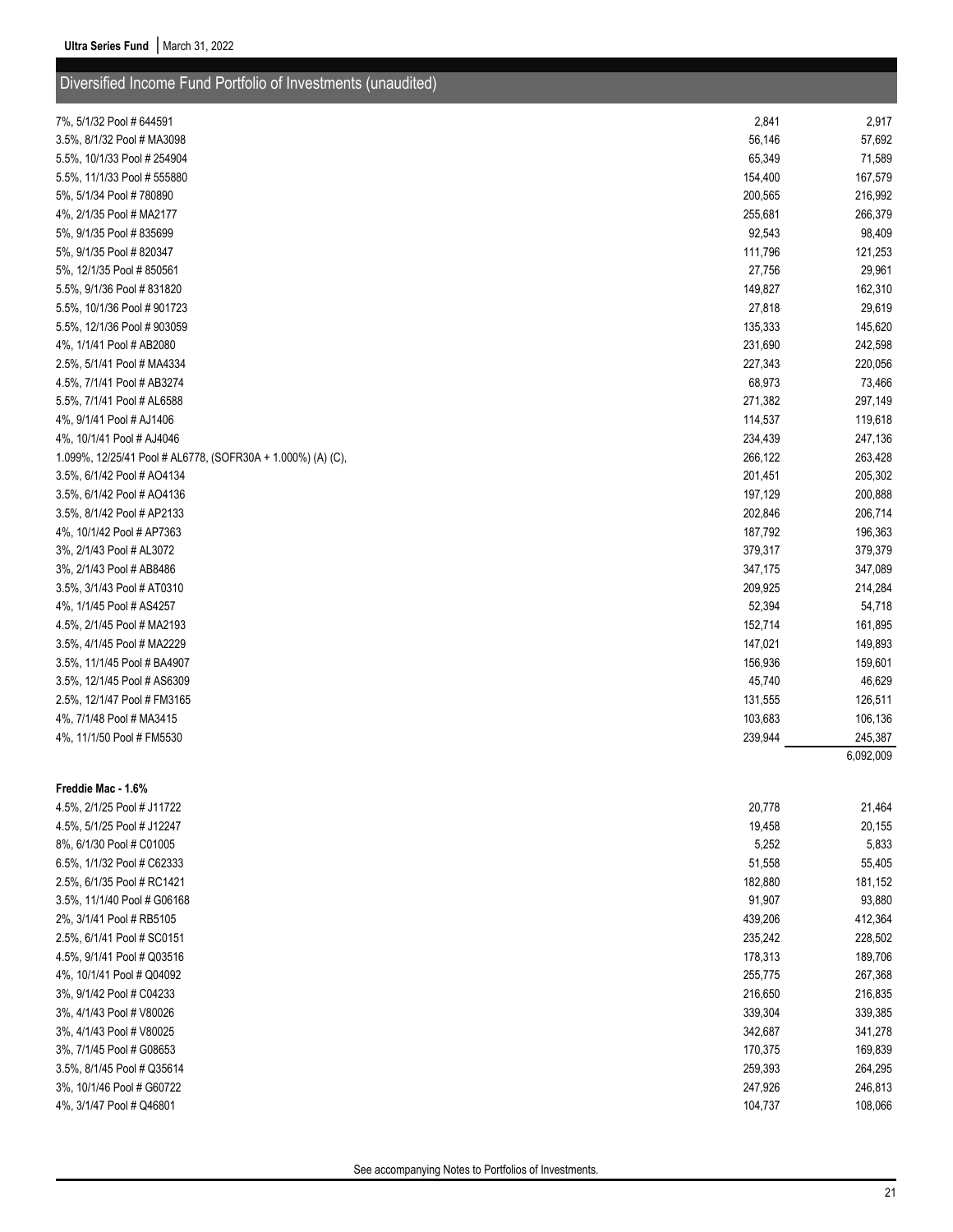| Diversified Income Fund Portfolio of Investments (unaudited)                                                                                                                                                                                             |               |               |
|----------------------------------------------------------------------------------------------------------------------------------------------------------------------------------------------------------------------------------------------------------|---------------|---------------|
|                                                                                                                                                                                                                                                          |               |               |
| 2.5%, 4/1/48 Pool # QA2240                                                                                                                                                                                                                               | 315,735       | 303,651       |
| 3%, 7/1/49 Pool # QA1033                                                                                                                                                                                                                                 | 152,508       | 149,941       |
|                                                                                                                                                                                                                                                          |               | 3,615,932     |
| Ginnie Mae - 0.0%                                                                                                                                                                                                                                        |               |               |
| Ginnie Mae 6.5% 4/30/2031, Pool # 3068                                                                                                                                                                                                                   | 13,051        | 14,223        |
| <b>Total Mortgage Backed Securities</b>                                                                                                                                                                                                                  |               |               |
| (Cost \$9,824,264)                                                                                                                                                                                                                                       |               | 9,722,164     |
| <b>U.S. GOVERNMENT AND AGENCY OBLIGATIONS - 8.9%</b>                                                                                                                                                                                                     |               |               |
| U.S. Treasury Bonds - 3.0%                                                                                                                                                                                                                               |               |               |
| 6.625%, 2/15/27                                                                                                                                                                                                                                          | 1,500,000     | 1,785,000     |
| 2.250%, 5/15/41                                                                                                                                                                                                                                          | 1,250,000     | 1,181,885     |
| 3.000%, 5/15/42                                                                                                                                                                                                                                          | 750,000       | 795,498       |
| 2.500%, 2/15/45                                                                                                                                                                                                                                          | 750,000       | 732,422       |
| 2.500%, 5/15/46                                                                                                                                                                                                                                          | 500,000       | 490,860       |
| 2.250%, 8/15/46                                                                                                                                                                                                                                          | 500,000       | 468,613       |
| 3.000%, 5/15/47                                                                                                                                                                                                                                          | 200,000       | 216,078       |
| 1.250%, 5/15/50                                                                                                                                                                                                                                          | 750,000       | 560,508       |
| 1.875%, 2/15/51                                                                                                                                                                                                                                          | 500,000       | 437,109       |
|                                                                                                                                                                                                                                                          |               | 6,667,973     |
| U.S. Treasury Notes - 5.9%                                                                                                                                                                                                                               |               |               |
| 2.250%, 12/31/24                                                                                                                                                                                                                                         | 1,000,000     | 994,180       |
| 2.250%, 11/15/25                                                                                                                                                                                                                                         | 2,500,000     | 2,477,441     |
| 1.500%, 8/15/26                                                                                                                                                                                                                                          | 2,500,000     | 2,399,023     |
| 2.375%, 5/15/27                                                                                                                                                                                                                                          | 1,000,000     | 996,875       |
| 0.375%, 9/30/27                                                                                                                                                                                                                                          | 1,500,000     | 1,340,801     |
| 2.875%, 5/15/28                                                                                                                                                                                                                                          | 1,500,000     | 1,536,680     |
| 2.625%, 2/15/29                                                                                                                                                                                                                                          | 1,000,000     | 1,013,164     |
| 0.625%, 8/15/30                                                                                                                                                                                                                                          | 1,500,000     | 1,304,004     |
| 1.375%, 11/15/31                                                                                                                                                                                                                                         | 1,025,000     | 940,918       |
|                                                                                                                                                                                                                                                          |               | 13,003,086    |
| Total U.S. Government and Agency Obligations<br>(Cost \$20,407,324)                                                                                                                                                                                      |               | 19,671,059    |
|                                                                                                                                                                                                                                                          | <b>Shares</b> |               |
| <b>SHORT-TERM INVESTMENTS 3.9%</b>                                                                                                                                                                                                                       |               |               |
| State Street Institutional U.S. Government Money Market Fund, 0.25%, Premier Class (E)                                                                                                                                                                   | 7,668,781     | 7,668,781     |
| State Street Navigator Securities Lending Government Money Market Portfolio, 0.25% (E) (F)                                                                                                                                                               | 1,085,268     | 1,085,268     |
| <b>Total Short-Term Investments</b><br>(Cost \$8,754,049)                                                                                                                                                                                                |               | 8,754,049     |
| TOTAL INVESTMENTS - 100.2% ( Cost \$167,170,528 )                                                                                                                                                                                                        |               | 222,388,386   |
| <b>NET OTHER ASSETS AND LIABILITIES - (0.2%)</b>                                                                                                                                                                                                         |               | (541, 971)    |
| TOTAL NET ASSETS - 100.0%                                                                                                                                                                                                                                |               | \$221,846,415 |
| (A)<br>Security sold within terms of a private placement memorandum exempt from registration under section 144A of the Securities Act of 1933, as amended, and may be sold only<br>to dealers in that program or other "qualified institutional buyers." |               |               |

(B) Coupon rate may change based on changes of the underlying collateral or prepayments of principal. The coupon rate shown represents the rate at period end.

(C) Floating rate or variable rate note. Rate shown is as of March 31, 2022.

(D) All or a portion of these securities, with an aggregate fair value of \$1,064,538, are on loan as part of a securities

lending program. See footnote (F) and Note 4 for details on the securities lending program.

(E) 7-day yield.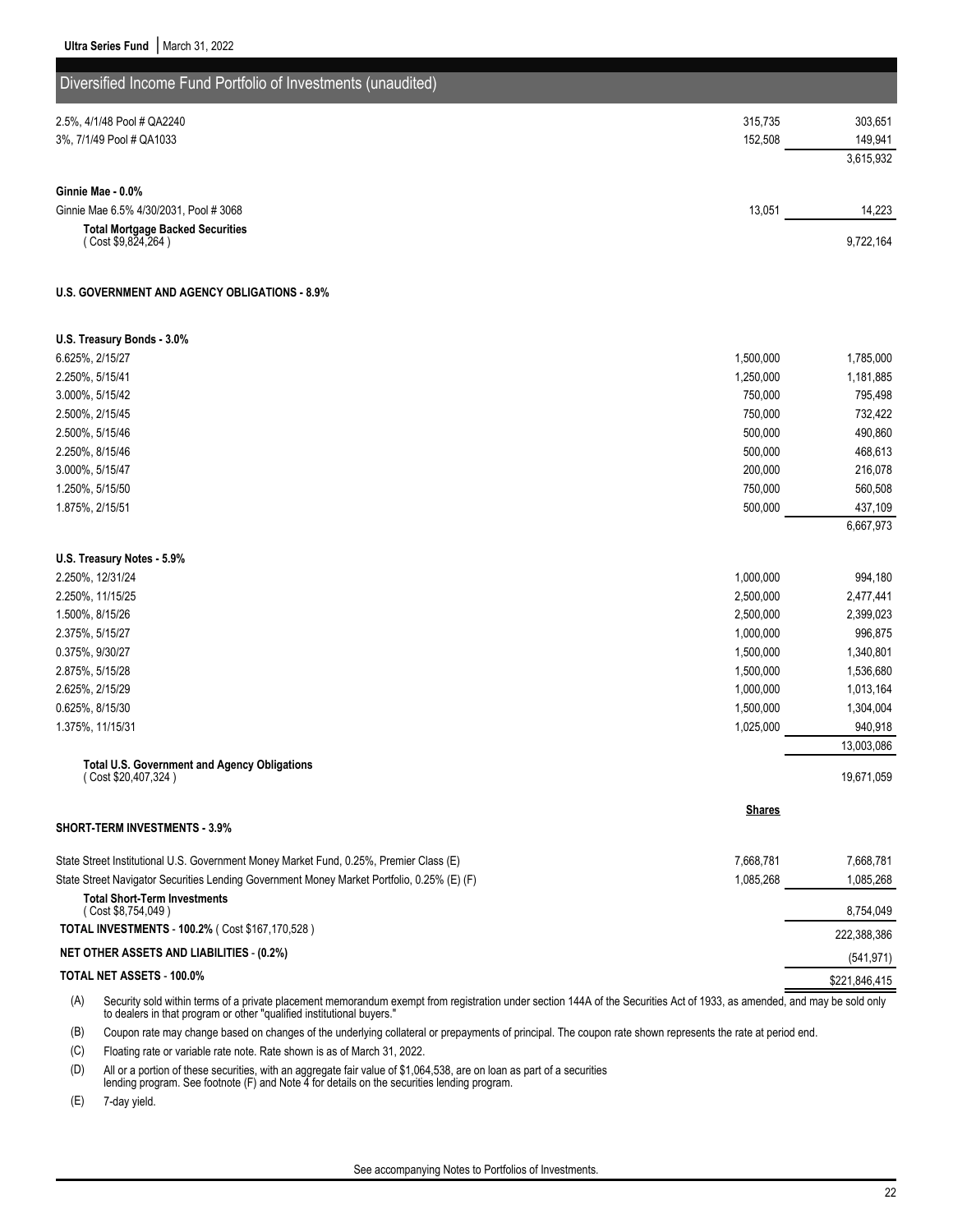### Diversified Income Fund Portfolio of Investments (unaudited)

- (F) Represents investments of cash collateral received in connection with securities lending.
- CMT Constant Maturity Treasury.
- DAC Designated Activity Company.
- FHLMC Federal Home Loan Mortgage Corp or Freddie Mac.
- FREMF Freddie Mac Multifamily.
- IO Interest Only.
- LIBOR London Interbank Offered Rate.
- LLC Limited Liability Company.
- PLC Public Limited Company.
- REIT Real Estate Investment Trust.
- REMIC Real Estate Mortgage Investment Conduit.
- SOFR Secured Overnight Financing Rate.
- STACR Structured Agency Credit Risk.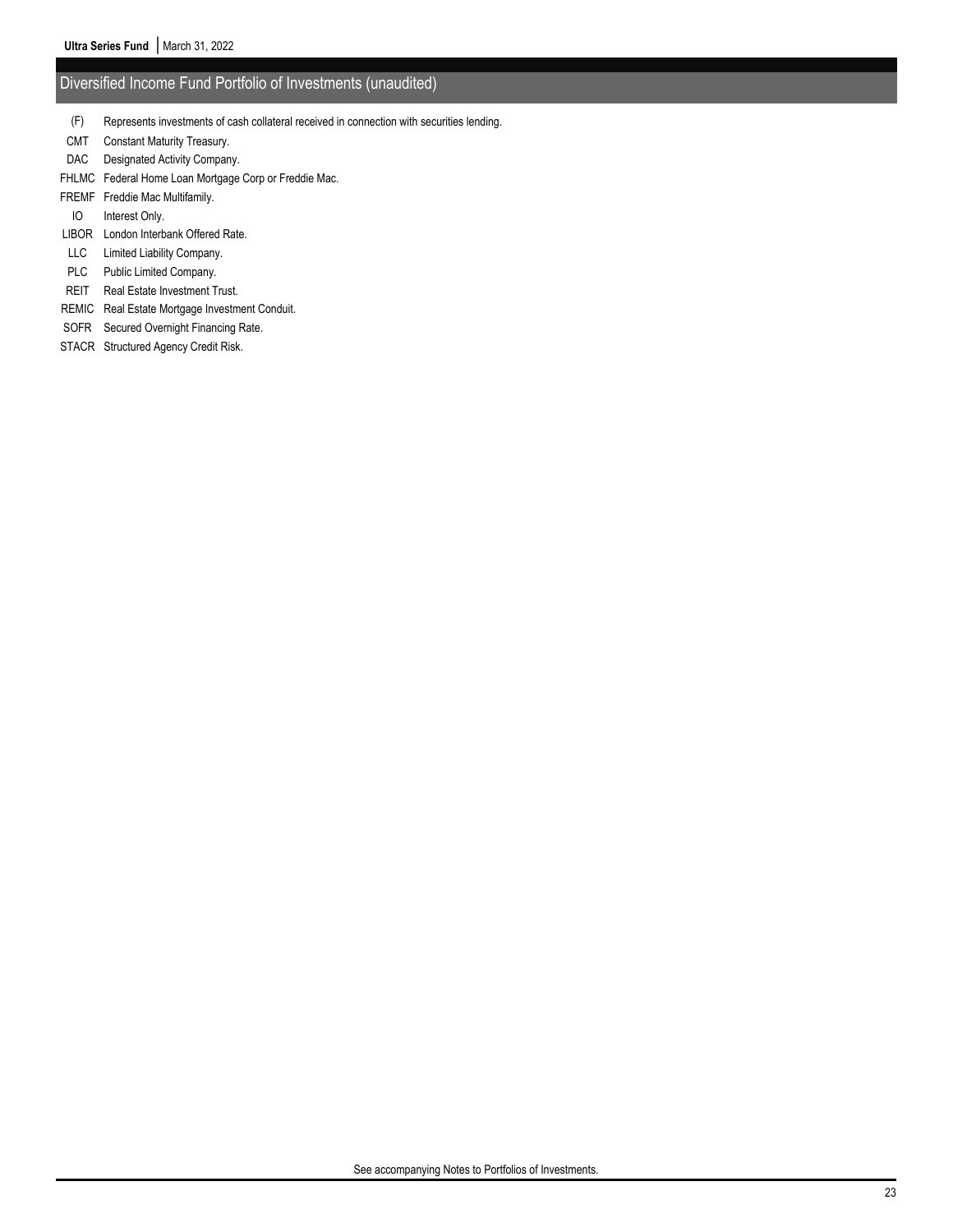| Large Cap Value Fund Portfolio of Investments (unaudited) |                  |                        |
|-----------------------------------------------------------|------------------|------------------------|
|                                                           |                  |                        |
|                                                           | <b>Shares</b>    | Value (Note 1,3)       |
| <b>COMMON STOCKS - 98.9%</b>                              |                  |                        |
|                                                           |                  |                        |
| <b>Communication Services - 5.7%</b>                      |                  |                        |
| Comcast Corp., Class A                                    | 150,000          | \$7,023,000            |
| Verizon Communications, Inc.                              | 124,500          | 6,342,030              |
|                                                           |                  | 13,365,030             |
| <b>Consumer Discretionary - 7.5%</b>                      |                  |                        |
| Home Depot, Inc.                                          | 23,200           | 6,944,456              |
| McDonald's Corp.                                          | 30,500           | 7,542,040              |
| Starbucks Corp.                                           | 35,500           | 3,229,435              |
|                                                           |                  | 17,715,931             |
|                                                           |                  |                        |
| Consumer Staples - 10.5%                                  |                  |                        |
| Archer-Daniels-Midland Co.<br>Coca-Cola Co.               | 70,500<br>63,500 | 6,363,330<br>3,937,000 |
| Colgate-Palmolive Co.                                     | 38,000           | 2,881,540              |
| PepsiCo, Inc.                                             | 39,000           | 6,527,820              |
| Procter & Gamble Co.                                      | 33,000           | 5,042,400              |
|                                                           |                  | 24,752,090             |
|                                                           |                  |                        |
| Energy - 6.1%                                             |                  |                        |
| Baker Hughes Co.                                          | 220,000          | 8,010,200              |
| EOG Resources, Inc.                                       | 53,000           | 6,319,190              |
|                                                           |                  | 14,329,390             |
| Financials - 19.1%                                        |                  |                        |
| Aflac, Inc.                                               | 100,000          | 6,439,000              |
| BlackRock, Inc.                                           | 7,100            | 5,425,607              |
| CME Group, Inc.                                           | 31,500           | 7,492,590              |
| JPMorgan Chase & Co.                                      | 40,500           | 5,520,960              |
| Northern Trust Corp.                                      | 60,000           | 6,987,000              |
| Travelers Cos., Inc.                                      | 54,000           | 9,867,420              |
| U.S. Bancorp                                              | 62,000           | 3,295,300              |
|                                                           |                  | 45,027,877             |
| Health Care - 18.9%                                       |                  |                        |
| AmerisourceBergen Corp.                                   | 38,000           | 5,878,980              |
| Bristol-Myers Squibb Co.                                  | 131,500          | 9,603,445              |
| CVS Health Corp.                                          | 89,000           | 9,007,690              |
| Johnson & Johnson                                         | 47,500           | 8,418,425              |
| Medtronic PLC                                             | 55,000           | 6,102,250              |
| Pfizer, Inc.                                              | 110,000          | 5,694,700              |
|                                                           |                  | 44,705,490             |
|                                                           |                  |                        |
| Industrials - 10.9%                                       |                  |                        |
| Emerson Electric Co.<br>Fastenal Co.                      | 41,500<br>86,000 | 4,069,075<br>5,108,400 |
| Honeywell International, Inc.                             | 28,000           | 5,448,240              |
| PACCAR, Inc.                                              | 70,500           | 6,208,935              |
| Union Pacific Corp.                                       | 17,500           | 4,781,175              |

25,615,825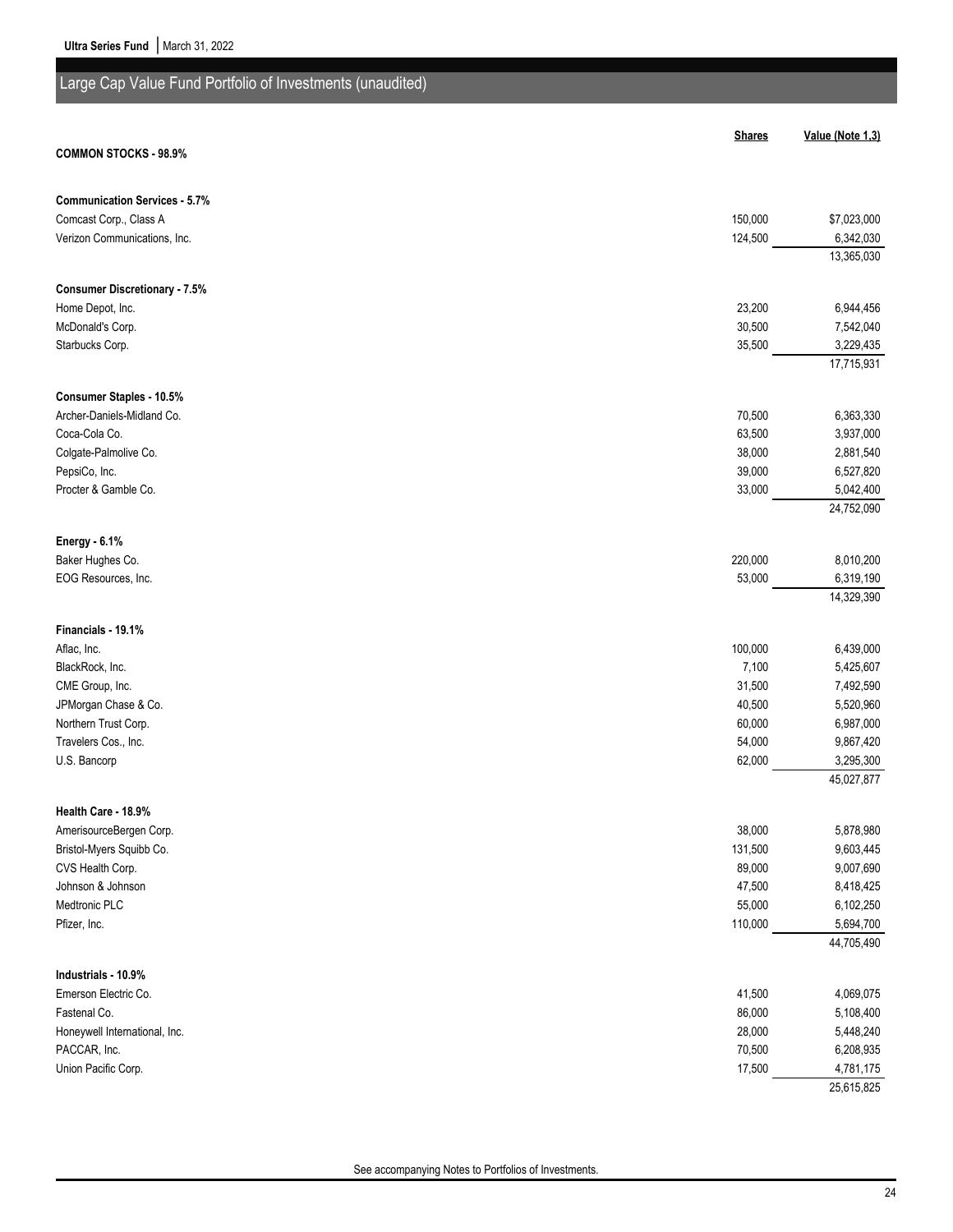## Large Cap Value Fund Portfolio of Investments (unaudited)

#### **Information Technology - 12.1%**

| Analog Devices, Inc.                                                                   | 15,000    | 2,477,700     |
|----------------------------------------------------------------------------------------|-----------|---------------|
| Automatic Data Processing, Inc.                                                        | 13,000    | 2,958,020     |
| Cisco Systems, Inc.                                                                    | 141,000   | 7,862,160     |
| Oracle Corp.                                                                           | 42,000    | 3,474,660     |
| Paychex, Inc.                                                                          | 40,000    | 5,458,800     |
| Texas Instruments, Inc.                                                                | 35,000    | 6,421,800     |
|                                                                                        |           | 28,653,140    |
| Materials - 2.7%                                                                       |           |               |
| Franco-Nevada Corp.                                                                    | 4,000     | 638,080       |
| Nucor Corp.                                                                            | 39,000    | 5,797,350     |
|                                                                                        |           | 6,435,430     |
| Real Estate - 1.8%                                                                     |           |               |
| American Tower Corp., REIT                                                             | 17,000    | 4,270,740     |
| Utilities - 3.6%                                                                       |           |               |
| Dominion Energy, Inc.                                                                  | 99,500    | 8,454,515     |
| <b>Total Common Stocks</b><br>(Cost \$172,029,124)                                     |           | 233,325,458   |
| <b>SHORT-TERM INVESTMENTS - 1.1%</b>                                                   |           |               |
| State Street Institutional U.S. Government Money Market Fund, 0.25%, Premier Class (A) | 2,743,738 | 2,743,738     |
| <b>Total Short-Term Investments</b><br>(Cost \$2,743,738)                              |           | 2,743,738     |
| TOTAL INVESTMENTS - 100.0% ( Cost \$174,772,862 )                                      |           | 236,069,196   |
| <b>NET OTHER ASSETS AND LIABILITIES - (0.0%)</b>                                       |           | (87, 167)     |
| <b>TOTAL NET ASSETS - 100.0%</b>                                                       |           | \$235,982,029 |
|                                                                                        |           |               |
| (A)<br>7-day yield.                                                                    |           |               |

PLC Public Limited Company.

REIT Real Estate Investment Trust.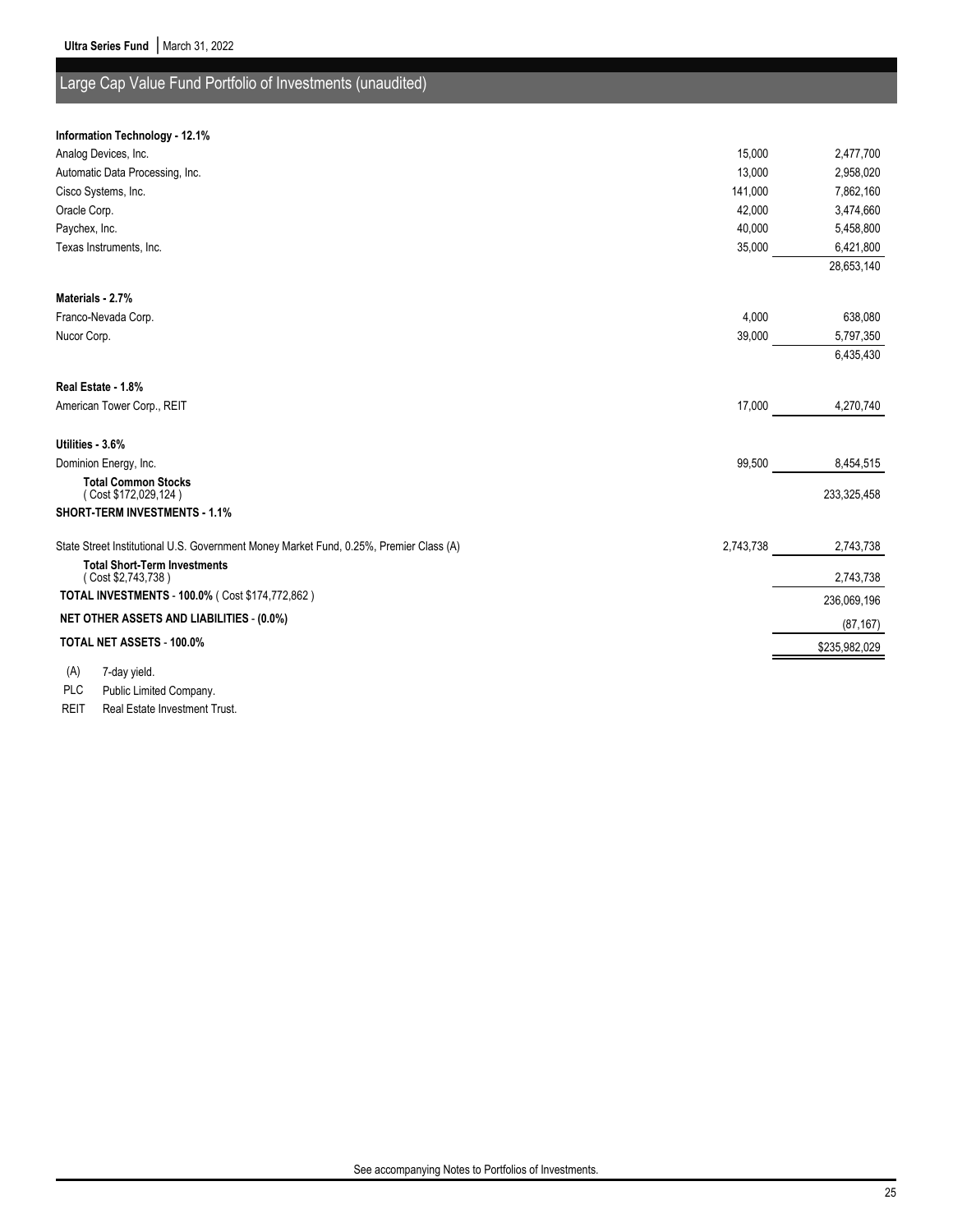| Large Cap Growth Fund Portfolio of Investments (unaudited)                                 |               |                                |
|--------------------------------------------------------------------------------------------|---------------|--------------------------------|
|                                                                                            | <b>Shares</b> | Value (Note 1,3)               |
| <b>COMMON STOCKS - 94.0%</b>                                                               |               |                                |
| <b>Communication Services - 9.0%</b>                                                       |               |                                |
| Alphabet, Inc., Class C*                                                                   | 3,935         | \$10,990,415                   |
| Liberty Broadband Corp., Class C*                                                          | 56,706        | 7,673,456                      |
|                                                                                            |               | 18,663,871                     |
| <b>Consumer Discretionary - 15.7%</b>                                                      |               |                                |
| Amazon.com, Inc. *                                                                         | 2,453         | 7,996,657                      |
| Dollar Tree, Inc. *                                                                        | 61,934        | 9,918,730                      |
| Lowe's Cos., Inc.                                                                          | 43,735        | 8,842,780                      |
| TJX Cos., Inc.                                                                             | 96,656        | 5,855,421                      |
|                                                                                            |               | 32,613,588                     |
| Financials - 22.1%                                                                         |               |                                |
| Arch Capital Group Ltd. *                                                                  | 156,319       | 7,568,966                      |
| Berkshire Hathaway, Inc., Class B *                                                        | 25,555        | 9,018,615                      |
| Brookfield Asset Management, Inc., Class A                                                 | 147,396       | 8,338,192                      |
| Marsh & McLennan Cos., Inc.                                                                | 45,954        | 7,831,481                      |
| Progressive Corp.                                                                          | 56,961        | 6,492,984                      |
| U.S. Bancorp                                                                               | 128,606       | 6,835,409                      |
|                                                                                            |               | 46,085,647                     |
| Health Care - 14.3%                                                                        |               |                                |
| Alcon, Inc. (A)                                                                            | 82,183        | 6,519,577                      |
| Becton Dickinson and Co.                                                                   | 36,486        | 9,705,276                      |
| Danaher Corp.                                                                              | 19,062        | 5,591,457                      |
| Novartis AG, ADR                                                                           | 90,443        | 7,936,373                      |
|                                                                                            |               | 29,752,683                     |
| Industrials - 12.5%                                                                        |               |                                |
| Copart, Inc. *                                                                             | 43,065        | 5,403,366                      |
| Jacobs Engineering Group, Inc.                                                             | 58,736        | 8,094,408                      |
| PACCAR, Inc.                                                                               | 77,970        | 6,866,818                      |
| Parker-Hannifin Corp.                                                                      | 20,062        | 5,692,793                      |
|                                                                                            |               | 26,057,385                     |
| Information Technology - 20.4%                                                             |               |                                |
| Accenture PLC, Class A                                                                     | 17,734        | 5,980,437                      |
| Adobe, Inc. *                                                                              | 9,031         | 4,114,704                      |
| Analog Devices, Inc.                                                                       | 49,110        | 8,111,990                      |
| Black Knight, Inc. *                                                                       | 58,665        | 3,401,983                      |
| Fiserv, Inc. *                                                                             | 80,964        | 8,209,750                      |
| TE Connectivity Ltd.                                                                       | 43,926        | 5,753,427                      |
| Visa, Inc., Class A                                                                        | 31,630        | 7,014,585                      |
|                                                                                            |               | 42,586,876                     |
| <b>Total Common Stocks</b><br>(Cost \$115,629,493)                                         |               | 195,760,050                    |
| <b>SHORT-TERM INVESTMENTS - 9.2%</b>                                                       |               |                                |
| State Street Institutional U.S. Government Money Market Fund, 0.25%, Premier Class (B)     | 12,652,087    | 12,652,087                     |
| State Street Navigator Securities Lending Government Money Market Portfolio, 0.25% (B) (C) | 6,553,718     | 6,553,718                      |
| <b>Total Short-Term Investments</b>                                                        |               |                                |
| (Cost \$19,205,805)<br>TOTAL INVESTMENTS - 103.2% (Cost \$134,835,298)                     |               | 19,205,805<br>214,965,855      |
| <b>NET OTHER ASSETS AND LIABILITIES - (3.2%)</b>                                           |               |                                |
| TOTAL NET ASSETS - 100.0%                                                                  |               | (6, 587, 299)<br>\$208,378,556 |
|                                                                                            |               |                                |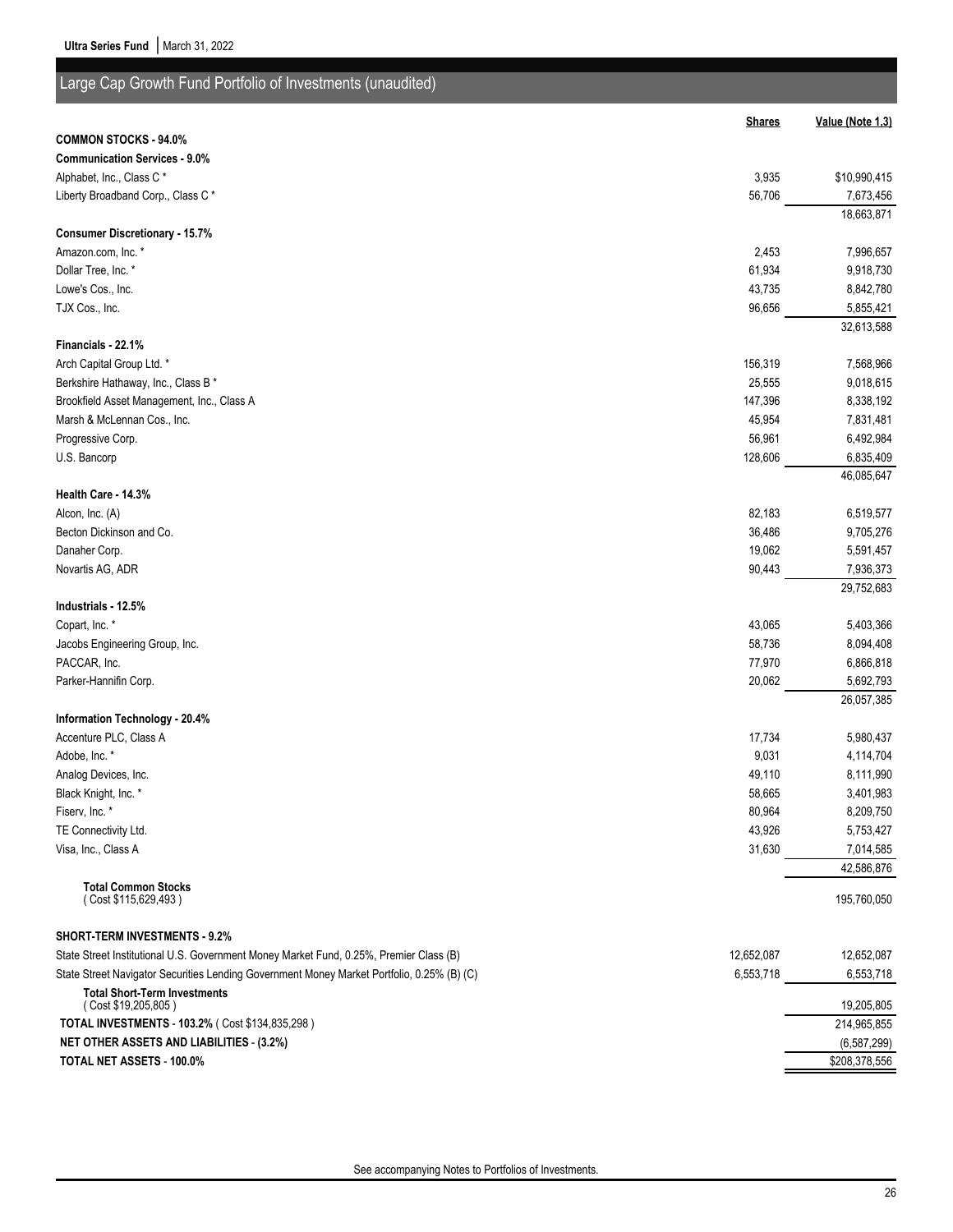### Large Cap Growth Fund Portfolio of Investments (unaudited)

- (B) 7-day yield.
- (C) Represents investments of cash collateral received in connection with securities lending.
- ADR American Depositary Receipt.
- PLC Public Limited Company.

<sup>\*</sup> Non-income producing.

<sup>(</sup>A) All or a portion of these securities, with an aggregate fair value of \$6,390,732, are on loan as part of a securities lending program. See footnote (C) and Note 4 for details on the securities lending program.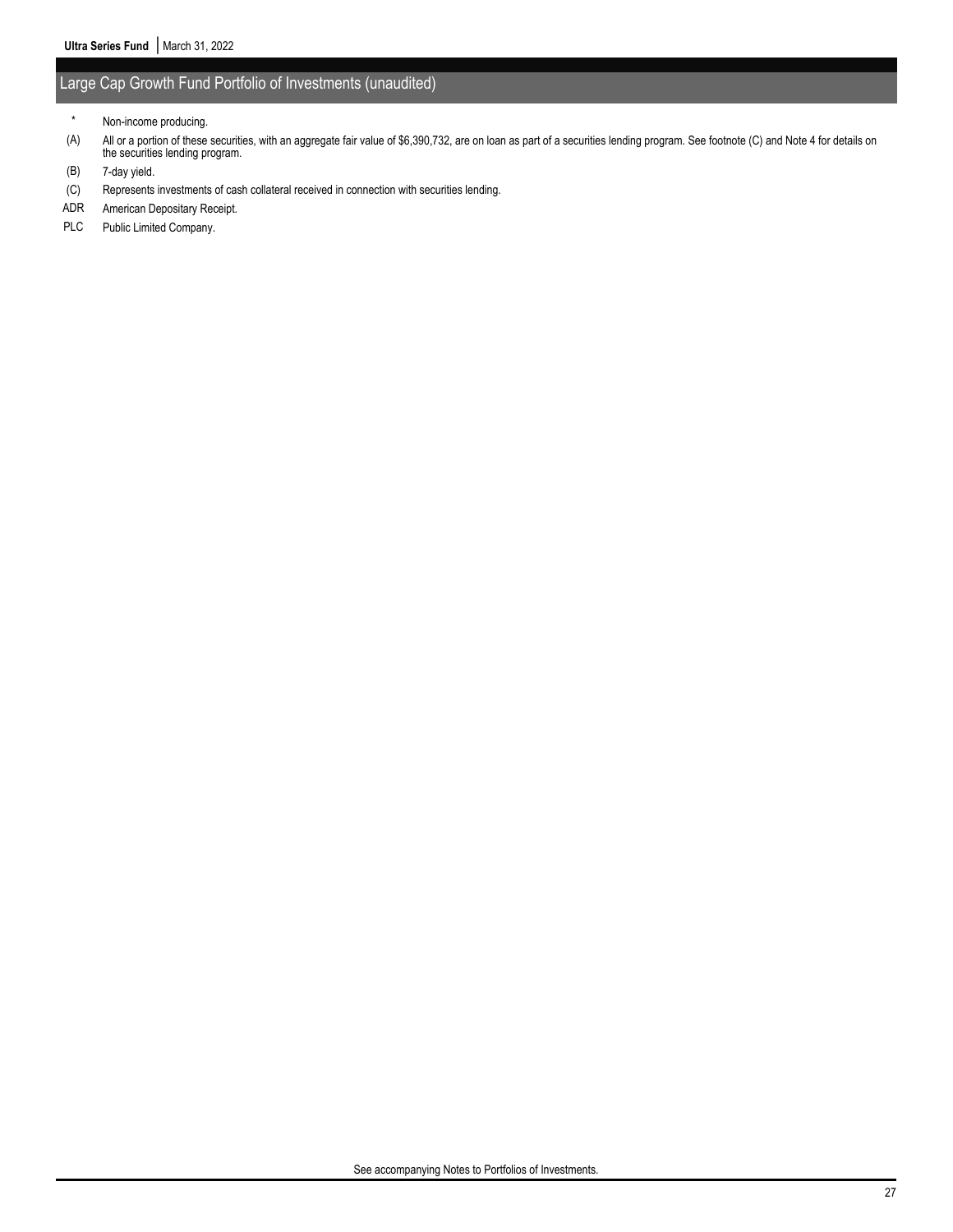| Mid Cap Fund Portfolio of Investments (unaudited)            |                  |                        |
|--------------------------------------------------------------|------------------|------------------------|
|                                                              | <b>Shares</b>    | Value (Note 1,3)       |
| <b>COMMON STOCKS - 93.6%</b>                                 |                  |                        |
| <b>Communication Service - 4.9%</b>                          |                  |                        |
| Liberty Broadband Corp., Class C*                            | 58,636           | \$7,934,624            |
|                                                              |                  |                        |
| <b>Consumer Discretionary - 15.4%</b>                        |                  |                        |
| CarMax, Inc. *<br>Dollar Tree, Inc. *                        | 49,167           | 4,743,632              |
| Ross Stores, Inc.                                            | 73,831<br>63,414 | 11,824,035             |
| Thor Industries, Inc.                                        | 34,538           | 5,736,430<br>2,718,141 |
|                                                              |                  | 25,022,238             |
| Consumer Staples - 0.9%                                      |                  |                        |
| Brown-Forman Corp., Class B                                  | 23,360           | 1,565,587              |
|                                                              |                  |                        |
| Financials - 31.4%<br>Capital Markets - 4.2%                 |                  |                        |
| Brookfield Asset Management, Inc., Class A                   | 92,290           | 5,220,845              |
| Moelis & Co., Class A                                        | 35,372           | 1,660,716              |
|                                                              |                  | 6,881,561              |
| <b>Commercial Banks - 1.7%</b>                               |                  |                        |
| Glacier Bancorp, Inc.                                        | 54,738           | 2,752,227              |
| <b>Diversified Financial Services - 2.7%</b>                 |                  |                        |
| Cannae Holdings, Inc. *                                      | 180,221          | 4,310,886              |
|                                                              |                  |                        |
| Insurance - 22.8%                                            |                  |                        |
| Arch Capital Group Ltd. *                                    | 224,884          | 10,888,883             |
| Brown & Brown, Inc.                                          | 113,629          | 8,211,968              |
| Markel Corp.*                                                | 4,127            | 6,088,315              |
| Progressive Corp.                                            | 60,524           | 6,899,131              |
| W R Berkley Corp.                                            | 75,158           | 5,004,738              |
|                                                              |                  | 37,093,035             |
|                                                              |                  | 51,037,709             |
| Health Care - 4.0%<br>Laboratory Corp. of America Holdings * | 24,808           | 6,540,877              |
|                                                              |                  |                        |
| Industrials - 16.1%                                          |                  |                        |
| Armstrong World Industries, Inc.                             | 30,594           | 2,753,766              |
| Carlisle Cos., Inc.                                          | 24,381           | 5,995,775              |
| Clarivate PLC <sup>*</sup>                                   | 232,311          | 3,893,532              |
| Copart, Inc. *                                               | 43,360           | 5,440,379              |
| Expeditors International of Washington, Inc.                 | 28,498           | 2,939,854              |
| PACCAR, Inc.                                                 | 58,382           | 5,141,703              |
|                                                              |                  | 26,165,009             |
| Information Technology - 20.9%                               |                  |                        |
| Amphenol Corp., Class A                                      | 64,917           | 4,891,496              |
| Arista Networks, Inc. *                                      | 43,478           | 6,042,572              |
| Black Knight, Inc. *<br>CDW Corp.                            | 59,650<br>31,228 | 3,459,104<br>5,586,377 |
| Gartner, Inc. *                                              | 23,237           | 6,912,078              |
|                                                              |                  |                        |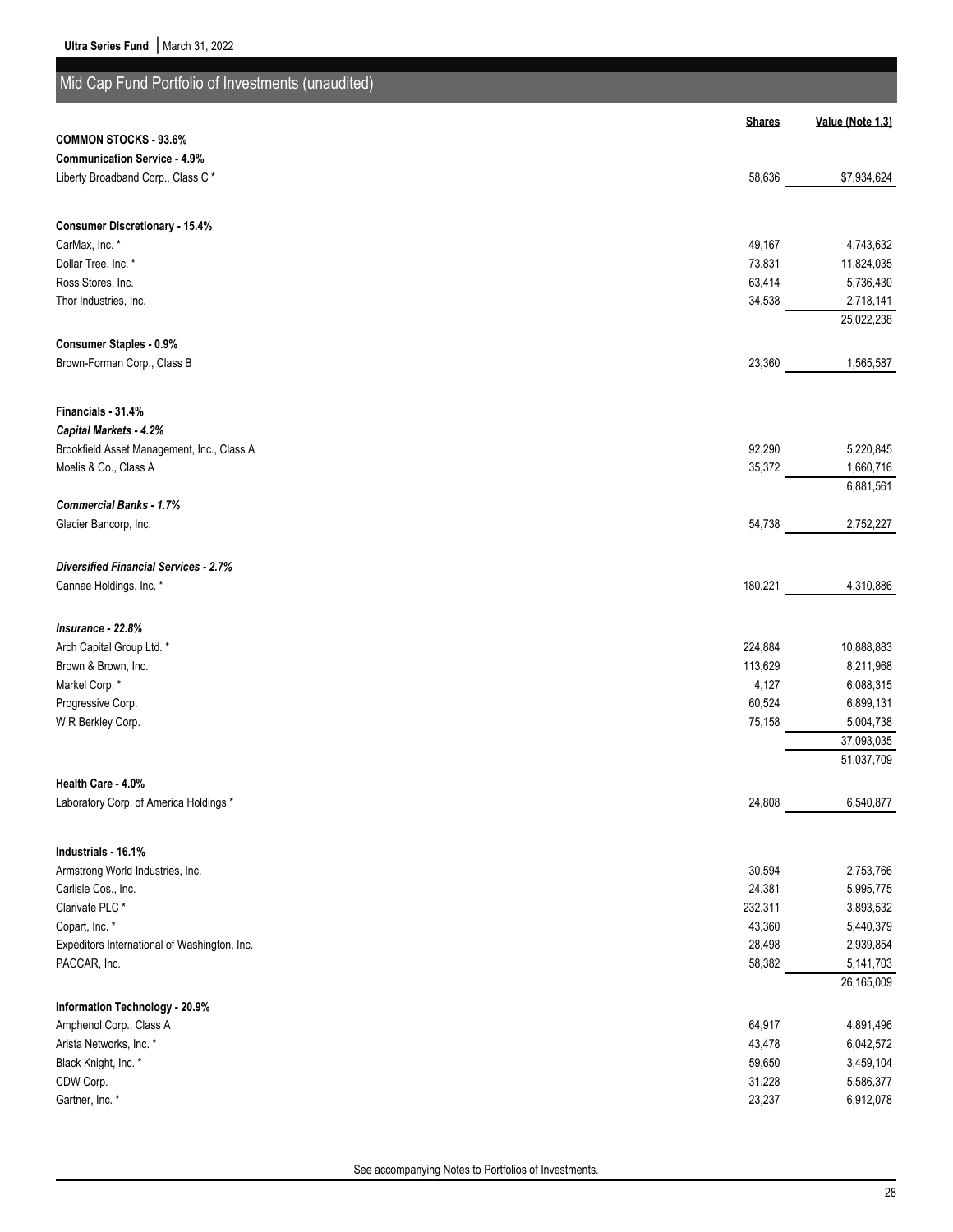| Mid Cap Fund Portfolio of Investments (unaudited)                                         |            |               |
|-------------------------------------------------------------------------------------------|------------|---------------|
| MKS Instruments, Inc.                                                                     | 23.512     | 3,526,800     |
| Vontier Corp.                                                                             | 140.755    | 3,573,769     |
|                                                                                           |            | 33,992,196    |
| <b>Total Common Stocks</b><br>(Cost \$76,823,897)<br><b>SHORT-TERM INVESTMENTS - 6.7%</b> |            | 152,258,240   |
| State Street Institutional U.S. Government Money Market Fund, 0.25%, Premier Class (A)    | 10.854.149 | 10,854,149    |
| <b>Total Short-Term Investments</b><br>( Cost \$10,854,149 )                              |            | 10,854,149    |
| <b>TOTAL INVESTMENTS - 100.3% (Cost \$87,678,046)</b>                                     |            | 163,112,389   |
| <b>NET OTHER ASSETS AND LIABILITIES - (0.3%)</b>                                          |            | (413, 171)    |
| <b>TOTAL NET ASSETS - 100.0%</b>                                                          |            | \$162,699,218 |

\* Non-income producing.

(A) 7-day yield.

PLC Public Limited Company.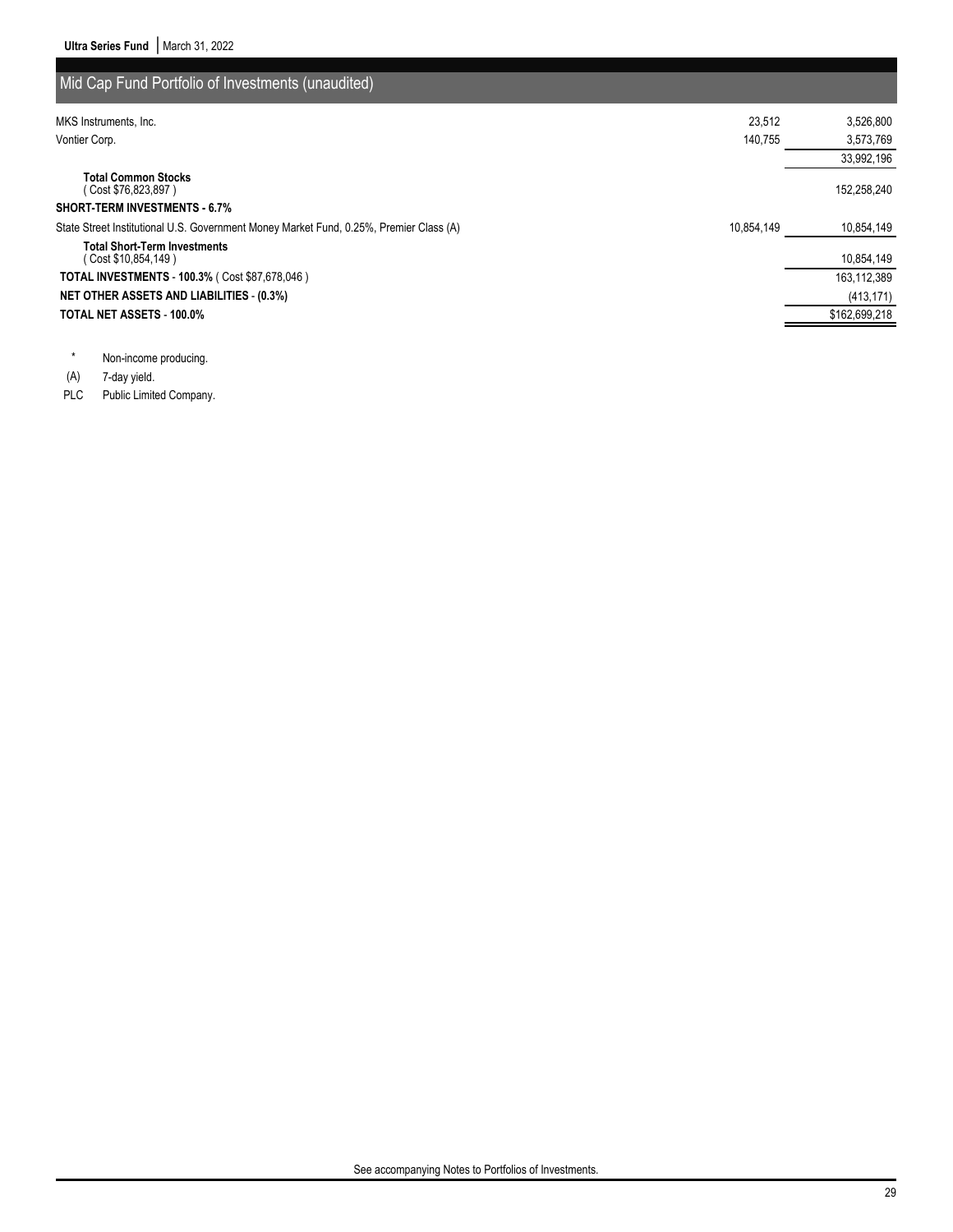| International Stock Fund Portfolio of Investments (unaudited) |                |                    |
|---------------------------------------------------------------|----------------|--------------------|
|                                                               | <b>Shares</b>  | Value (Note 1,3)   |
| <b>COMMON STOCKS - 96.4%</b>                                  |                |                    |
| Australia - 3.1%                                              |                |                    |
| Macquarie Group Ltd. (A)                                      | 1,862          | \$280,098          |
| Treasury Wine Estates Ltd. (A)                                | 55,341         | 474,037            |
|                                                               |                | 754,135            |
| <b>Brazil - 4.1%</b>                                          |                |                    |
| Itau Unibanco Holding SA, ADR                                 | 72,208         | 412,308            |
| Pagseguro Digital Ltd., Class A*                              | 14,564         | 292,008            |
| XP, Inc., Class A*                                            | 10,061         | 302,836            |
|                                                               |                | 1,007,152          |
| Canada - 5.7%<br>Cameco Corp.                                 | 18,280         |                    |
| Canadian Pacific Railway Ltd.                                 | 4,222          | 531,948<br>348,484 |
| Manulife Financial Corp.                                      | 25,051         | 534,839            |
|                                                               |                | 1,415,271          |
| China - 5.7%                                                  |                |                    |
| Alibaba Group Holding Ltd., ADR *                             | 3,517          | 382,650            |
| Ping An Insurance Group Co. of China Ltd., Class H (A)        | 69,390         | 489,586            |
| Tencent Holdings Ltd. (A)                                     | 11,232         | 529,874            |
|                                                               |                | 1,402,110          |
| Denmark - 1.4%                                                |                |                    |
| Genmab AS * (A)                                               | 966            | 349,944            |
|                                                               |                |                    |
| France - 8.1%                                                 |                | 386,616            |
| Air Liquide SA (A)<br>Airbus SE * (A)                         | 2,210<br>3,939 | 476,121            |
| EssilorLuxottica SA (A)                                       | 1,670          | 304,850            |
| Hermes International (A)                                      | 188            | 266,656            |
| LVMH Moet Hennessy Louis Vuitton SE (A)                       | 422            | 300,493            |
| Worldline SA * (A)                                            | 6,234          | 270,264            |
|                                                               |                | 2,005,000          |
| Germany - 7.8%                                                |                |                    |
| adidas AG (A)                                                 | 1,127          | 263,173            |
| Deutsche Telekom AG (A)                                       | 17,719         | 330,940            |
| KION Group AG (A)                                             | 6,113          | 406,522            |
| SAP SE, ADR                                                   | 2,552          | 283,170            |
| Siemens AG (A)                                                | 2,789          | 386,450            |
| Symrise AG (A)                                                | 2,085          | 250,310            |
| Hong Kong - 1.4%                                              |                | 1,920,565          |
| AIA Group Ltd. (A)                                            | 32,520         | 340,466            |
|                                                               |                |                    |
| India - 6.5%                                                  |                |                    |
| HDFC Bank Ltd., ADR                                           | 8,186          | 502,047            |
| Infosys Ltd., ADR                                             | 18,329         | 456,209            |
| Larsen & Toubro Ltd., GDR (A)                                 | 27,283         | 631,462            |
| Ireland - 2.5%                                                |                | 1,589,718          |
| Kerry Group PLC, Class A (A)                                  | 3,295          | 368,162            |
| Ryanair Holdings PLC, ADR *                                   | 2,739          | 238,622            |
|                                                               |                | 606,784            |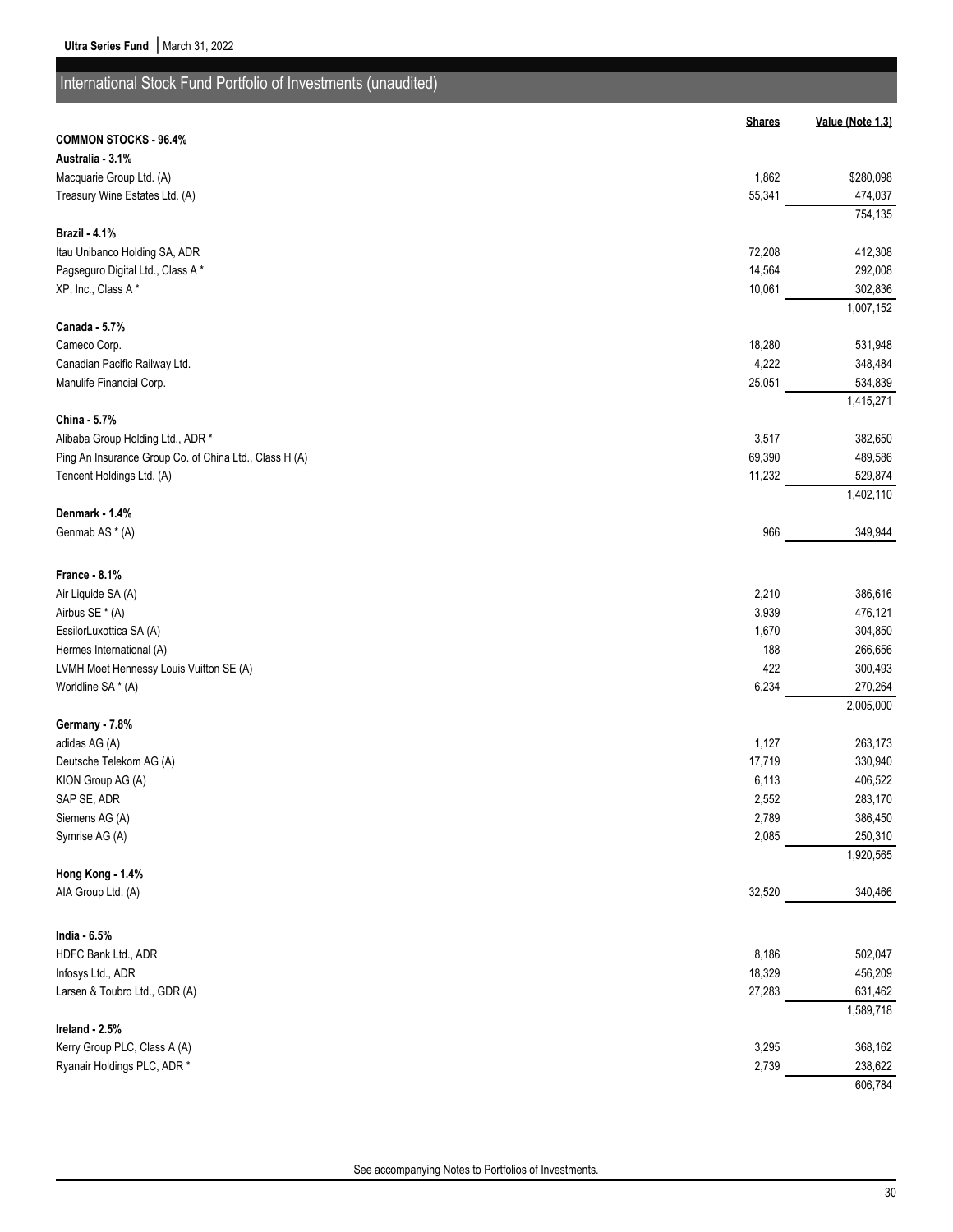| International Stock Fund Portfolio of Investments (unaudited) |                |                    |
|---------------------------------------------------------------|----------------|--------------------|
| Israel - 1.4%                                                 |                |                    |
| CyberArk Software Ltd. *                                      | 2,129          | 359,269            |
|                                                               |                |                    |
| Italy - 1.2%<br>Ferrari NV                                    | 1,422          | 310,124            |
|                                                               |                |                    |
| Japan - 13.2%                                                 |                |                    |
| CyberAgent, Inc. (A)                                          | 20,429         | 253,293            |
| Keyence Corp. (A)                                             | 500            | 232,464            |
| Murata Manufacturing Co. Ltd. (A)                             | 5,493          | 363,118            |
| Nidec Corp. (A)<br>Seven & I Holdings Co. Ltd. (A)            | 3,400<br>8,000 | 269,368<br>380,642 |
| Shiseido Co. Ltd. (A)                                         | 6,500          | 329,426            |
| Sony Group Corp. (A)                                          | 5,297          | 546,709            |
| Toray Industries, Inc. (A) (B)                                | 82,353         | 429,229            |
| Toyota Motor Corp. (A)                                        | 25,000         | 447,838            |
|                                                               |                | 3,252,087          |
| Mexico - 3.8%                                                 |                |                    |
| Grupo Mexico SAB de CV, Series B                              | 100,307        | 598,866            |
| Wal-Mart de Mexico SAB de CV, ADR                             | 7,992          | 327,912<br>926,778 |
| Netherlands - 3.7%                                            |                |                    |
| <b>ASML Holding NV</b>                                        | 667            | 445,510            |
| NXP Semiconductors NV                                         | 2,552          | 472,324            |
|                                                               |                | 917,834            |
| Norway - 1.2%                                                 |                |                    |
| Norsk Hydro ASA (A)                                           | 30,185         | 294,129            |
|                                                               |                |                    |
| Singapore - 1.7%<br>DBS Group Holdings Ltd. (A)               |                |                    |
|                                                               | 15,800         | 415,387            |
| South Korea - 1.1%                                            |                |                    |
| LG Household & Health Care Ltd. (A)                           | 373            | 262,011            |
|                                                               |                |                    |
| Spain - 1.2%                                                  |                |                    |
| Grifols SA (A)                                                | 16,377         | 296,252            |
|                                                               |                |                    |
| Sweden - 1.6%                                                 |                |                    |
| Telefonaktiebolaget LM Ericsson, Class B (A) (B)              | 42,807         | 391,683            |
|                                                               |                |                    |
| Switzerland - 6.4%                                            |                |                    |
| Credit Suisse Group AG (A)                                    | 43,825         | 345,784            |
| Nestle SA (A)                                                 | 2,340          | 303,781            |
| Partners Group Holding AG (A)<br>Roche Holding AG (A)         | 197<br>1,050   | 244,746<br>415,249 |
| Sika AG (A)                                                   | 807            | 265,872            |
|                                                               |                | 1,575,432          |
| Taiwan - 1.5%                                                 |                |                    |
| Taiwan Semiconductor Manufacturing Co. Ltd., ADR              | 3,465          | 361,261            |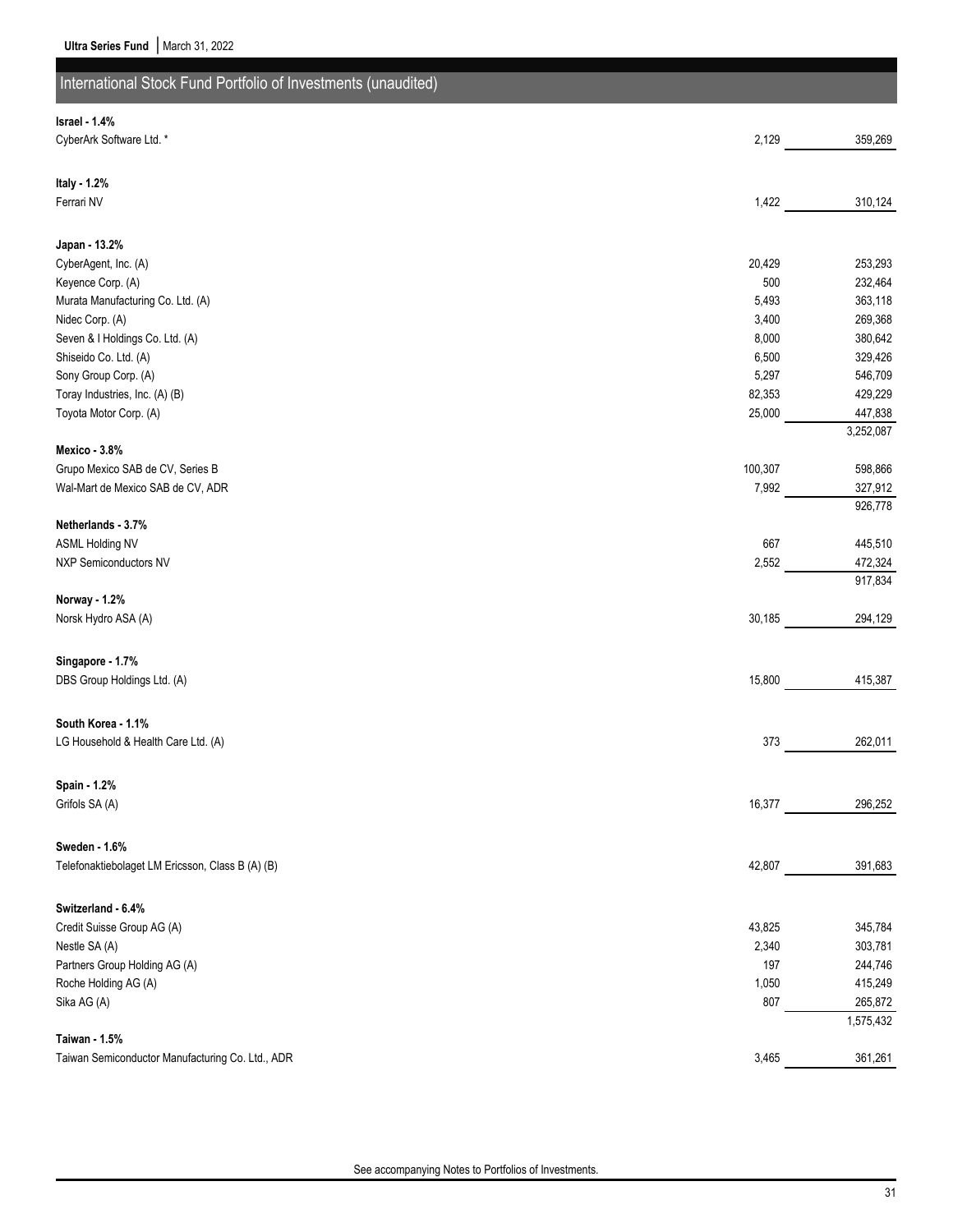### International Stock Fund Portfolio of Investments (unaudited)

| United Kingdom - 12.1%                                                                                |              |
|-------------------------------------------------------------------------------------------------------|--------------|
| 7,540<br>AstraZeneca PLC (A)                                                                          | 999,888      |
| 7,685<br>Diageo PLC (A)                                                                               | 388,425      |
| 3,556<br>London Stock Exchange Group PLC (A)                                                          | 371,516      |
| Prudential PLC (A)<br>32,865                                                                          | 485,474      |
| 26,411<br>Shell PLC (A)                                                                               | 724,817      |
|                                                                                                       | 2,970,120    |
| <b>Total Common Stocks</b><br>Cost \$25,567,854)                                                      | 23,723,512   |
| <b>Short-Term Investments - 5.2%</b>                                                                  |              |
| United States - 5.2%                                                                                  |              |
| 756,331<br>State Street Institutional U.S. Government Money Market Fund, 0.25%, Premier Class (C)     | 756,331      |
| State Street Navigator Securities Lending Government Money Market Portfolio, 0.25% (C) (D)<br>526,607 | 526,607      |
| <b>Total Short-Term Investments</b><br>Cost \$1,282,938)                                              | 1,282,938    |
| <b>TOTAL INVESTMENTS - 101.6% (Cost \$26,850,792)</b>                                                 | 25,006,450   |
| <b>NET OTHER ASSETS AND LIABILITIES - (1.6%)</b>                                                      | (402, 515)   |
| TOTAL NET ASSETS - 100.0%                                                                             | \$24,603,935 |

\* Non-income producing.

(A) Due to events that occurred between the close of the exchange on which this security is traded and that of the New York Stock Exchange, fair value was determined for this security using methods determined in good faith by or at the discretion of the Board of Trustees (see Note 3).

(B) All or a portion of these securities, with an aggregate fair value of \$493,553, are on loan as part of a securities lending program. See footnote (D) and Note 4 for details on the securities lending program.

(C) 7-day yield.

(D) Represents investments of cash collateral received in connection with securities lending.

ADR American Depositary Receipt.

GDR Global Depositary Receipt.

PLC Public Limited Company.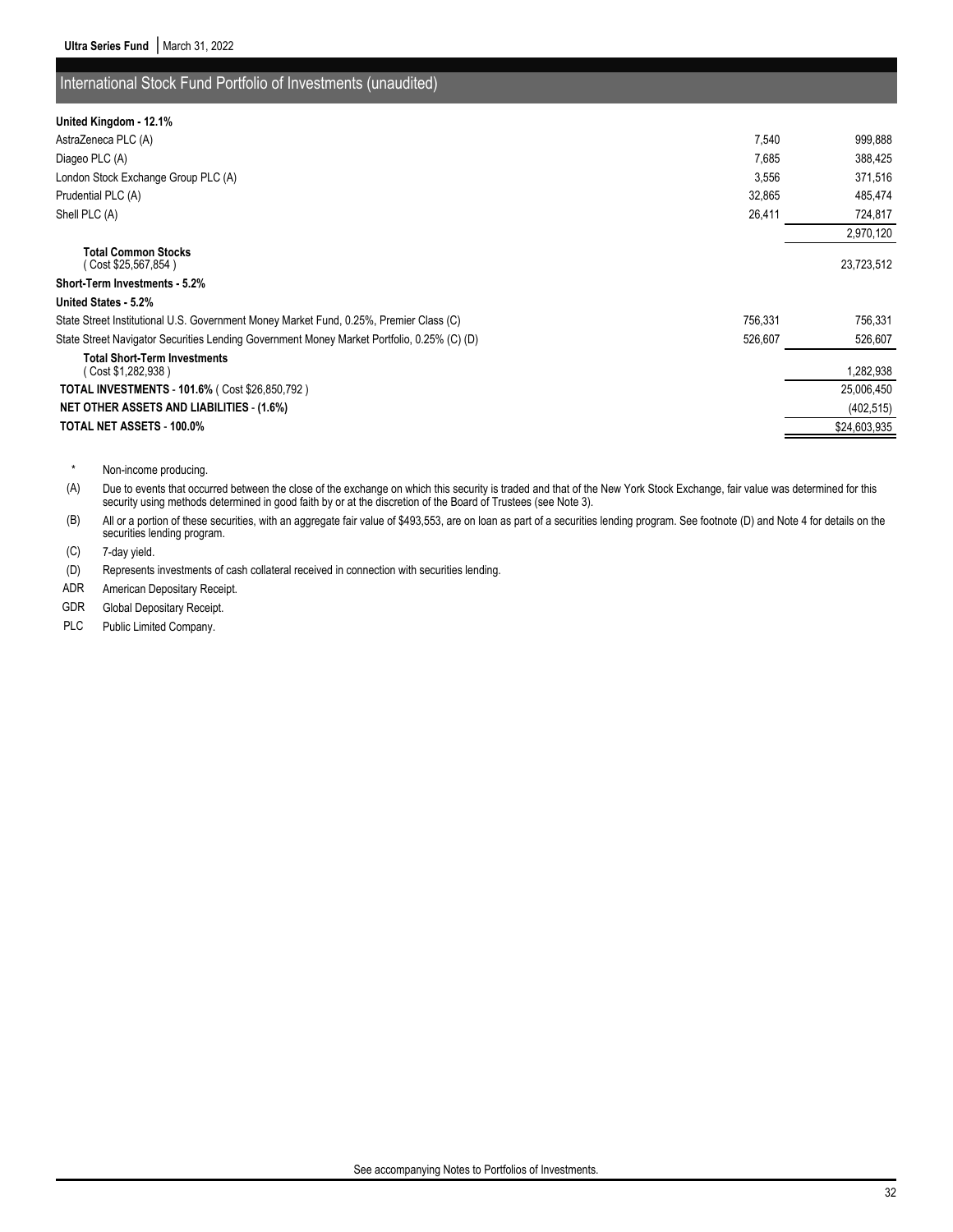## International Stock Fund Portfolio of Investments (unaudited)

| <b>OTHER INFORMATION:</b><br><b>Sector Allocation</b> | % of Net Asset |
|-------------------------------------------------------|----------------|
| Collateral for Securities on Loan                     | 2.1%           |
| <b>Communication Services</b>                         | $4.4\%$        |
| <b>Consumer Discretionary</b>                         | 11.4%          |
| <b>Consumer Staples</b>                               | 11.5 %         |
| Energy                                                | 5.0%           |
| Financials                                            | 19.3 %         |
| <b>Health Care</b>                                    | 8.4%           |
| Industrials                                           | 11.3%          |
| Information Technology                                | 16.0%          |
| <b>Materials</b>                                      | $9.1\%$        |
| Short-Term Investments                                | 3.1%           |
| Net Other Assets and Liabilities                      | $(1.6)$ %      |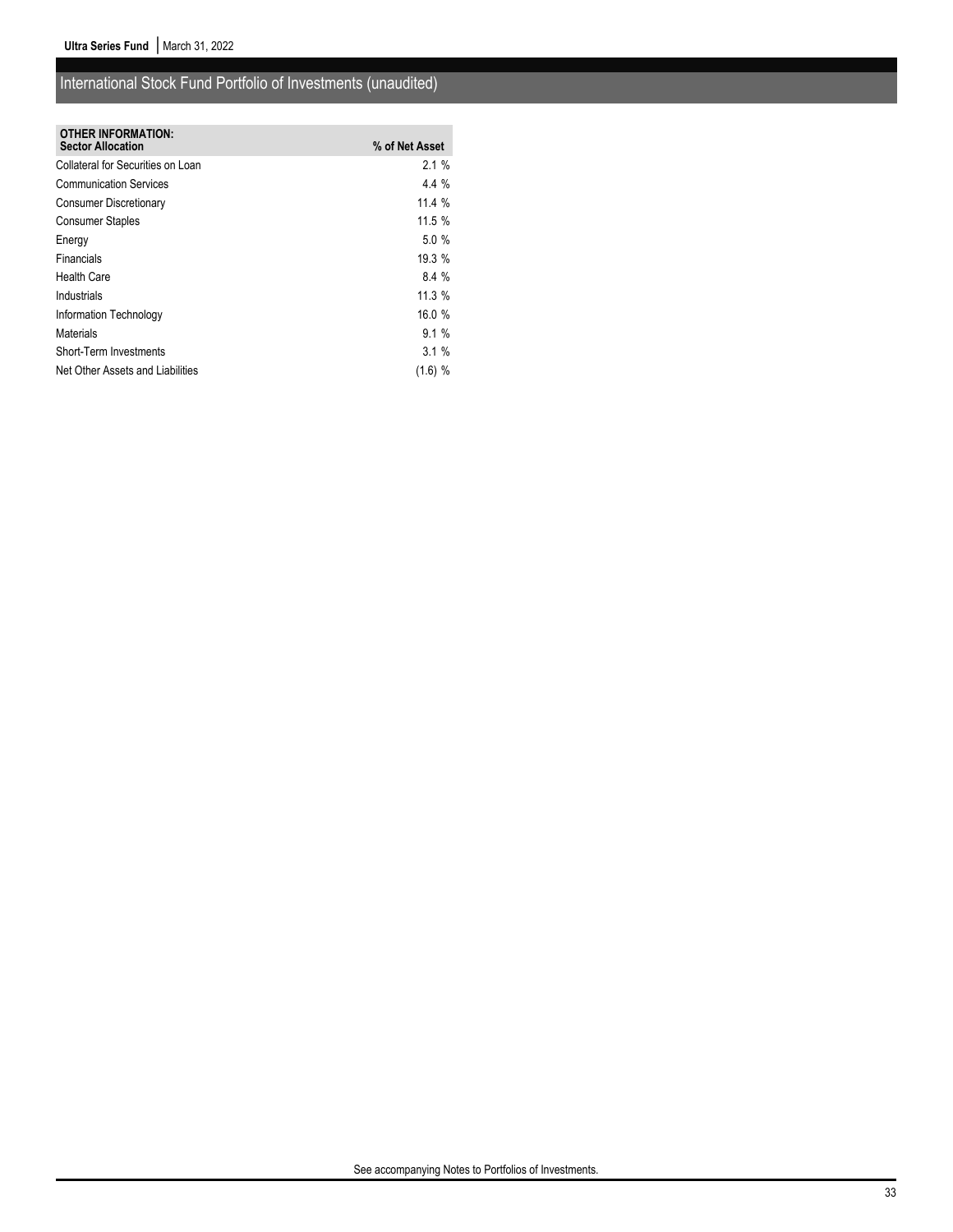| Target Retirement 2020 Fund Portfolio of Investments (unaudited) |               |                  |
|------------------------------------------------------------------|---------------|------------------|
|                                                                  | <b>Shares</b> | Value (Note 1,3) |
| <b>INVESTMENT COMPANIES - 95.1%</b>                              |               |                  |
| Alternative Funds - 2.0%                                         |               |                  |
| Invesco Optimum Yield Diversified Commodity Strategy             | 27,107        | \$478,167        |
| <b>Bond Funds - 74.4%</b>                                        |               |                  |
| Schwab Intermediate-Term U.S. Treasury ETF (A)                   | 296,459       | 15,786,442       |
| Vanguard Extended Duration Treasury ETF                          | 7,911         | 962,927          |
| Vanguard Long-Term Corporate Bond ETF                            | 10,188        | 954,310          |
|                                                                  |               | 17,703,679       |
| Foreign Stock Funds - 2.0%                                       |               |                  |
| iShares MSCI Emerging Markets Minimum Volatility Factor ETF      | 3.866         | 235,942          |
| iShares MSCI Switzerland ETF                                     | 2,410         | 118,331          |
| JPMorgan BetaBuilders Japan ETF                                  | 2,512         | 127,459          |
|                                                                  |               | 481.732          |
| Stock Funds - 16.7%                                              |               |                  |
| Distillate U.S. Fundamental Stability & Value ETF                | 10,488        | 466,716          |
| First Trust Natural Gas ETF                                      | 19,405        | 473,288          |
| iShares Gold Strategy ETF *                                      | 8,120         | 479,239          |
| iShares MSCI Global Metals & Mining Producers ETF                | 2,354         | 120,572          |
| iShares MSCI Minimum Volatility Factor ETF                       | 3,050         | 236,588          |
| iShares Nasdaq Biotechnology ETF                                 | 1,783         | 232,325          |
| Pacer U.S. Cash Cows 100 ETF                                     | 9,364         | 466,140          |
| VanEck Agribusiness ETF                                          | 2,040         | 213,262          |
| Vanguard Consumer Staples ETF                                    | 607           | 118,917          |
| Vanguard Health Care ETF                                         | 965           | 245,477          |
| Vanguard Information Technology ETF                              | 2,229         | 928,334          |
|                                                                  |               | 3,980,858        |
| TOTAL INVESTMENTS - 95.1% (Cost \$22,936,866)                    |               | 22,644,436       |
| <b>NET OTHER ASSETS AND LIABILITIES - 4.9%</b>                   |               | 1,163,248        |
| TOTAL NET ASSETS - 100.0%                                        |               | \$23,807,684     |

\* Non-income producing.

(A) Greater than 25% of the portfolio. For more information refer the website https:// www.schwabassetmanagement.com/products/schr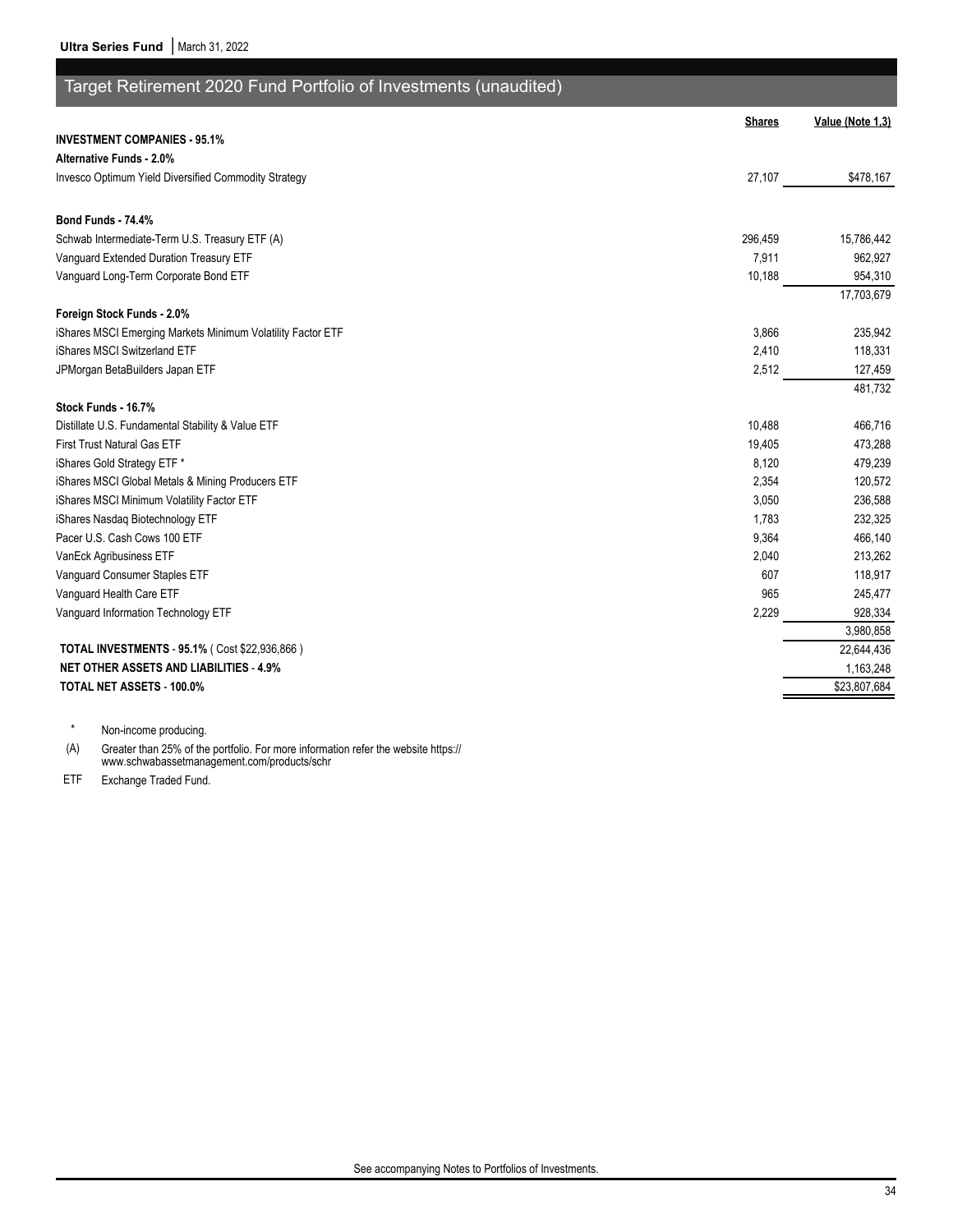| Target Retirement 2030 Fund Portfolio of Investments (unaudited) |               |                  |
|------------------------------------------------------------------|---------------|------------------|
|                                                                  | <b>Shares</b> | Value (Note 1,3) |
| <b>INVESTMENT COMPANIES - 94.1%</b>                              |               |                  |
| <b>Alternative Funds - 2.0%</b>                                  |               |                  |
| Invesco Optimum Yield Diversified Commodity Strategy             | 76,684        | \$1,352,706      |
| Bond Funds - 50.3%                                               |               |                  |
| Schwab Intermediate-Term U.S. Treasury ETF (A)                   | 581,975       | 30,990,169       |
| Vanguard Extended Duration Treasury ETF                          | 22,684        | 2,761,096        |
| Vanguard Long-Term Corporate Bond ETF                            | 7,312         | 684,915          |
|                                                                  |               | 34,436,180       |
| Foreign Stock Funds - 6.3%                                       |               |                  |
| iShares MSCI Emerging Markets Minimum Volatility Factor ETF      | 22,423        | 1,368,475        |
| iShares MSCI Switzerland ETF                                     | 33,913        | 1,665,128        |
| JPMorgan BetaBuilders Japan ETF                                  | 26,105        | 1,324,568        |
| Stock Funds - 35.5%                                              |               | 4,358,171        |
| Distillate U.S. Fundamental Stability & Value ETF                | 73,255        | 3,259,848        |
| <b>First Trust Natural Gas ETF</b>                               | 137,647       | 3,357,210        |
| <b>Global X Silver Miners ETF</b>                                | 18,529        | 673,900          |
| iShares Edge MSCI Minimum Volatility USA ETF                     | 17,342        | 1,345,219        |
| iShares MSCI Global Metals & Mining Producers ETF                | 13,051        | 668,472          |
| iShares Nasdaq Biotechnology ETF                                 | 10,234        | 1,333,490        |
| Pacer U.S. Cash Cows 100 ETF                                     | 40,006        | 1,991,499        |
| VanEck Agribusiness ETF                                          | 9,731         | 1,017,279        |
| VanEck Gold Miners ETF                                           | 35,495        | 1,361,233        |
| Vanguard Consumer Staples ETF                                    | 3,448         | 675,498          |
| Vanguard Health Care ETF                                         | 5,267         | 1,339,819        |
| Vanguard Information Technology ETF                              | 17,450        | 7,267,576        |
|                                                                  |               | 24,291,043       |
| TOTAL INVESTMENTS - 94.1% (Cost \$62,684,243)                    |               | 64,438,100       |
| <b>NET OTHER ASSETS AND LIABILITIES - 5.9%</b>                   |               | 4,036,378        |
| <b>TOTAL NET ASSETS - 100.0%</b>                                 |               | \$68,474,478     |

(A) Greater than 25% of the portfolio. For more information refer the website https:// www.schwabassetmanagement.com/products/schr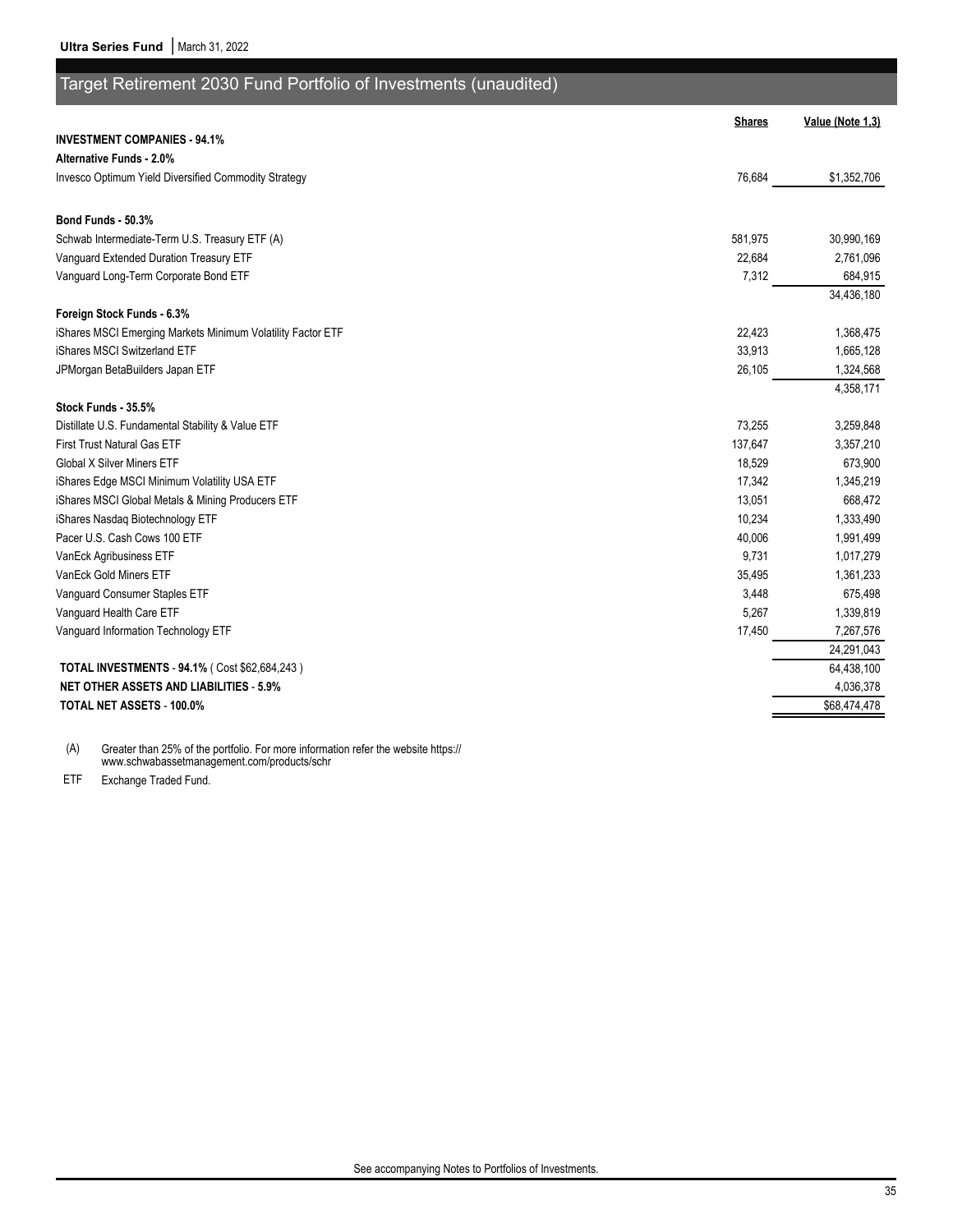| Target Retirement 2040 Fund Portfolio of Investments (unaudited) |               |                  |
|------------------------------------------------------------------|---------------|------------------|
|                                                                  | <b>Shares</b> | Value (Note 1,3) |
| <b>INVESTMENT COMPANIES - 93.1%</b>                              |               |                  |
| Alternative Funds - 1.9%                                         |               |                  |
| Invesco Optimum Yield Diversified Commodity Strategy             | 45,480        | \$802,267        |
| Bond Funds - 36.3%                                               |               |                  |
| Schwab Intermediate-Term U.S. Treasury ETF (A)                   | 240,150       | 12,787,987       |
| Vanguard Extended Duration Treasury ETF                          | 13,694        | 1,666,834        |
| Vanguard Long-Term Corporate Bond ETF                            | 4,398         | 411,961          |
|                                                                  |               | 14,866,782       |
| Foreign Stock Funds - 8.7%                                       |               |                  |
| iShares MSCI Emerging Markets Minimum Volatility Factor ETF      | 16,824        | 1,026,769        |
| iShares MSCI Switzerland ETF                                     | 28,031        | 1,376,322        |
| JPMorgan BetaBuilders Japan ETF                                  | 22,982        | 1,166,107        |
| Stock Funds - 46.2%                                              |               | 3,569,198        |
| Distillate U.S. Fundamental Stability & Value ETF                | 52,826        | 2,350,757        |
| <b>First Trust Natural Gas ETF</b>                               | 114,384       | 2,789,826        |
| <b>Global X Silver Miners ETF</b>                                | 10,966        | 398,833          |
| iShares MSCI Global Metals & Mining Producers ETF                | 11,590        | 593,640          |
| iShares MSCI Minimum Volatility Factor ETF                       | 10,248        | 794,937          |
| iShares Nasdag Biotechnology ETF                                 | 9,083         | 1,183,515        |
| Pacer U.S. Cash Cows 100 ETF                                     | 23,622        | 1,175,903        |
| VanEck Agribusiness ETF                                          | 7,663         | 801,090          |
| VanEck Gold Miners ETF                                           | 31,534        | 1,209,329        |
| Vanguard Consumer Staples ETF                                    | 3,057         | 598,897          |
| Vanguard Health Care ETF                                         | 4,677         | 1,189,735        |
| Vanguard Information Technology ETF                              | 14,018        | 5,838,217        |
|                                                                  |               | 18,924,679       |
| <b>TOTAL INVESTMENTS - 93.1% (Cost \$35,953,553)</b>             |               | 38,162,926       |
| <b>NET OTHER ASSETS AND LIABILITIES - 6.9%</b>                   |               | 2,831,123        |
| <b>TOTAL NET ASSETS - 100.0%</b>                                 |               | \$40,994,049     |

(A) Greater than 25% of the portfolio. For more information refer the website https:// www.schwabassetmanagement.com/products/schr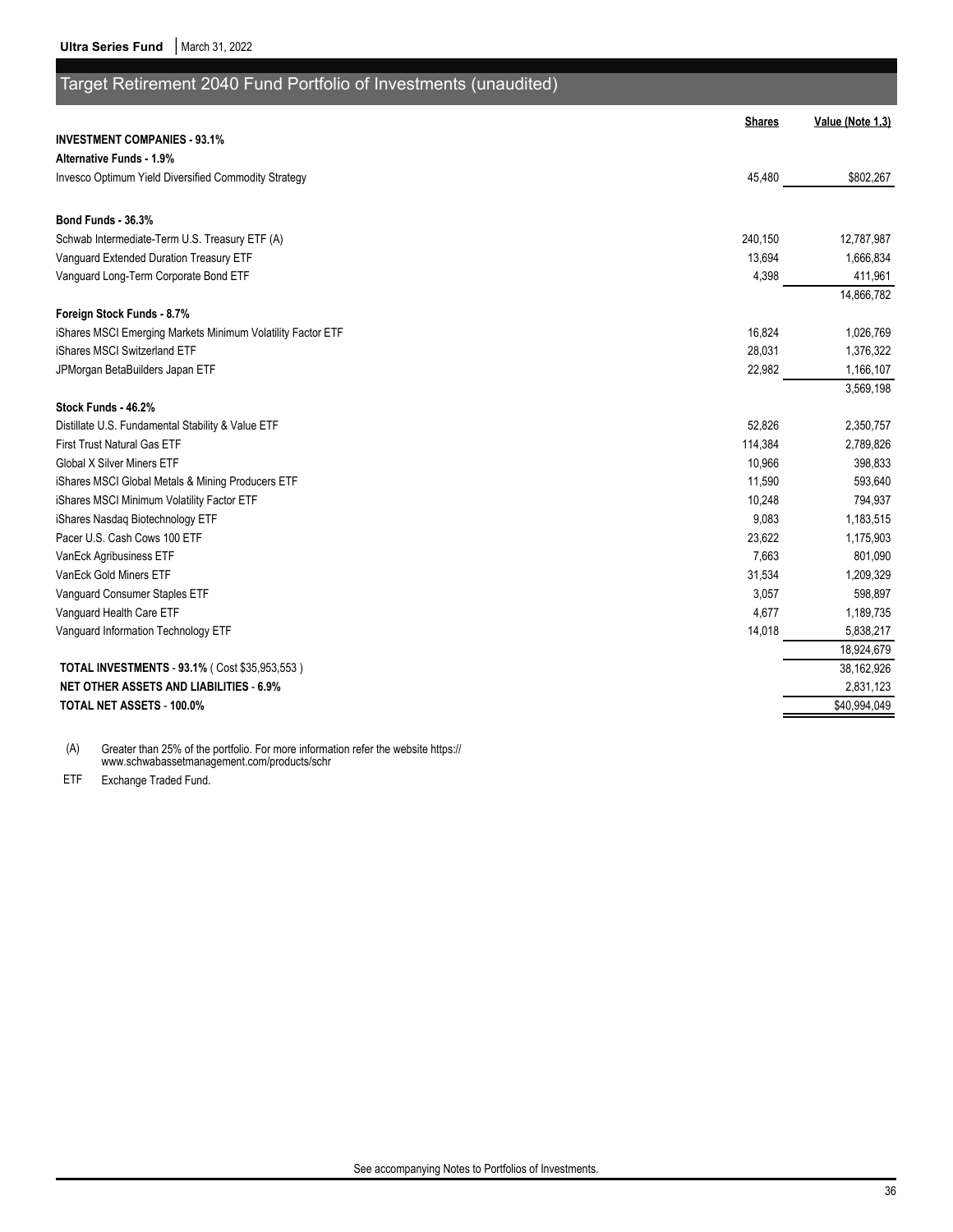| Target Retirement 2050 Fund Portfolio of Investments (unaudited) |               |                  |
|------------------------------------------------------------------|---------------|------------------|
|                                                                  | <b>Shares</b> | Value (Note 1,3) |
| <b>INVESTMENT COMPANIES - 78.1%</b>                              |               |                  |
| Alternative Funds - 1.6%                                         |               |                  |
| Invesco Optimum Yield Diversified Commodity Strategy             | 38,281        | \$675,277        |
| Bond Funds - 23.0%                                               |               |                  |
| Schwab Intermediate-Term U.S. Treasury ETF                       | 144,055       | 7,670,929        |
| Vanguard Extended Duration Treasury ETF                          | 11,575        | 1,408,909        |
| Vanguard Long-Term Corporate Bond ETF                            | 3,717         | 348,171          |
|                                                                  |               | 9,428,009        |
| Foreign Stock Funds - 8.9%                                       |               |                  |
| iShares MSCI Emerging Markets Minimum Volatility Factor ETF      | 16,994        | 1,037,144        |
| iShares MSCI Switzerland ETF                                     | 27,177        | 1,334,390        |
| JPMorgan BetaBuilders Japan ETF                                  | 25,297        | 1,283,570        |
|                                                                  |               | 3,655,104        |
| Stock Funds - 44.6%                                              |               |                  |
| Distillate U.S. Fundamental Stability & Value ETF                | 44,445        | 1,977,803        |
| <b>First Trust Natural Gas ETF</b>                               | 110,039       | 2,683,851        |
| <b>Global X Silver Miners ETF</b>                                | 9,228         | 335,622          |
| iShares MSCI Global Metals & Mining Producers ETF                | 13,054        | 668,626          |
| iShares MSCI Minimum Volatility Factor ETF                       | 8,622         | 668,809          |
| iShares Nasdag Biotechnology ETF                                 | 10,190        | 1,327,757        |
| Pacer U.S. Cash Cows 100 ETF                                     | 19,877        | 989,477          |
| VanEck Agribusiness ETF                                          | 6,449         | 674,179          |
| VanEck Gold Miners ETF                                           | 34,907        | 1,338,684        |
| Vanguard Consumer Staples ETF                                    | 2,573         | 504,076          |
| Vanguard Health Care ETF                                         | 4,719         | 1,200,419        |
| Vanguard Information Technology ETF                              | 14,153        | 5,894,441        |
|                                                                  |               | 18,263,744       |
| TOTAL INVESTMENTS - 78.1% ( Cost \$29,734,576)                   |               | 32,022,134       |
| <b>NET OTHER ASSETS AND LIABILITIES - 21.9%</b>                  |               | 8,971,915        |
| <b>TOTAL NET ASSETS - 100.0%</b>                                 |               | \$40,994,049     |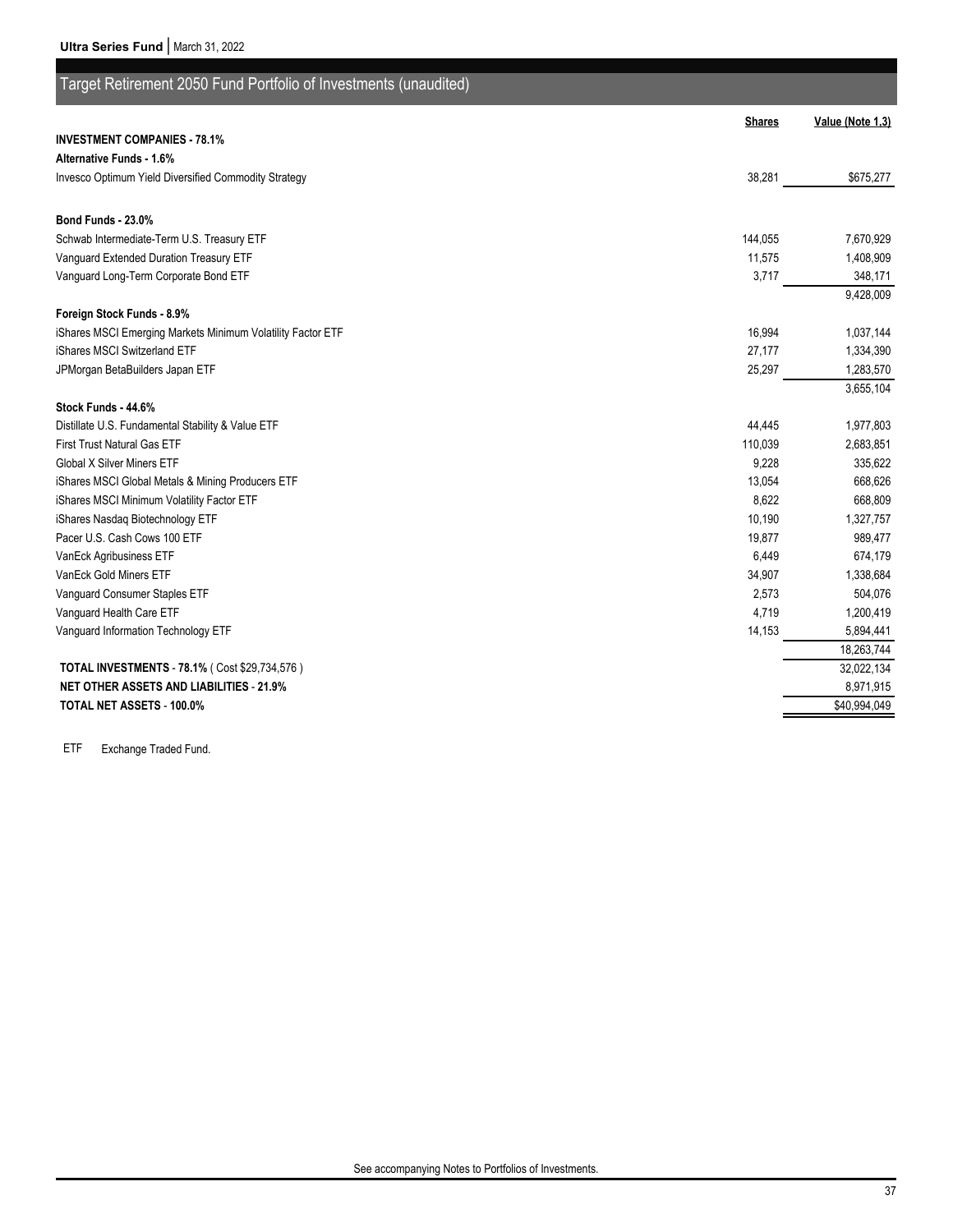**1. Portfolio Valuation:** The Ultra Series Fund (the "Trust") and each series of the Trust referred to individually as a "fund", and collectively, the ("funds") values securities and other investments as follows: Equity securities, including closed-end investment companies, American Depositary Receipts ("ADRs"), Global Depositary Receipts ("GDRs") and exchangetraded funds ("ETFs") listed on any U.S. or foreign stock exchange or quoted on the National Association of Securities Dealers Automated Quotation System ("NASDAQ") are valued at the last quoted sale price or official closing price on that exchange or NASDAQ on the valuation day (provided that, for securities traded on NASDAQ, the funds utilize the NASDAQ Official Closing Price ("NOCP"). If no sale occurs, equities traded on a U.S. exchange, foreign exchange or on NASDAQ are valued at the bid price. Debt securities (other than short-term obligations) purchased with a remaining maturity of 61 days or more are valued on the basis of last available bid prices or current market quotations provided by dealers or pricing services approved by the Trust. In determining the value of a particular investment, pricing services may use certain information with respect to transactions in such investments, quotations from dealers, pricing matrixes, market transactions in comparable investments, various relationships observed in the market between investments and calculated yield measures based on valuation technology commonly employed in the market for such investments.

Municipal debt securities are traded via a network among dealers and brokers that connect buyers and sellers. They are valued on the basis of last available bid prices or current market quotations provided by dealers or pricing services approved by the Trust. There may be little trading in the secondary market for the particular bonds and other debt securities, making them more difficult to value or sell. Asset-backed and mortgage-backed securities are valued by independent pricing services using models that consider estimated cash flows of each tranche of the security, establish a benchmark yield and develop an estimated tranche specific spread to the benchmark yield based on the unique attributes of the tranche.

Investments in shares of open-end mutual funds, including money market funds, are valued at their daily net asset value ("NAV") which is calculated as of the close of regular trading on the New York Stock Exchange (the "NYSE") usually 4:00 p.m. Eastern Standard Time on each day on which the NYSE is open for business. NAV per share is determined by dividing each fund's total net assets by the number of shares of such fund outstanding at the time of calculation. Because the assets of each Target Allocation Fund and each Target Date Fund consist primarily of shares of other registered investment companies (the "Underlying Funds"), the NAV of each fund is determined based on the NAVs of the Underlying Funds. Total net assets are determined by adding the total current value of portfolio securities, cash, receivables, and other assets and subtracting liabilities. Short-term instruments having maturities of 60 days or less are valued on an amortized cost basis, which approximates fair value.

Over-the-counter securities not listed or traded on NASDAQ are valued at the last sale price on the valuation day. If no sale occurs on the valuation day, an over-the-counter security is valued at the last bid price. Exchange-traded options are valued at the mean of the best bid and ask prices across all option exchanges. Over-the-counter options are valued based upon prices provided by market makers in such securities or dealers in such currencies. Financial futures contracts generally are valued at the settlement price established by the exchange(s) on which the contracts are primarily traded. Spot and forward foreign currency exchange contracts are valued based on quotations supplied by dealers in such contracts. Overnight repurchase agreements are valued at cost, and term repurchase agreements (i.e., those whose maturity exceeds seven days), swaps, caps, collars and floors, if any, are valued at the average of the closing bids obtained daily from at least one dealer.

Through the end of this reporting period, the value of all assets and liabilities expressed in foreign currencies was converted into U.S. dollar values using the then-current exchange rate at the close of regular trading on the NYSE.

All other securities for which either quotations are not readily available, no other sales have occurred, or in the Investment Adviser's opinion, do not reflect the current fair value, are appraised at their fair values as determined in good faith by the Pricing Committee (the "Committee") and under the general supervision of the Board of Trustees. When fair value pricing of securities is employed, the prices of securities used by the funds to calculate NAV may differ from market quotations or NOCP. Because the Allocation Funds primarily invest in Underlying Funds, government securities and short-term paper, it is not anticipated that the Investment Adviser will need to "fair value" any of the investments of these funds. However, an Underlying Fund may need to "fair value" one or more of its investments, which may, in turn, require an Allocation Fund to do the same because of delays in obtaining the Underlying Fund's NAV.

A fund's investments will be valued at fair value if, in the judgment of the Committee, an event impacting the value of an investment occurred between the closing time of a security's primary market or exchange (for example, a foreign exchange or market) and the time the fund's share price is calculated as of the close of regular trading on the NYSE. Significant events may include, but are not limited to, the following: (1) significant fluctuations in domestic markets, foreign markets or foreign currencies; (2) occurrences not directly tied to the securities markets such as natural disasters, armed conflicts or significant government actions; and (3) major announcements affecting a single issuer or an entire market or market sector. In responding to a significant event, the Committee would determine the fair value of affected securities considering factors including, but not limited to: fundamental analytical data relating to the investment; the nature and duration of any restrictions on the disposition of the investment; and the forces influencing the market(s) in which the investment is purchased or sold.

In addition to the fair value decisions made by the Committee noted above, the Committee also engages an independent fair valuation service to adjust the valuations of foreign equity securities based on specific market-movement parameters established by the Committee and approved by the Board of Trustees. Such adjustments to the valuation of foreign securities are applied automatically upon market close if the parameters established are exceeded. A foreign security is also automatically fair valued if the exchange it is traded on is on holiday.

**2. Illiquid Securities:** Each fund currently limits investments in illiquid investments, as defined by Rule 22e-4 under the 1940 Act, to 15% of net assets at the time of purchase. An illiquid investment is generally defined as a security that a fund reasonably expects cannot be sold or disposed of in current market conditions in seven calendar days or less without the sale or disposition significantly changing the market value of the security. At March 31, 2022, there were no illiquid securities held in the funds.

**3. Fair Value Measurements**: Each fund has adopted Financial Accounting Standards Board (the "FASB") guidance on fair value measurements. Fair value is defined as the price that each fund would receive upon selling an investment in a timely transaction to an independent buyer in the principal or most advantageous market of the investment. A three-tier hierarchy is used to maximize the use of observable market data "inputs" and minimize the use of unobservable "inputs" and to establish classification of fair value measurements for disclosure purposes. Inputs refer broadly to the assumptions that market participants would use in pricing the asset or liability, including assumptions about risk (for example, the risk inherent in a particular valuation technique used to measure fair value including such a pricing model and/or the risk inherent in the inputs used in the valuation technique). Inputs may be observable or unobservable.

Observable inputs are inputs that reflect the assumptions market participants would use in pricing the asset or liability developed based on market data obtained from sources independent of the reporting entity. Unobservable inputs are inputs that reflect the reporting entity's own assumptions about the assumptions market participants would use in pricing the asset or liability developed based on the best information available in the circumstances. The three-tier hierarchy of inputs is summarized in the three broad Levels listed below:

Level 1 - unadjusted quoted prices in active markets for identical investments

Level 2 - other significant observable inputs (including quoted prices for similar investments, interest rate volatilities, prepayment speeds, credit risk, benchmark yields, transactions, bids, offers, new issues, spreads, and other relationships observed in the markets among comparable securities, underlying equity of the issuer; and proprietary pricing models such as yield measures calculated using factors such as cash flows, financial or collateral performance, and other reference data, etc.)

.

Level 3 - significant unobservable inputs (including the fund's own assumptions in determining the fair value of investments)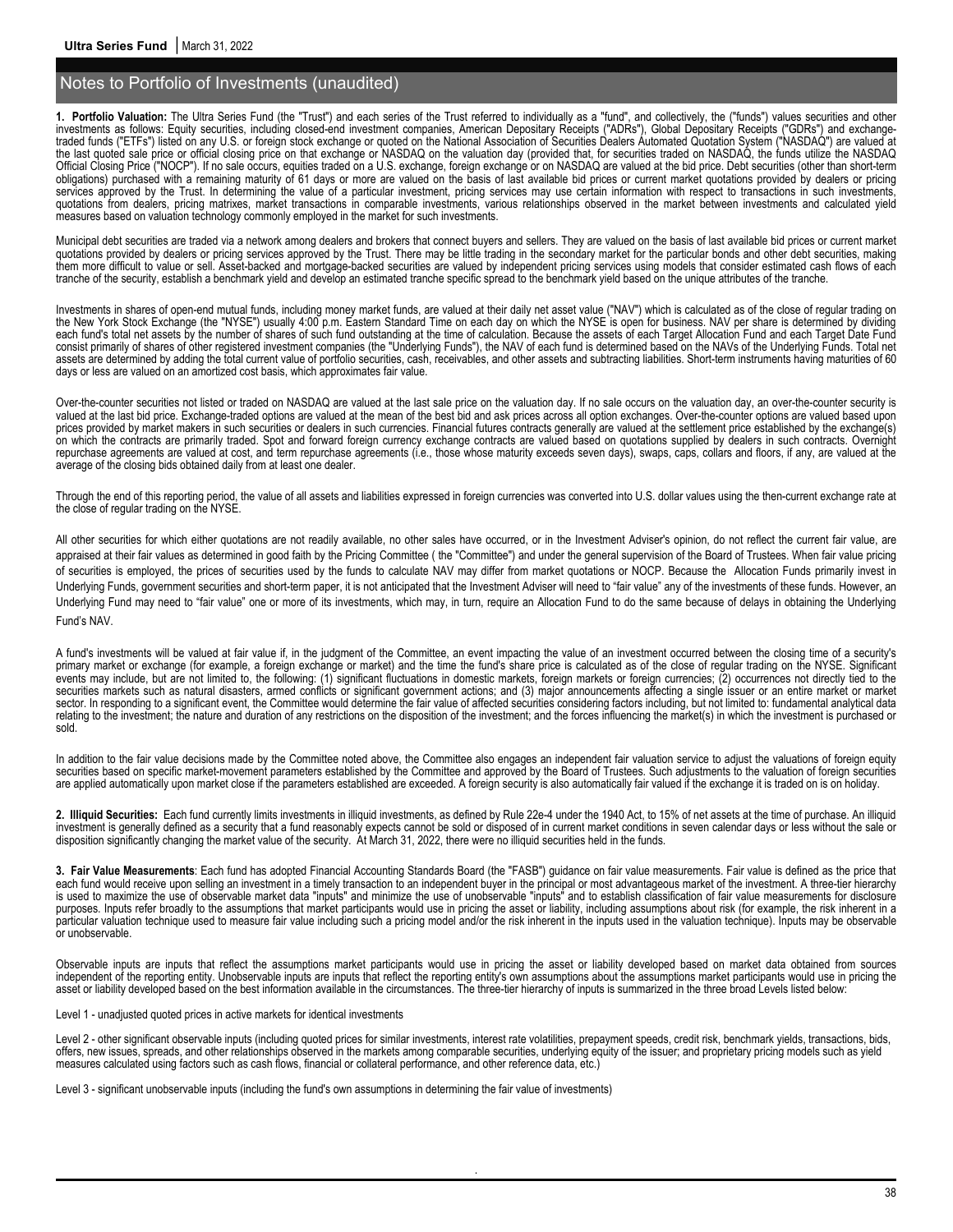The valuation techniques used by the funds to measure fair value for the period ended March 31, 2022 maximized the use of observable inputs and minimized the use of unobservable inputs. The funds estimated the price that would have prevailed in a liquid market for an international equity security given information available at the time of valuation. As of March 31, 2022, none of the funds held securities deemed as a Level 3, and there were no transfers between classification levels.

The following is a summary of the inputs used as of March 31, 2022, in valuing the funds' investments carried at fair value:

| <b>Description</b>                           | Level 1           | Level 2    | Level 3  | Value at<br>03/31/22 |
|----------------------------------------------|-------------------|------------|----------|----------------------|
| <b>Conservative Allocation Fund</b>          |                   |            |          |                      |
| <b>Investment Companies</b>                  | \$<br>134,862,528 | \$         | \$<br>\$ | 134,862,528          |
| Short-Term Investments                       | 17,557,870        |            |          | 17,557,870           |
|                                              | 152,420,398       |            |          | 152,420,398          |
| <b>Moderate Allocation Fund</b>              |                   |            |          |                      |
| <b>Investment Companies</b>                  | 140,574,852       |            |          | 140,574,852          |
| Short-Term Investments                       | 18,036,012        |            |          | 18,036,012           |
|                                              | 158,610,864       |            |          | 158,610,864          |
| <b>Aggressive Allocation Fund</b>            |                   |            |          |                      |
| <b>Investment Companies</b>                  | 47,299,257        |            |          | 47,299,257           |
| Short-Term Investments                       | 9,455,620         |            |          | 9,455,620            |
|                                              | 56,754,877        |            |          | 56,754,877           |
| <b>Core Bond Fund</b>                        |                   |            |          |                      |
| <b>Asset Backed Securities</b>               |                   | 3,651,780  |          | 3,651,780            |
| <b>Collateralized Mortgage Obligations</b>   |                   | 4,363,768  |          | 4,363,768            |
| <b>Commercial Mortgage-Backed Securities</b> |                   | 2,193,013  |          | 2,193,013            |
| Corporate Notes and Bonds                    |                   | 35,232,622 |          | 35,232,622           |
| Foreign Corporate Bonds                      |                   | 2,627,915  |          | 2,627,915            |
| Long Term Municipal Bonds                    |                   | 2,005,683  |          | 2,005,683            |
| Mortgage Backed Securities                   |                   | 16,573,306 |          | 16,573,306           |
| US Government and Agency Obligations         |                   | 28,523,096 |          | 28,523,096           |
| Short-Term Investments                       | 3,435,047         |            |          | 3,435,047            |
|                                              | 3,435,047         | 95,171,183 |          | 98,606,230           |
| <b>High Income Fund</b>                      |                   |            |          |                      |
| Corporate Notes and Bonds                    |                   | 12,948,359 |          | 12,948,359           |
| Foreign Corporate Bonds                      |                   | 1,309,425  |          | 1,309,425            |
| Exchange Traded Funds                        | 485,511           |            |          | 485,511              |
| Short-Term Investments                       | 2,068,725         |            |          | 2,068,725            |
|                                              | 2,554,236         | 14,257,784 |          | 16,812,020           |
| <b>Diversified Income Fund</b>               |                   |            |          |                      |
| Common Stocks                                | 152,355,550       |            |          | 152,355,550          |
| <b>Asset Backed Securities</b>               |                   | 2,123,069  |          | 2,123,069            |
| <b>Collateralized Mortgage Obligations</b>   |                   | 3,516,991  |          | 3,516,991            |
| <b>Commercial Mortgage-Backed Securities</b> |                   | 1,144,193  |          | 1,144,193            |
| Corporate Notes and Bonds                    |                   | 22,616,734 |          | 22,616,734           |
| Foreign Corporate Bonds                      |                   | 1,244,260  |          | 1,244,260            |
| Long Term Municipal Bonds                    |                   | 1,240,317  |          | 1,240,317            |
| Mortgage Backed Securities                   |                   | 9,722,164  |          | 9,722,164            |
| US Government and Agency Obligations         |                   | 19,671,059 |          | 19,671,059           |
| Short-Term Investments                       | 8,754,049         |            |          | 8,754,049            |
|                                              | 161,109,599       | 61,278,787 |          | 222,388,386          |
| Large Cap Value Fund                         |                   |            |          |                      |
| Common Stocks                                | 233,325,458       |            |          | 233,325,458          |
| Short-Term Investments                       | 2,743,738         |            |          | 2,743,738            |
|                                              | 236,069,196       |            |          | 236,069,196          |

.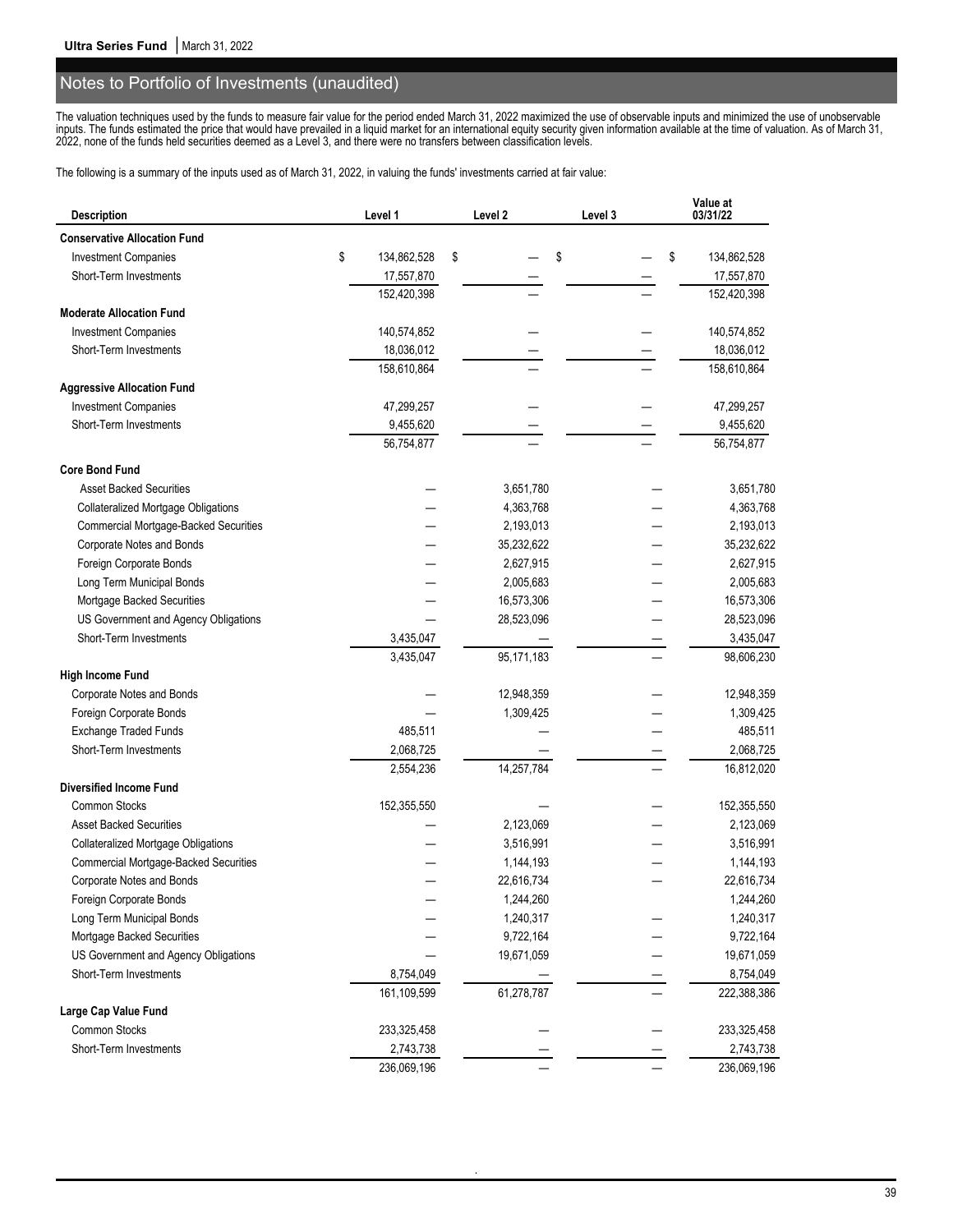| Large Cap Growth Fund               |             |            |             |
|-------------------------------------|-------------|------------|-------------|
| <b>Common Stocks</b>                | 195,760,050 |            | 195,760,050 |
| Short-Term Investments              | 19,205,805  |            | 19,205,805  |
|                                     | 214,965,855 |            | 214,965,855 |
| <b>Mid Cap Fund</b>                 |             |            |             |
| Common Stocks                       | 152,258,240 |            | 152,258,240 |
| Short-Term Investments              | 10,854,149  |            | 10,854,149  |
|                                     | 163,112,389 |            | 163,112,389 |
| <b>International Stock Fund</b>     |             |            |             |
| <b>Common Stocks</b>                |             |            |             |
| Australia                           |             | 754,135    | 754,135     |
| <b>Brazil</b>                       | 1,007,152   |            | 1,007,152   |
| Canada                              | 1,415,271   |            | 1,415,271   |
| China                               | 382,650     | 1,019,460  | 1,402,110   |
| Denmark                             |             | 349,944    | 349,944     |
| France                              |             | 2,005,000  | 2,005,000   |
| Germany                             | 283,170     | 1,637,395  | 1,920,565   |
| Hong Kong                           |             | 340,466    | 340,466     |
| India                               | 1,589,718   |            | 1,589,718   |
| Ireland                             | 238,622     | 368,162    | 606,784     |
| Israel                              | 359,269     |            | 359,269     |
| Italy                               | 310,124     |            | 310,124     |
| Japan                               |             | 3,252,087  | 3,252,087   |
| Mexico                              | 327,912     | 598,866    | 926,778     |
| Netherlands                         | 917,834     |            | 917,834     |
| Norway                              |             | 294,129    | 294,129     |
| Singapore                           |             | 415,387    | 415,387     |
| South Korea                         |             | 262,011    | 262,011     |
| Spain                               |             | 296,252    | 296,252     |
| Sweden                              |             | 391,683    | 391,683     |
| Switzerland                         |             | 1,575,432  | 1,575,432   |
| Taiwan                              | 361,261     |            | 361,261     |
| United Kingdom                      |             | 2,970,120  | 2,970,120   |
| Short-Term Investments              | 1,282,938   |            | 1,282,938   |
|                                     | 8,475,921   | 16,530,529 | 25,006,450  |
| Madison Target Retirement 2020 Fund | 22,644,436  |            | 22,644,436  |
| Madison Target Retirement 2030 Fund | 64,438,100  |            | 64,438,100  |
| Madison Target Retirement 2040 Fund | 38,162,926  |            | 38,162,926  |

<sup>1</sup>See respective portfolio of investments for underlying holdings in each fund. For additional information on the Underlying Funds held in the Target Allocation and Target Date Funds, including shareholder prospectuses and financial reports, please visit each Underlying fund's website or visit the Securities and Exchange Commission's website at http://www.sec.gov.

.

**Madison Target Retirement 2050 Fund** 32,022,134 — — 32,022,134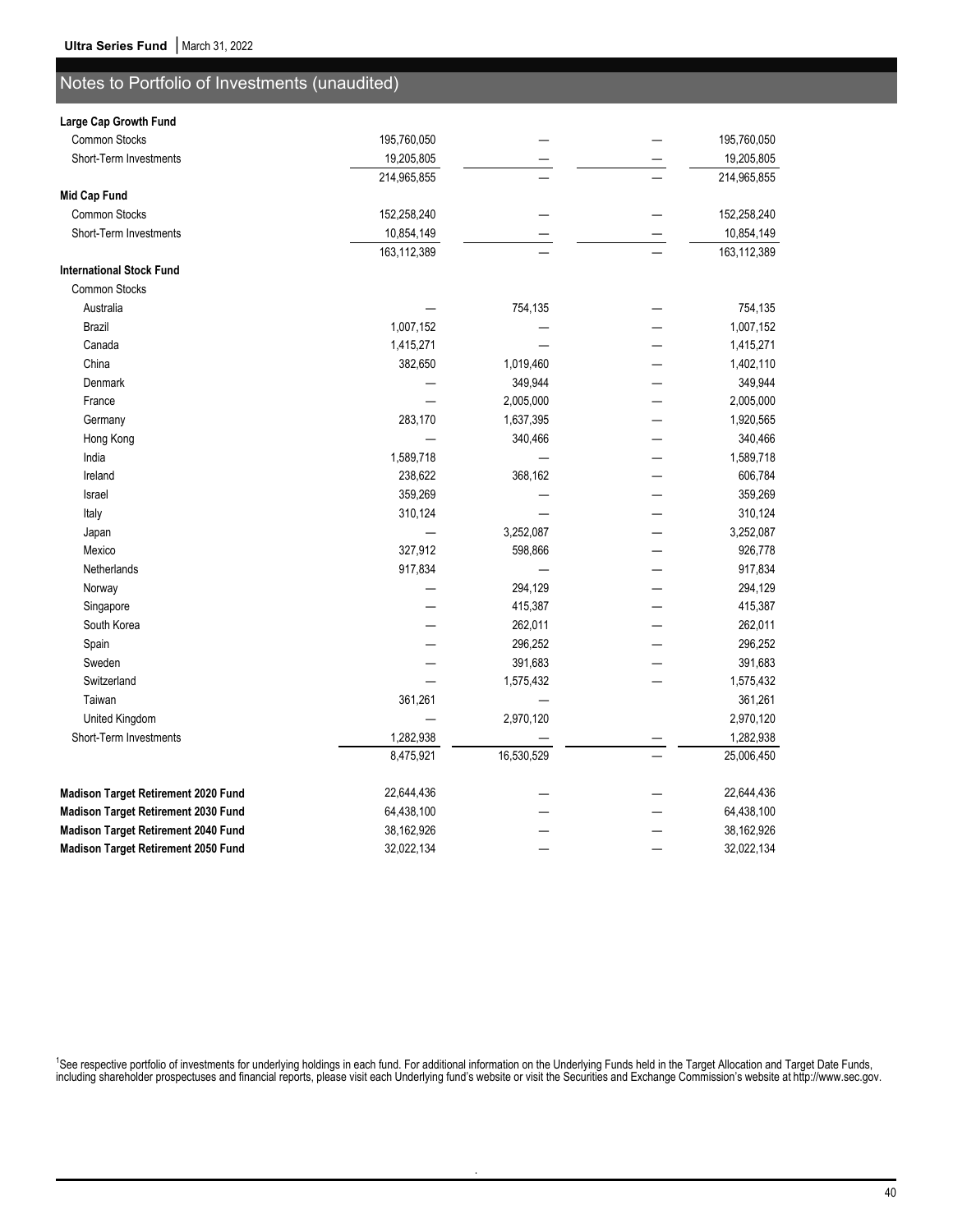**4. Securities Lending:** The Board of Trustees has authorized the funds, other than the USF Target Date Funds, to engage in securities lending with State Street Bank and Trust Company as securities lending agent pursuant to a Securities Lending Authorization Agreement (the "Agreement") and subject to the Trust's securities lending policies and procedures. Under the terms of the Agreement, and subject to the policies and procedures, the authorized funds may lend portfolio securities to qualified borrowers in order to generate additional income, while managing risk associated with the securities lending program. The Agreement requires that loans are collateralized at all times by cash or U.S. government securities, initially equal to at least 102% of the value of domestic securities and 105% of non-domestic securities, based upon the prior days market value for securities loaned. The loaned securities and collateral are marked to market daily to maintain collateral at 102% and 105% for non-domestic security of the total loaned portfolio for each broker/borrower. Amounts earned as interest on investments of cash collateral, net of rebates and fees, if any, are included in the Statements of Operations. The primary risk associated with securities lending is loss associated with investment of cash and non-cash collateral. A secondary risk is if the borrower defaults on its obligation to return the securities loaned because of insolvency or other reasons. The funds could experience delays and costs in recovering securities loaned or in gaining access to the collateral. Under the Agreement, the securities lending agent has provided a limited indemnification in the event of a borrower default. The funds do not have a master netting agreement.

As of March 31, 2022, the aggregate fair value of securities on loan for the Trust was \$40,110,774. Cash collateral received for such loans is reinvested into the State Street Navigator Securities Lending Government Money Market Portfolio. Non-cash collateral is comprised of U.S. treasuries or government securities. See below for fair value on loan and collateral breakout for each fund and each respective fund's portfolio of investments for individual securities identified on loan.

|                            | Fair Value on Loan |   | Cash Collateral* | Non-Cash Collateral* |           |
|----------------------------|--------------------|---|------------------|----------------------|-----------|
| Conservative Allocation    | \$<br>8.424.974    | S | 8.604.068        |                      |           |
| Moderate Allocation        | 9,929,769          |   | 9,894,263        |                      | 277,502   |
| Aggressive Allocation      | 9.469.715          |   | 7,716,428        |                      | 2.045.425 |
| Core Bond                  | 2.674.747          |   | 2,725,190        |                      |           |
| High Income                | 1,662,746          |   | 1,697,199        |                      |           |
| Diversified Income         | 1.064.538          |   | 1,085,268        |                      |           |
| Large Cap Growth           | 6,390,732          |   | 6,553,718        |                      | 92.992    |
| <b>International Stock</b> | 493,553            |   | 526,607          |                      |           |

\* Collateral represents minimum 102% of the value of domestic securities and 105% of non-domestic securities on loan, based upon the prior days market value for securities loaned.

**5. Federal Income Tax Information:** At March 31, 2022, the aggregate gross unrealized appreciation (depreciation) and net unrealized appreciation (depreciation) for all securities, as computed on a federal income tax basis for each fund were as follows:

| Fund                           | <b>Appreciation</b> | <b>Depreciation</b> | Net             |
|--------------------------------|---------------------|---------------------|-----------------|
| \$<br>Conservative Allocation  | 8,083,053           | \$<br>(4,906,953)   | \$<br>3,176,100 |
| Moderate Allocation            | 16,019,204          | (2,535,289)         | 13,483,915      |
| Aggressive Allocation          | 6,483,402           | (810, 170)          | 5,673,232       |
| Core Bond                      | 1,868,708           | (4, 157, 393)       | (2, 288, 685)   |
| High Income                    | 97,759              | (703, 993)          | (606, 234)      |
| Diversified Income             | 57,962,308          | (2,744,450)         | 55,217,858      |
| Large Cap Value                | 62,154,019          | (857, 685)          | 61,296,334      |
| Large Cap Growth               | 82,387,046          | (2,256,489)         | 80,130,557      |
| Mid Cap                        | 81,285,254          | (5,850,911)         | 75,434,343      |
| International Stock            | 2,100,452           | (3.944.794)         | (1,844,342)     |
| Madison Target Retirement 2020 | 305,339             | (597, 769)          | (292, 430)      |
| Madison Target Retirement 2030 | 3,141,758           | (1,387,901)         | 1,753,857       |
| Madison Target Retirement 2040 | 2,790,166           | (580, 793)          | 2,209,373       |
| Madison Target Retirement 2050 | 2,619,739           | (332, 181)          | 2,287,558       |

**6. Concentration of Risks:** Investing in certain financial instruments, including forward foreign currency contracts, involves certain risks. Risks associated with these instruments include potential for an illiquid secondary market for the instruments or inability of counterparties to perform under the terms of the contracts, changes in the value of foreign currency relative to the U.S. dollar and volatility resulting from an imperfect correlation between the movements in the prices of the instruments and the prices of the underlying securities and interest rates being hedged. The International Stock Fund may enter into these contracts primarily to protect the fund from adverse currency movements.

Investing in foreign securities involves certain risks not necessarily found in U.S. markets. These include risks associated with adverse changes in economic, political, regulatory and other conditions, changes in currency exchange rates, exchange control regulations, expropriation of assets or nationalization, imposition of withholding taxes on dividend or interest payments or capital gains, and possible difficulty in obtaining and enforcing judgments against foreign entities. Further, issuers of foreign securities are subject to different, and often less comprehensive, accounting, reporting and disclosure requirements than domestic issuers.

The Core Bond Fund is subject to derivatives risk, which is the risk that loss may result from investments in options, forwards, futures, swaps and other derivatives instruments. These instruments may be illiquid, difficult to price and leveraged so that small changes in the value of the underlying instruments may produce disproportionate losses to the fund. Derivatives are also subject to counterparty risk, which is the risk that the other party to the transaction will not fulfill its contractual obligations.

The High Income Fund invests in securities offering high current income which generally will include bonds in the below investment grade categories of recognized rating agencies (socalled "junk bonds"). These securities generally involve more credit risk than securities in the higher rating categories. In addition, the trading market for high yield securities may be relatively less liquid than the market for higher-rated securities. The fund generally invests at least 80% of its net assets in high yield securities.

.